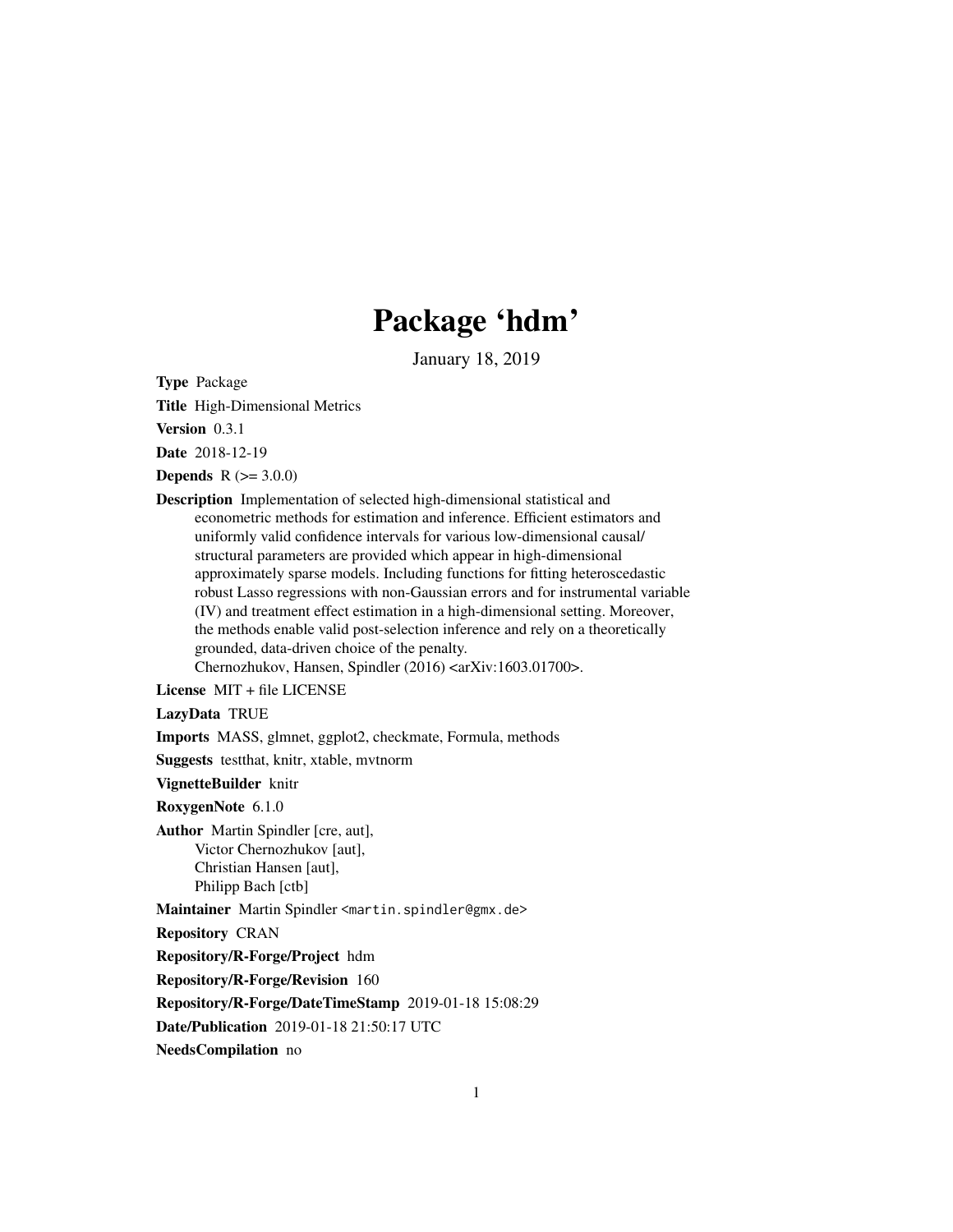# <span id="page-1-0"></span>R topics documented:

|                                                                                                              |  |  |  |  |  |  |  |  |  |  |  |  | $\overline{2}$ |
|--------------------------------------------------------------------------------------------------------------|--|--|--|--|--|--|--|--|--|--|--|--|----------------|
|                                                                                                              |  |  |  |  |  |  |  |  |  |  |  |  | 3              |
| RLP.                                                                                                         |  |  |  |  |  |  |  |  |  |  |  |  | $\overline{4}$ |
|                                                                                                              |  |  |  |  |  |  |  |  |  |  |  |  | 5              |
|                                                                                                              |  |  |  |  |  |  |  |  |  |  |  |  | 6              |
|                                                                                                              |  |  |  |  |  |  |  |  |  |  |  |  | $\overline{7}$ |
|                                                                                                              |  |  |  |  |  |  |  |  |  |  |  |  | 8              |
|                                                                                                              |  |  |  |  |  |  |  |  |  |  |  |  | 9              |
|                                                                                                              |  |  |  |  |  |  |  |  |  |  |  |  | 10             |
|                                                                                                              |  |  |  |  |  |  |  |  |  |  |  |  | 11             |
|                                                                                                              |  |  |  |  |  |  |  |  |  |  |  |  | 12             |
| print.rlasso                                                                                                 |  |  |  |  |  |  |  |  |  |  |  |  | 13             |
| $print. rlasso Effects \ldots \ldots \ldots \ldots \ldots \ldots \ldots \ldots \ldots \ldots \ldots \ldots$  |  |  |  |  |  |  |  |  |  |  |  |  | 14             |
|                                                                                                              |  |  |  |  |  |  |  |  |  |  |  |  | 15             |
| $print. rlassoIVselectX \dots \dots \dots \dots \dots \dots \dots \dots \dots \dots \dots \dots \dots \dots$ |  |  |  |  |  |  |  |  |  |  |  |  | 15             |
|                                                                                                              |  |  |  |  |  |  |  |  |  |  |  |  | 16             |
|                                                                                                              |  |  |  |  |  |  |  |  |  |  |  |  | 17             |
|                                                                                                              |  |  |  |  |  |  |  |  |  |  |  |  | 18             |
|                                                                                                              |  |  |  |  |  |  |  |  |  |  |  |  | 19             |
|                                                                                                              |  |  |  |  |  |  |  |  |  |  |  |  | 19             |
|                                                                                                              |  |  |  |  |  |  |  |  |  |  |  |  | 20             |
| rlasso                                                                                                       |  |  |  |  |  |  |  |  |  |  |  |  | 22             |
|                                                                                                              |  |  |  |  |  |  |  |  |  |  |  |  | 24             |
|                                                                                                              |  |  |  |  |  |  |  |  |  |  |  |  | 26             |
|                                                                                                              |  |  |  |  |  |  |  |  |  |  |  |  | 28             |
|                                                                                                              |  |  |  |  |  |  |  |  |  |  |  |  | 30             |
|                                                                                                              |  |  |  |  |  |  |  |  |  |  |  |  | 32             |
|                                                                                                              |  |  |  |  |  |  |  |  |  |  |  |  | 33             |
|                                                                                                              |  |  |  |  |  |  |  |  |  |  |  |  | 35             |
|                                                                                                              |  |  |  |  |  |  |  |  |  |  |  |  | 37             |
|                                                                                                              |  |  |  |  |  |  |  |  |  |  |  |  | 38             |
|                                                                                                              |  |  |  |  |  |  |  |  |  |  |  |  |                |
|                                                                                                              |  |  |  |  |  |  |  |  |  |  |  |  | 40             |
|                                                                                                              |  |  |  |  |  |  |  |  |  |  |  |  |                |

hdm-package *hdm: High-Dimensional Metrics*

# Description

This package implements methods for estimation and inference in a high-dimensional setting.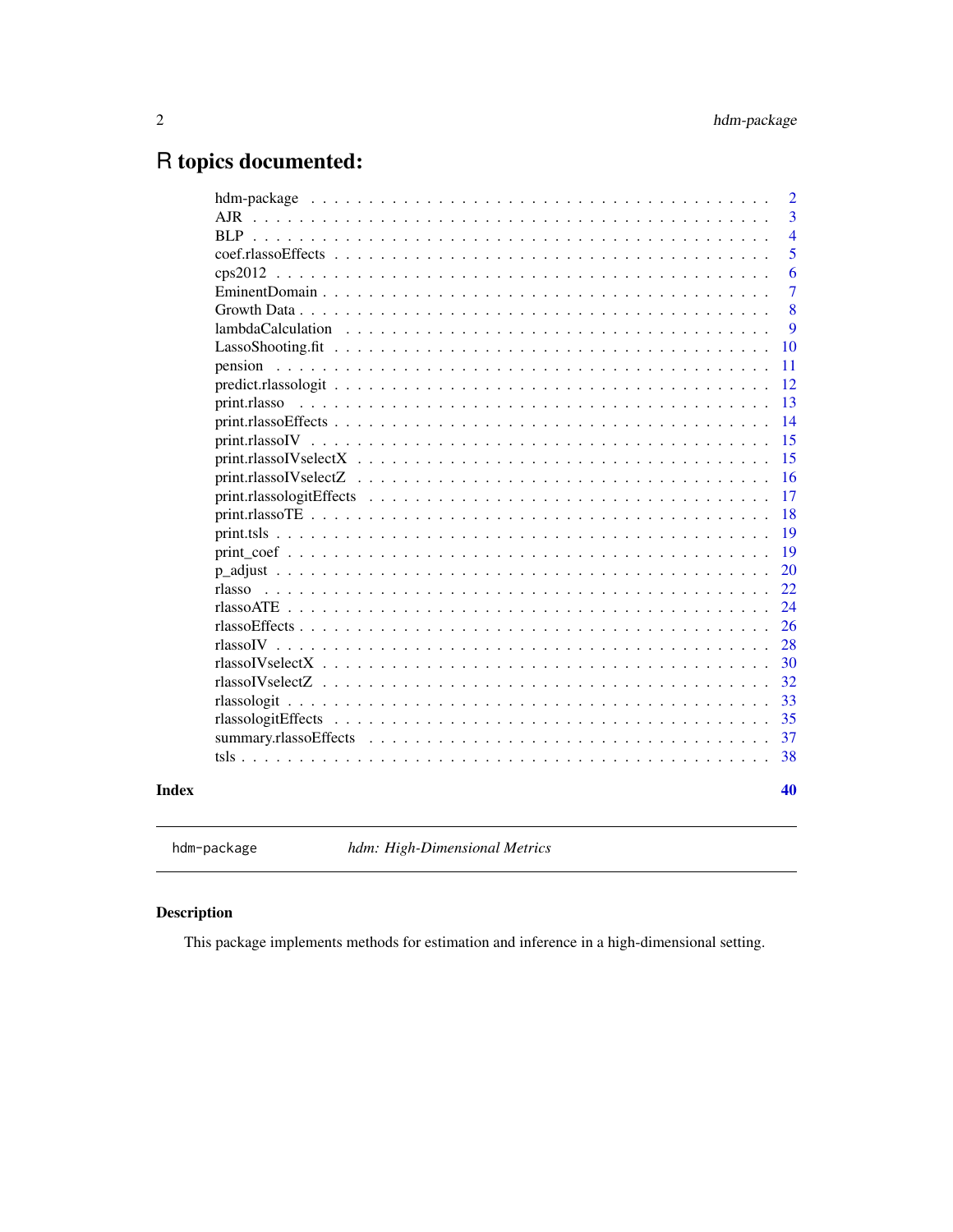# <span id="page-2-0"></span>Details

| Package: | hdm        |
|----------|------------|
| Type:    | Package    |
| Version: | 0.1        |
| Date:    | 2015-05-25 |
| License: | GPL-3      |
|          |            |

This package provides efficient estimators and uniformly valid confidence intervals for various low-dimensional causal/structural parameters appearing in high-dimensional approximately sparse models. The package includes functions for fitting heteroskedastic robust Lasso regressions with non-Gaussian erros and for instrumental variable (IV) and treatment effect estimation in a highdimensional setting. Moreover, the methods enable valid post-selection inference. Moreover, a theoretically grounded, data-driven choice of the penalty level is provided.

#### Author(s)

Victor Chernozhukov, Christian Hansen, Martin Spindler

Maintainer: Martin Spindler <spindler@mea.mpisoc.mpg.de>

#### References

A. Belloni, D. Chen, V. Chernozhukov and C. Hansen (2012). Sparse models and methods for optimal instruments with an application to eminent domain. *Econometrica* 80 (6), 2369-2429.

A. Belloni, V. Chernozhukov and C. Hansen (2013). Inference for high-dimensional sparse econometric models. In Advances in Economics and Econometrics: 10th World Congress, Vol. 3: Econometrics, Cambirdge University Press: Cambridge, 245-295.

A. Belloni, V. Chernozhukov, C. Hansen (2014). Inference on treatment effects after selection among high-dimensional controls. The Review of Economic Studies 81(2), 608-650.

AJR *AJR data set*

# **Description**

Dataset on settler mortality.

# Format

Mort Settler mortality logMort logarithm of Mort Latitude Latitude Latitude2 Latitude^2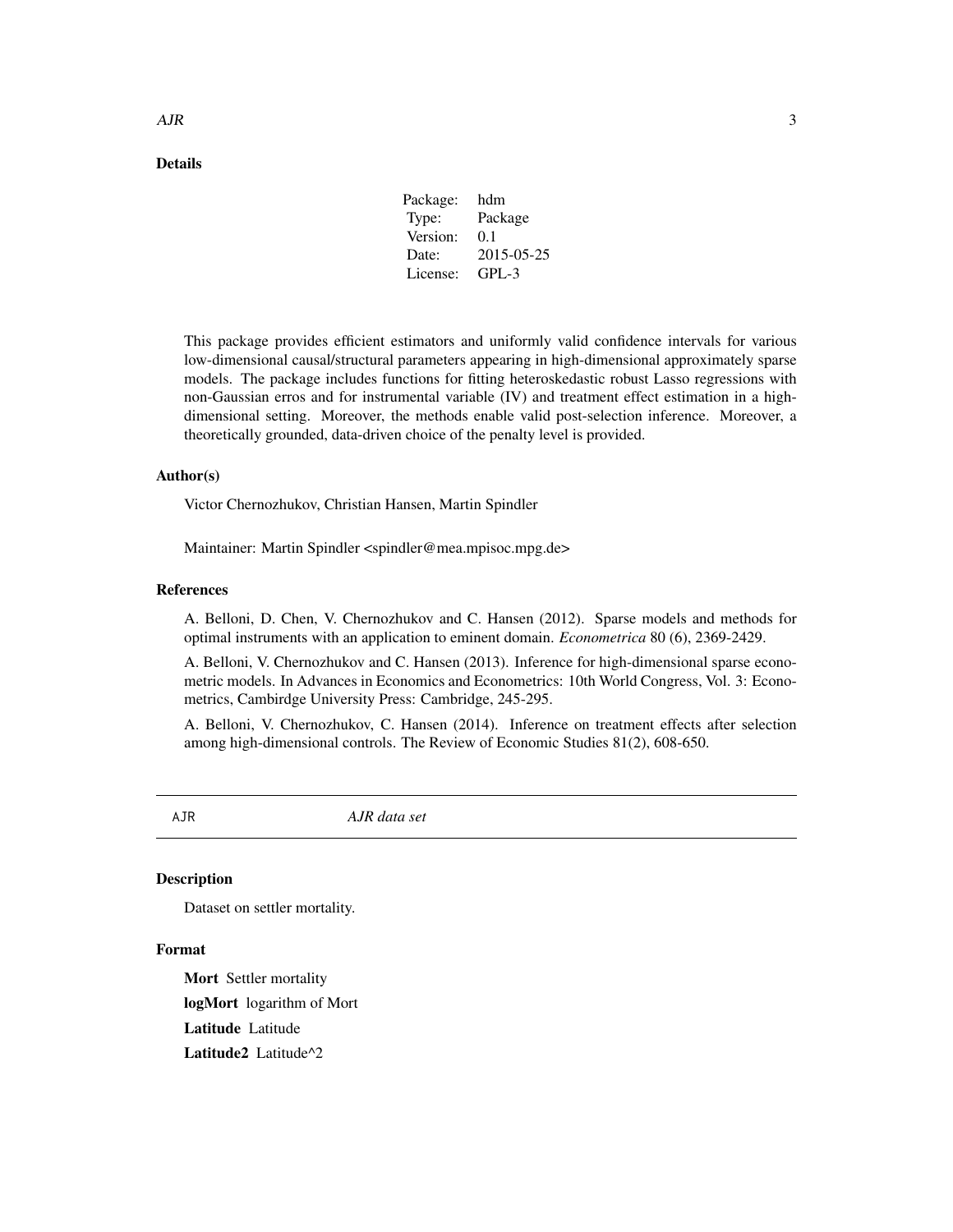<span id="page-3-0"></span>

Africa Africa Asia Asia Namer North America Samer South America Neo Neo-Europes GDP GDP Exprop Average protection against expropriation risk

# Details

Data set was analysed in Acemoglu et al. (2001). A detailed description of the data can be found at <http://economics.mit.edu/faculty/acemoglu/data/ajr2001>

# References

D. Acemoglu, S. Johnson, J. A. Robinson (2001). Colonial origins of comparative development: an empirical investigation. American Economic Review, 91, 1369–1401.

#### Examples

data(AJR)

BLP *BLP data set*

# Description

Automobile data set from the US.

# Format

model.name model name model.id model id firm.id firm id cdid cdid id id price log price mpg miles per gallon mpd miles per dollar hpwt horse power per weight air air conditioning (binary variable) space size of the car share market share outshr share s0 y outcome variable defined as log(share) - log(outshr) trend time trend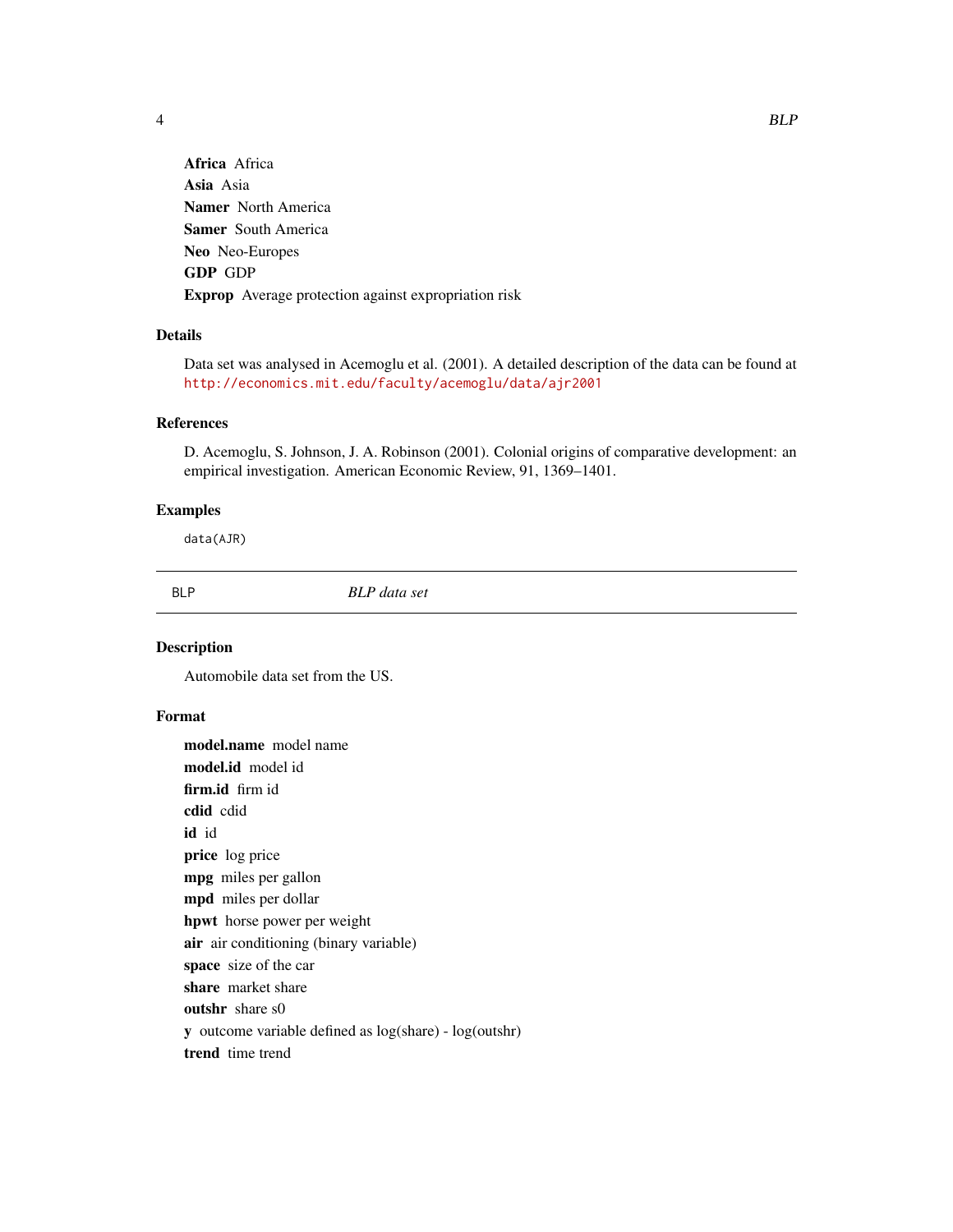# <span id="page-4-0"></span>Details

Data set was analysed in Berry, Levinsohn and Pakes (1995). The data stem from annual issues of the Automotive News Market Data Book. The data set inlcudes information on all models marketed during the the period beginning 1971 and ending in 1990 cotaining 2217 model/years from 997 distinct models. A detailed description is given in BLP (1995, 868–871). The internal function constructIV constructs instrumental variables along the lines described and used in BLP (1995).

# References

S. Berry, J. Levinsohn, A. Pakes (1995). Automobile Prices in Market EquilibriumD. Econometrica, 63(4), 841–890.

# Examples

data(BLP)

coef.rlassoEffects *Coefficients from S3 objects* rlassoEffects

# Description

Method to extract coefficients from objects of class rlassoEffects

#### Usage

```
## S3 method for class 'rlassoEffects'
coef(object, complete = TRUE,
  selection.matrix = FALSE, include.targets = FALSE, ...)
```
#### Arguments

| object           | an object of class rlassoEffects, usually a result of a call rlassoEffect or<br>rlassoEffects.                                                                                                                                                       |
|------------------|------------------------------------------------------------------------------------------------------------------------------------------------------------------------------------------------------------------------------------------------------|
| complete         | general option of the function coef.                                                                                                                                                                                                                 |
| selection.matrix |                                                                                                                                                                                                                                                      |
|                  | if TRUE, a selection matrix is returned that indicates the selected variables from<br>each auxiliary regression. Default is set to FALSE.                                                                                                            |
| include.targets  |                                                                                                                                                                                                                                                      |
|                  | if FALSE (by default) only the selected control variables are listed in the selection. matrix.<br>If set to TRUE, the selection matrix will also indicate the selection of the target<br>coefficients that are specified in the rlasso Effects call. |
| $\cdot$          | further arguments passed to functions coef or print.                                                                                                                                                                                                 |

# Details

Printing coefficients and selection matrix for S3 object rlassoEffects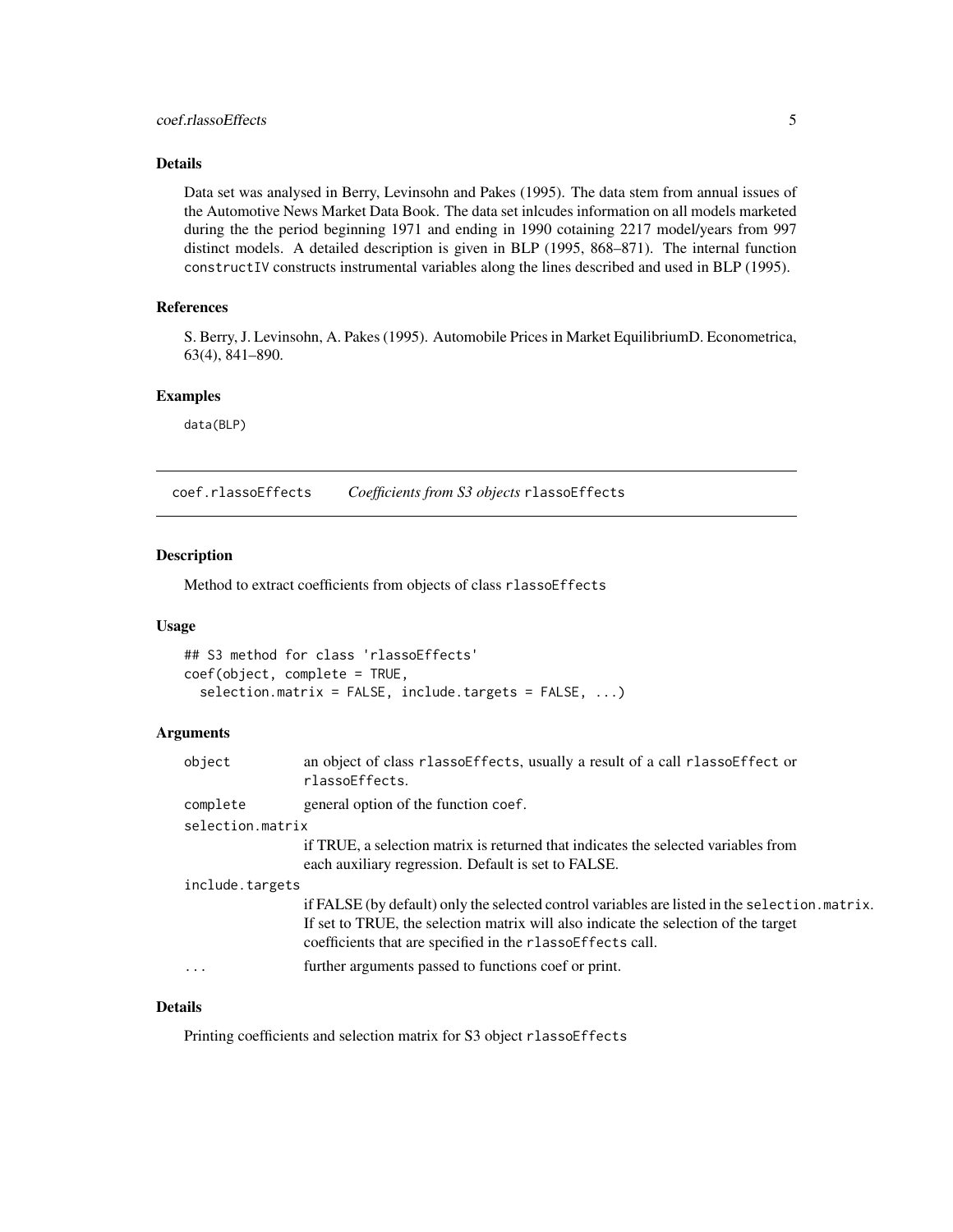<span id="page-5-0"></span>

# Description

Census data from the US for the year 2012.

# Format

lnw log of hourly wage (annual earnings / annual hours)

female female indicator

married status six indicators: widowed, divorced, separated, nevermarried, and married (omitted)

education attainment six indicators: hsd08, hsd911, hsg, cg, ad, and sc (omitted)

region indicators four indicators: mw, so, we, and ne (omitted)

potential experience (max[0, age - years of education - 7]): exp1, exp2 (divided by 100), exp3 (divided by 1000), exp4 (divided by 10000)

weight March Supplement sampling weight

year CPS year

# Details

The CPS is a monthly U.S. household survey conducted jointly by the U.S. Census Bureau and the Bureau of Labor Statistics. The data comprise the year 2012. This data set was used in Mulligan and Rubinstein (2008). The sample comprises white non-hipanic, ages 25-54, working full time full year (35+ hours per week at least 50 weeks), exclude living in group quarters, self-employed, military, agricultural, and private household sector, allocated earning, inconsistent report on earnings and employment, missing data.

# References

C. B. Mulligan and Y. Rubinstein (2008). Selection, investment, and women's relative wages over time. The Quarterly Journal of Economics, 1061–1110.

## Examples

data(BLP)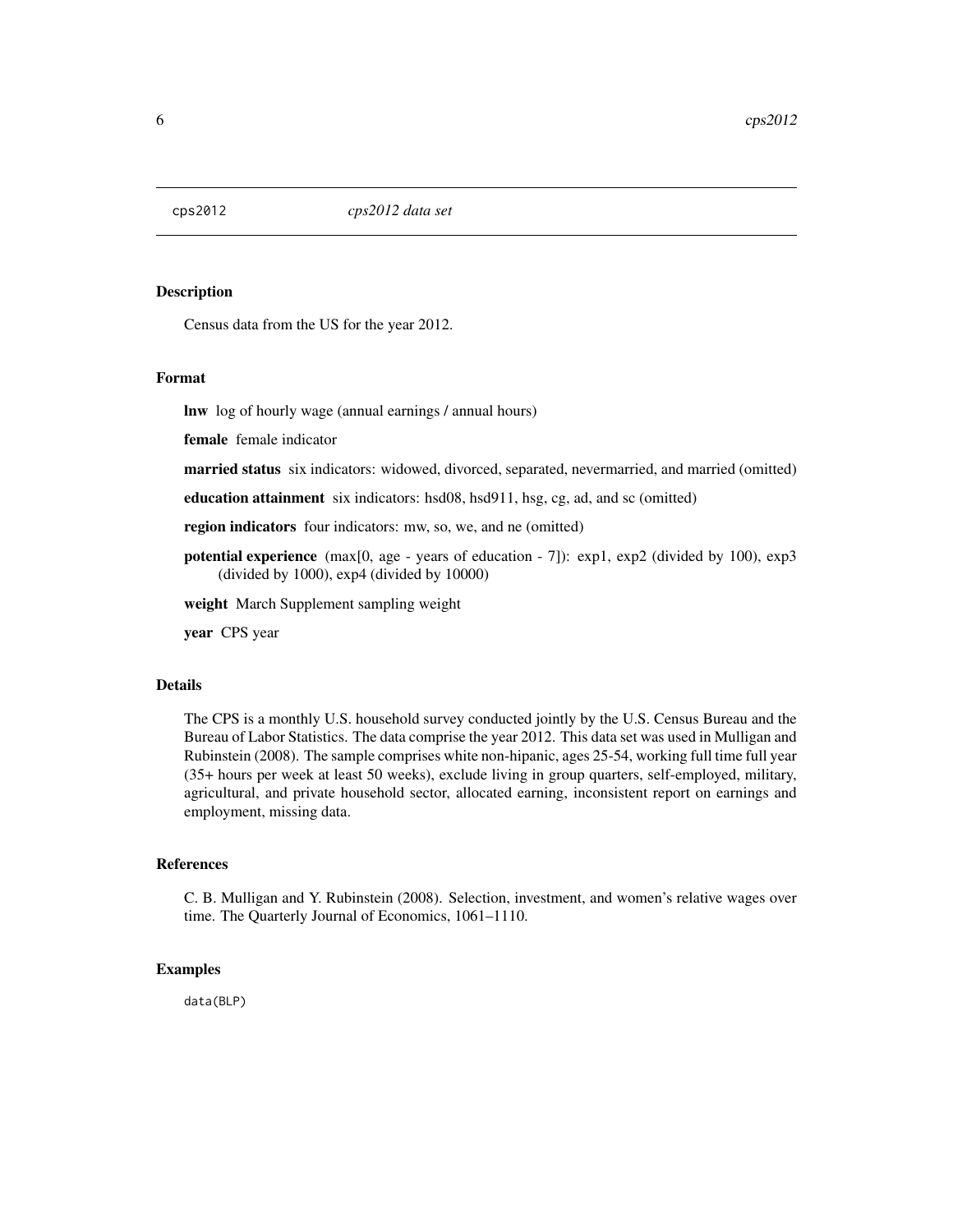<span id="page-6-0"></span>

#### **Description**

Dataset on judicial eminent domain decisions.

# Format

- y economic outcome variable
- x set of exogenous variables
- d eminent domain decisions
- z set of potential instruments

#### Details

Data set was analyzed in Belloni et al. (2012). They estimate the effect of judicial eminent domain decisions on economic outcomes with instrumental variables (IV) in a setting high a large set of potential IVs. A detailed decription of the data can be found at [https://www.econometricsociety.](https://www.econometricsociety.org/publications/econometrica/2012/11/01/sparse-models-and-methods-optimal-instruments-application) [org/publications/econometrica/2012/11/01/sparse-models-and-methods-optimal-instruments-application](https://www.econometricsociety.org/publications/econometrica/2012/11/01/sparse-models-and-methods-optimal-instruments-application) The data set contains four "sub-data sets" which differ mainly in the dependent variables: repeatsales FHFA/OFHEO house price index for metro (FHFA) and non-metro (NM) area, the Case-Shiller home price index (CS), and state-level GDP from the Bureau of Economic Analysis - all transformed with the logarithm. The structure of each subdata set is given above. In the data set the following variables and name conventions are used: "numpanelskx\_..." is the number of panels with at least k members with the characteristic following the "\_". The probability controls (names start with "F\_prob\_") follow a similar naming convention and give the probability of observing a panel with characteristic given following second "\_" given the characteristics of the pool of judges available to be assigned to the case.

Characteristics in the data for the control variables or instruments:

noreligion judge reports no religious affiliation id public judge's law degree is from a public university dem judge reports being a democrat female judge is female nonwhite judge is nonwhite (and not black) black judge is black jewish judge is Jewish catholic judge is Catholic mainline baseline religion protestant belongs to a protestant church evangelical belongs to an evangelical church instate\_ba judge's undergraduate degree was obtained within state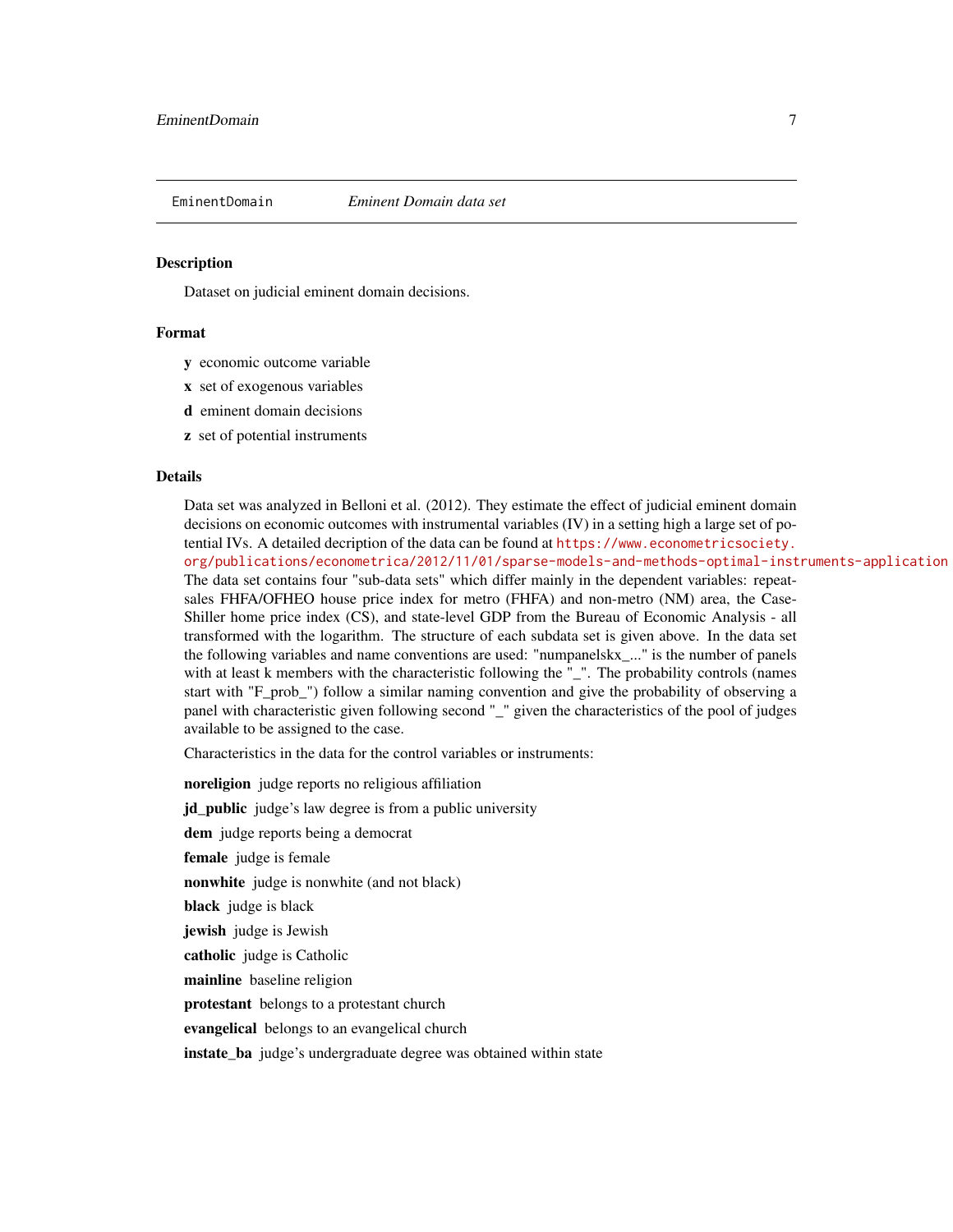<span id="page-7-0"></span>**ba\_public** judge's undergraduate degree was obtained at a public university elev judge was elevated from a district court **year** year dummy (reference category is one year before the earliest year in the data set (excluded)) circuit dummy for the circuit level (reference category excluded) missing cy 12 a dummy for whether there were no cases in that circuit-year numcasecat\_12 the number of takings appellate decisions

#### References

D. Belloni, D. Chen, V. Chernozhukov and C. Hansen (2012). Sparse models and methods for optimal instruments with an application to eminent domain. *Econometrica* 80 (6), 2369–2429.

#### Examples

data(EminentDomain)

Growth Data *Growth data set*

**Description** 

Data set of growth compiled by Barro Lee.

#### Format

Dataframe with the following variables:

outcome dependent variable: national growth rates in GDP per capita for the periods 1965-1975 and 1975-1985

x covariates which might influence growth

#### Details

The data set contains growth data of Barro-Lee. The Barro Lee data consists of a panel of 138 countries for the period 1960 to 1985. The dependent variable is national growth rates in GDP per capita for the periods 1965-1975 and 1975-1985. The growth rate in GDP over a period from  $t_1$  to  $t_2$  is commonly defined as  $\log(GDP_{t_1}/GDP_{t_2})$ . The number of covariates is p=62. The number of complete observations is 90.

# Source

The full data set and further details can be found at <http://www.nber.org/pub/barro.lee>, [http:](http://www.barrolee.com) [//www.barrolee.com](http://www.barrolee.com), and, [http://www.bristol.ac.uk//Depts//Economics//Growth//barle](http://www.bristol.ac.uk//Depts//Economics//Growth//barlee.htm)e. [htm](http://www.bristol.ac.uk//Depts//Economics//Growth//barlee.htm).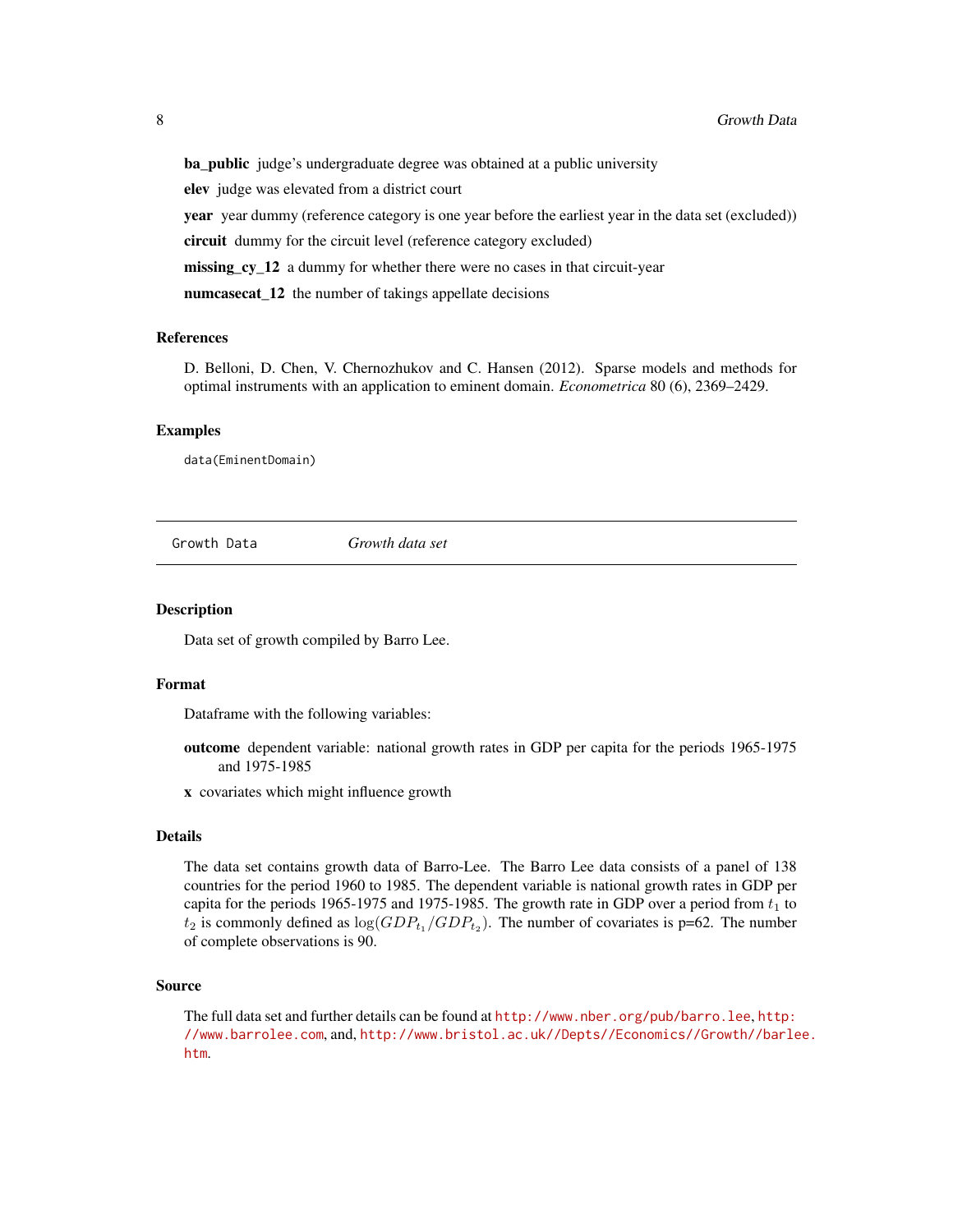# <span id="page-8-0"></span>lambdaCalculation 9

# References

R.J. Barro, J.W. Lee (1994). Data set for a panel of 139 countries. NBER.

R.J. Barro, X. Sala-i-Martin (1995). Economic Growth. McGrwa-Hill, New York.

#### Examples

data(GrwothData)

lambdaCalculation *Function for Calculation of the penalty parameter*

# Description

This function implements different methods for calculation of the penalization parameter  $\lambda$ . Further details can be found under [rlasso.](#page-21-1)

#### Usage

```
lambdaCalculation(penalty = list(homoscedastic = FALSE, X.dependent.lambda =
 FALSE, lambda.start = NULL, c = 1.1, gamma = 0.1), y = NULL, x = NULL
```
# Arguments

| penalty | list with options for the calculation of the penalty.                                                                     |
|---------|---------------------------------------------------------------------------------------------------------------------------|
|         | • c and gamma constants for the penalty with default $c=1$ . 1 and gamma=0.1                                              |
|         | • homoscedastic logical, if homoscedastic errors are considered (default<br>FALSE). Option none is described below.       |
|         | • X.dependent.lambda if independent or dependent design matrix X is<br>assumed for calculation of the parameter $\lambda$ |
|         | • numSim number of simulations for the X-dependent methods                                                                |
|         | • lambda.start initial penalization value, compulsory for method "none"                                                   |
| у       | residual which is used for calculation of the variance or the data-dependent load-<br>ings                                |
| X       | matrix of regressor variables                                                                                             |

#### Value

The functions returns a list with the penalty 1 ambda which is the product of 1 ambda0 and Ups0. Ups0 denotes either the variance (independent case) or the data-dependent loadings for the regressors. method gives the selected method for the calculation.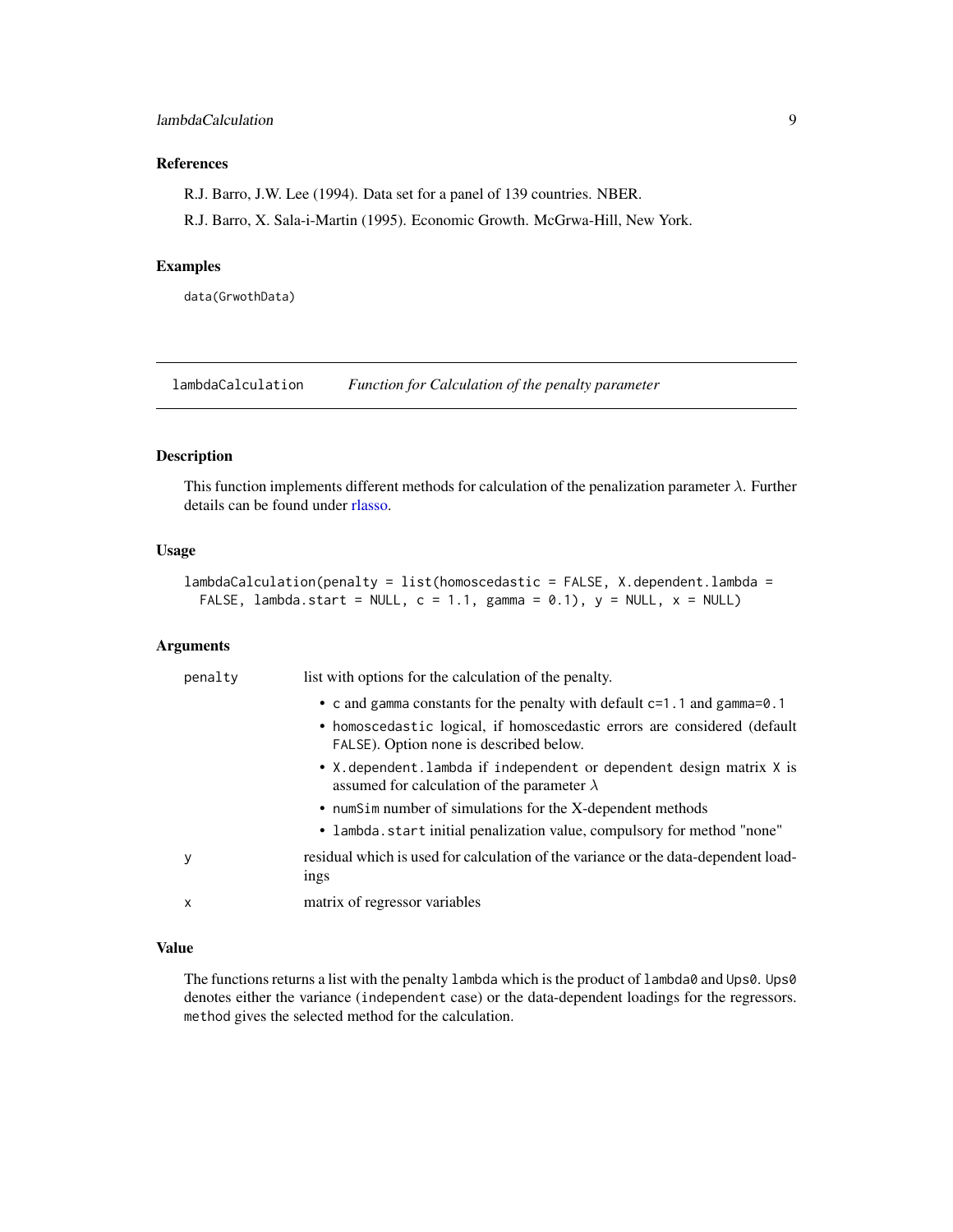<span id="page-9-0"></span>LassoShooting.fit *Shooting Lasso*

# Description

Implementation of the Shooting Lasso (Fu, 1998) with variable dependent penalization weights.

# Usage

```
LassoShooting.fit(x, y, lambda, control = list(maxIter = 1000, optTol =
  10^{\circ}(-5), zeroThreshold = 10^{\circ}(-6)), XX = NULL, Xy = NULL,
  beta.start = NULL)
```
# Arguments

| X          | matrix of regressor variables (n times p where n denotes the number of observa-<br>tions and p the number of regressors)                                                                                     |
|------------|--------------------------------------------------------------------------------------------------------------------------------------------------------------------------------------------------------------|
| y          | dependent variable (vector or matrix)                                                                                                                                                                        |
| lambda     | vector of length p of penalization parameters for each regressor                                                                                                                                             |
| control    | list with control parameters: maxilter maximal number of iterations, optional<br>tolerance for parameter precision, zeroThreshold threshold applied to the esti-<br>mated coefficients for numerical issues. |
| XX         | optional, precalculated matrix $t(X) * X$                                                                                                                                                                    |
| Xv         | optional, precalculated matrix $t(X) * y$                                                                                                                                                                    |
| beta.start | start value for beta                                                                                                                                                                                         |

# Details

The function implements the Shooting Lasso (Fu, 1998) with variable dependent penalization. The arguments XX and Xy are optional and allow to use precalculated matrices which might improve performance.

# Value

| coefficients | estimated coefficients by the Shooting Lasso Algorithm |
|--------------|--------------------------------------------------------|
| coef.list    | matrix of coefficients from each iteration             |
| num.it       | number of iterations run                               |

# References

Fu, W. (1998). Penalized regressions: the bridge vs the lasso. *Journal of Computational and Graphical Software* 7, 397-416.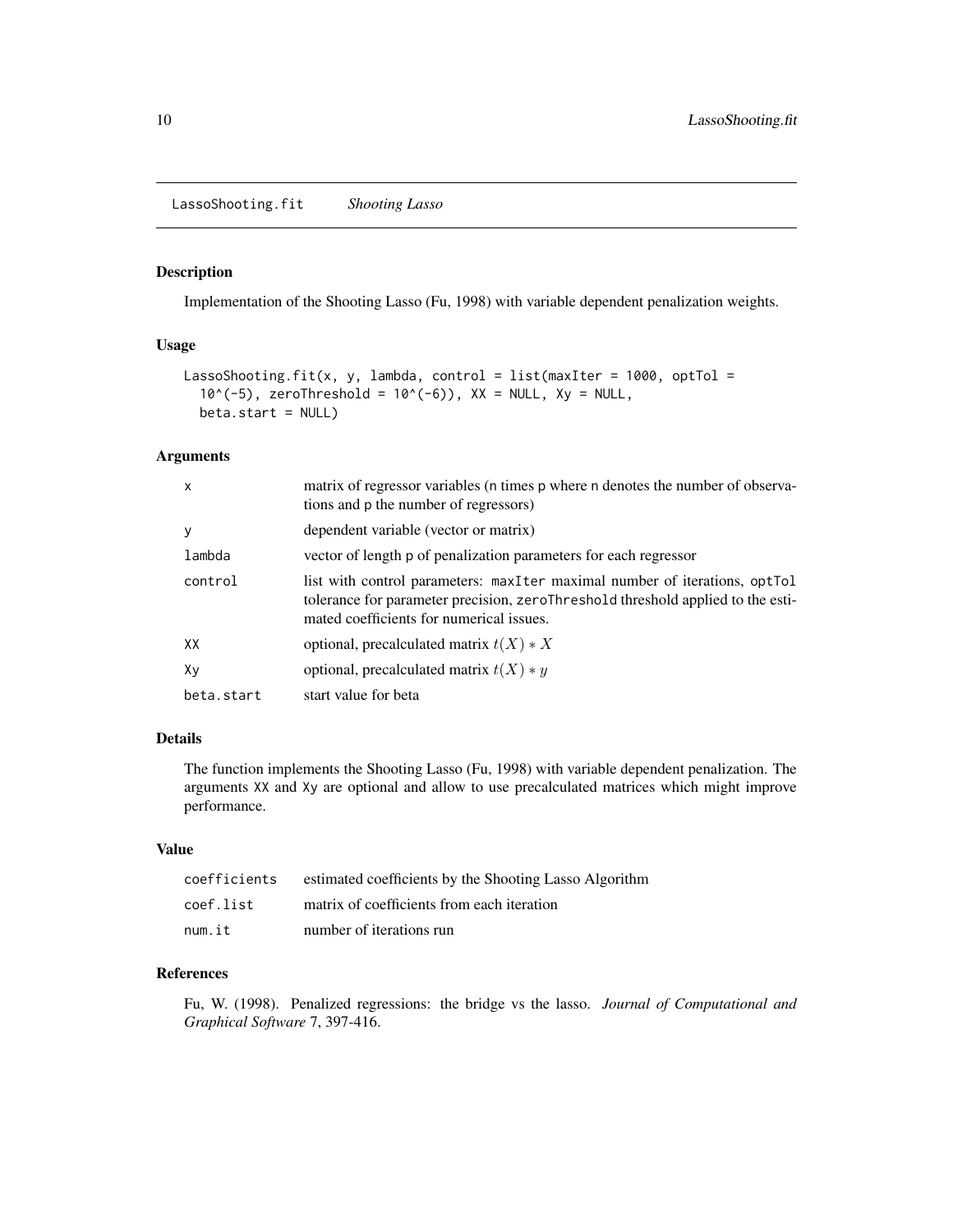<span id="page-10-0"></span>

# Description

Data set on financial wealth and 401(k) plan participation

# Format

Dataframe with the following variables (amongst others):

p401 participation in 401(k) e401 eligibility for 401(k)  $a401$  401(k) assets tw total wealth (in US \$) tfa financial assets (in US \$) net\_tfa net financial assets (in US \$) nifa non-401k financial assets (in US \$) net\_nifa net non-401k financial assets net\_n401 net non-401(k) assets (in US \$) ira individual retirement account (IRA) inc income (in US \$) age age fsize family size marr married pira participation in IRA db defined benefit pension hown home owner educ education (in years) male male twoearn two earners nohs, hs, smcol, col dummies for education: no high-school, high-school, some college, college hmort home mortage (in US \$) hequity home equity (in US \$) hval home value (in US \$)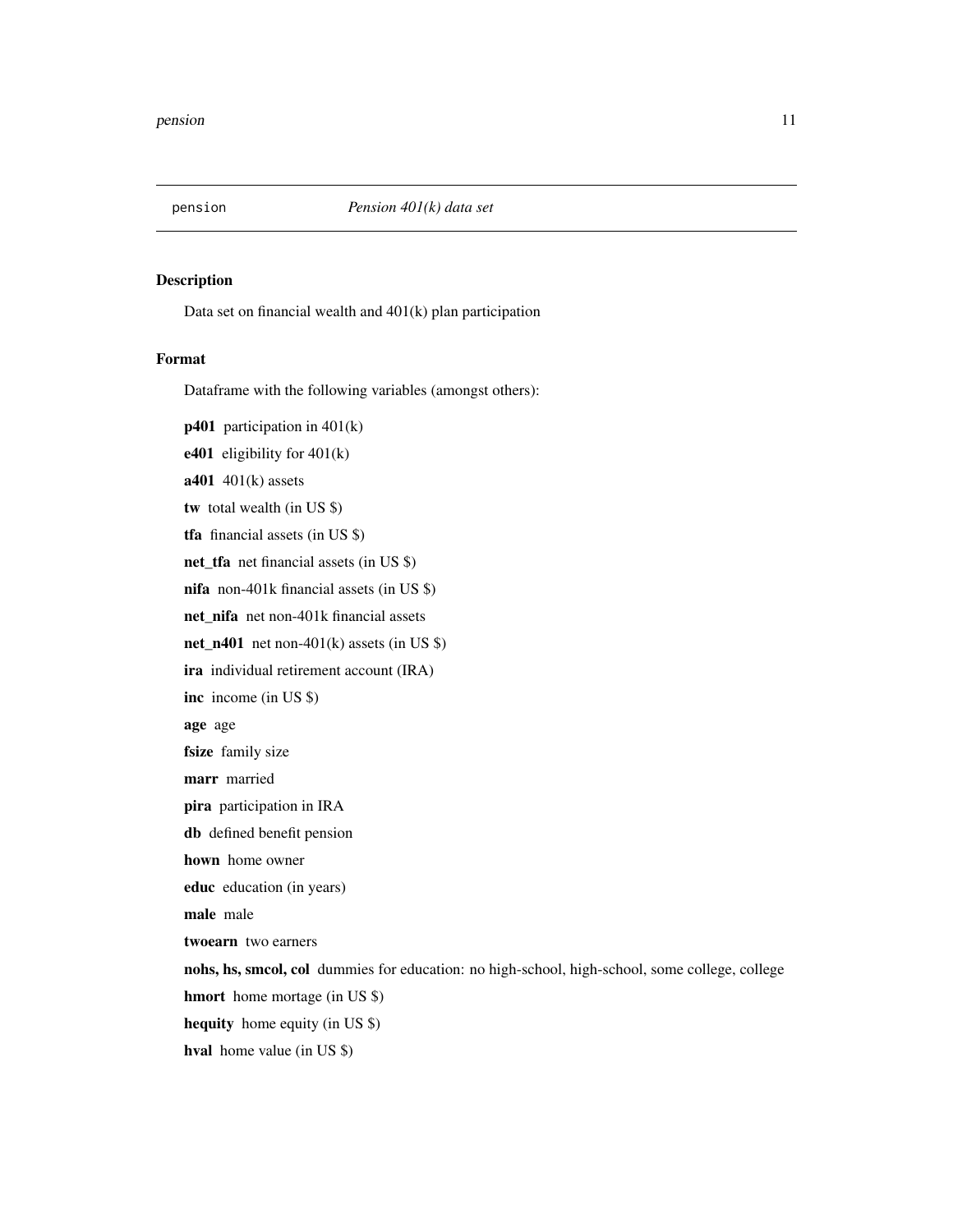# <span id="page-11-0"></span>Details

The sample is drawn from the 1991 Survey of Income and Program Participation (SIPP) and consists of 9,915 observations. The observational units are household reference persons aged 25-64 and spouse if present. Households are included in the sample if at least one person is employed and no one is self-employed. The data set was analysed in Chernozhukov and Hansen (2004) and Belloni et al.  $(2014)$  where further details can be found. They examine the effects of  $401(k)$  plans on wealth using data from the Survey of Income and Program Participation using 401(k) eligibility as an instrument for 401(k) participation.

# References

V. Chernohukov, C. Hansen (2004). The impact of 401(k) participation on the wealth distribution: An instrumental quantile regression analysis. The Review of Economic and Statistics 86 (3), 735– 751.

A. Belloni, V. Chernozhukov, I. Fernandez-Val, and C. Hansen (2014). Program evaluation with high-dimensional data. Working Paper.

### Examples

data(pension)

predict.rlassologit *Methods for S3 object* rlassologit

# Description

Objects of class rlassologit are constructed by rlassologit. print.rlassologit prints and displays some information about fitted rlassologit objects. summary.rlassologit summarizes information of a fitted rlassologit object. predict.rlassologit predicts values based on a rlassologit object. model.matrix.rlassologit constructs the model matrix of a lasso object.

#### Usage

```
## S3 method for class 'rlassologit'
predict(object, newdata = NULL, type = "response",
  ...)
## S3 method for class 'rlassologit'
model.matrix(object, ...)
## S3 method for class 'rlassologit'
print(x, all = TRUE, digits = max(3L,getOption("digits") - 3L), ...## S3 method for class 'rlassologit'
summary(object, all = TRUE, digits = max(3L,getOption("digits") - 3L), ...
```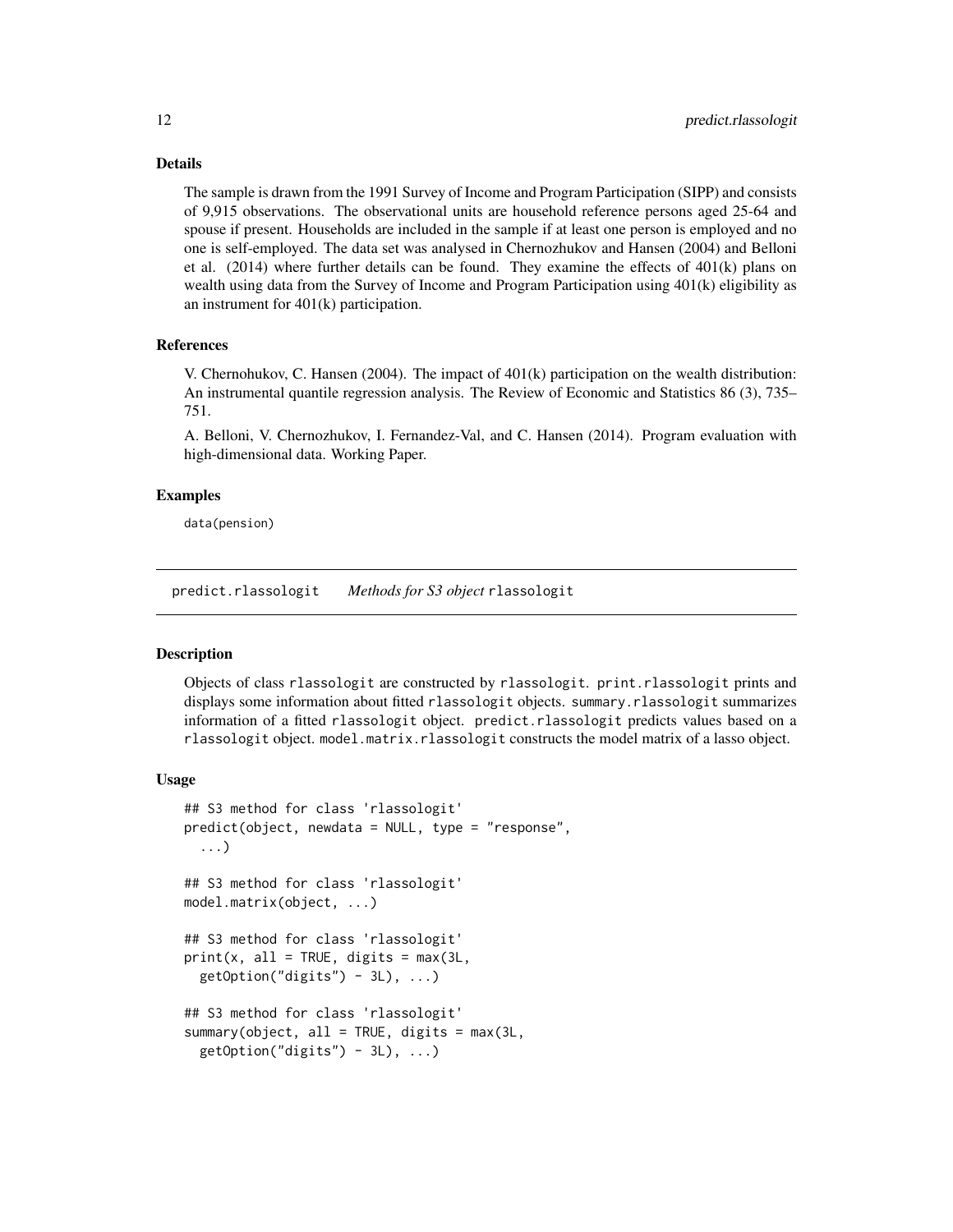# <span id="page-12-0"></span>print.rlasso 13

# Arguments

| object    | an object of class rlassologit                                                                                                                                       |
|-----------|----------------------------------------------------------------------------------------------------------------------------------------------------------------------|
| newdata   | new data set for prediction                                                                                                                                          |
| type      | type of prediction required. The default ('response) is on the scale of the re-<br>sponse variable; the alternative 'link' is on the scale of the linear predictors. |
| $\ddotsc$ | arguments passed to the print function and other methods                                                                                                             |
| X         | an object of class rlassologit                                                                                                                                       |
| a11       | logical, indicates if coefficients of all variables (TRUE) should be displayed or<br>only the non-zero ones (FALSE)                                                  |
| digits    | significant digits in printout                                                                                                                                       |
|           |                                                                                                                                                                      |

|--|

# Description

Objects of class rlasso are constructed by rlasso. print.rlasso prints and displays some information about fitted rlasso objects. summary.rlasso summarizes information of a fitted rlasso object. predict.rlasso predicts values based on a rlasso object. model.matrix.rlasso constructs the model matrix of a rlasso object.

# Usage

```
## S3 method for class 'rlasso'
print(x, all = TRUE, digits = max(3L, getOption("digits") -3L), \ldots## S3 method for class 'rlasso'
summary(object, all = TRUE, digits = max(3L,
 getOption("digits") - 3L), ...## S3 method for class 'rlasso'
model.matrix(object, ...)
## S3 method for class 'rlasso'
predict(object, newdata = NULL, ...)
```
# Arguments

| X      | an object of class rlasso                                                                                           |
|--------|---------------------------------------------------------------------------------------------------------------------|
| all    | logical, indicates if coefficients of all variables (TRUE) should be displayed or<br>only the non-zero ones (FALSE) |
| digits | significant digits in printout                                                                                      |
| .      | arguments passed to the print function and other methods                                                            |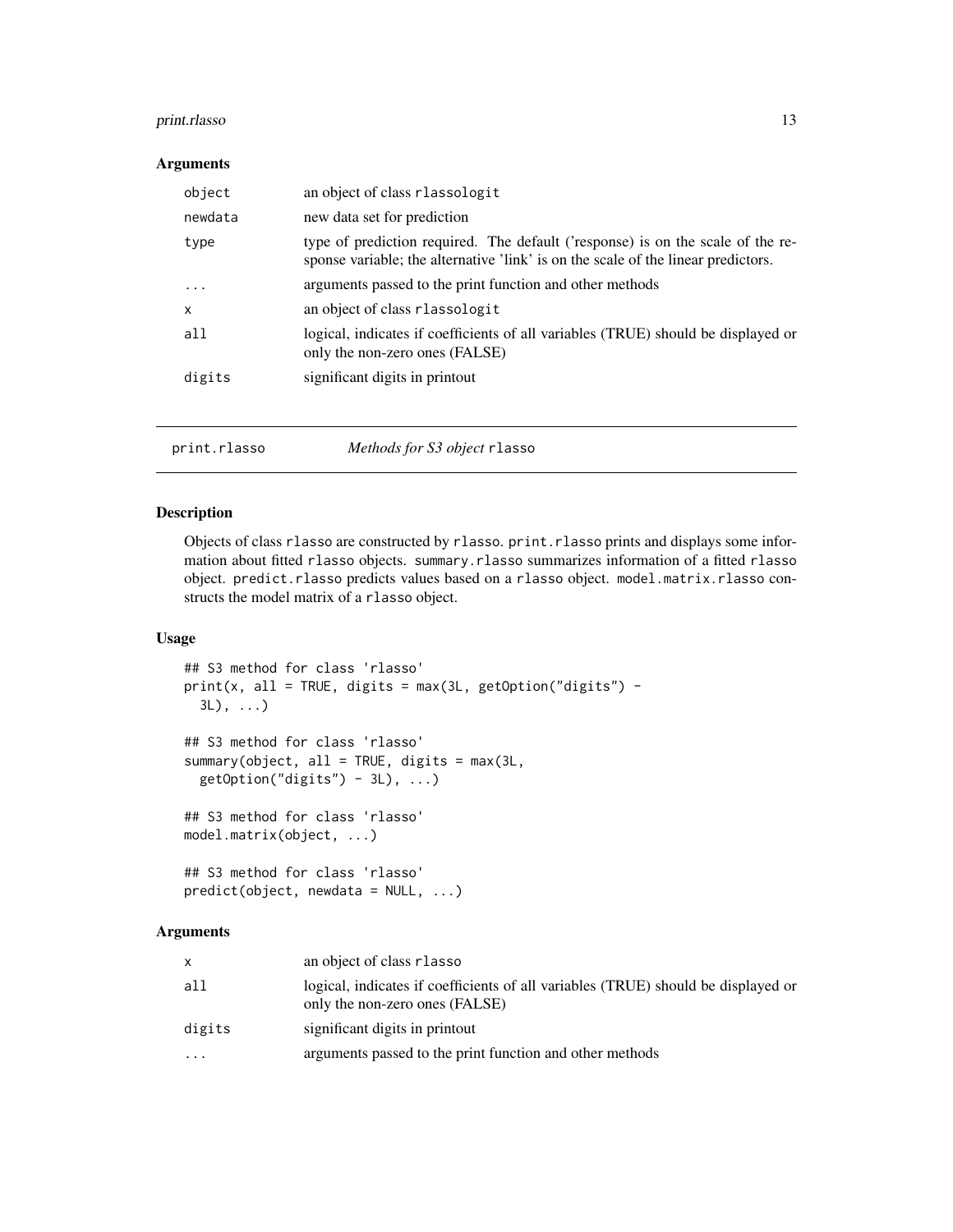<span id="page-13-0"></span>

| object  | an object of class r lasso                                                                                                                               |
|---------|----------------------------------------------------------------------------------------------------------------------------------------------------------|
| newdata | new data set for prediction. An optional data frame in which to look for variables<br>with which to predict. If omitted, the fitted values are returned. |

print.rlassoEffects *Methods for S3 object* rlassoEffects

# Description

Objects of class rlassoEffects are constructed by rlassoEffects. print.rlassoEffects prints and displays some information about fitted rlassoEffect objects. summary.rlassoEffects summarizes information of a fitted rlassoEffect object and is described at [summary.rlassoEffects](#page-36-1). confint.rlassoEffects extracts the confidence intervals. plot.rlassoEffects plots the estimates with confidence intervals.

# Usage

```
## S3 method for class 'rlassoEffects'
print(x, digits = max(3L, getOption("digits") - 3L),...)
## S3 method for class 'rlassoEffects'
confint(object, parm, level = 0.95, joint = FALSE,...)
## S3 method for class 'rlassoEffects'
plot(x, joint = FALSE, level = 0.95, main = "",xlab = "coef", ylab = "", xlim = NULL, ...)
```
#### **Arguments**

| $\mathsf{x}$ | an object of class rlassoEffects                                                                                                                                                                                             |
|--------------|------------------------------------------------------------------------------------------------------------------------------------------------------------------------------------------------------------------------------|
| digits       | significant digits in printout                                                                                                                                                                                               |
| $\ddots$ .   | arguments passed to the print function and other methods.                                                                                                                                                                    |
| object       | an object of class rlassoEffects                                                                                                                                                                                             |
| parm         | a specification of which parameters are to be given confidence intervals among<br>the variables for which inference was done, either a vector of numbers or a<br>vector of names. If missing, all parameters are considered. |
| level        | confidence level required                                                                                                                                                                                                    |
| joint        | logical, if TRUE joint confidence intervals are calculated.                                                                                                                                                                  |
| main         | an overall title for the plot                                                                                                                                                                                                |
| xlab         | a title for the x axis                                                                                                                                                                                                       |
| ylab         | a title for the y axis                                                                                                                                                                                                       |
| xlim         | vector of length two giving lower and upper bound of x axis                                                                                                                                                                  |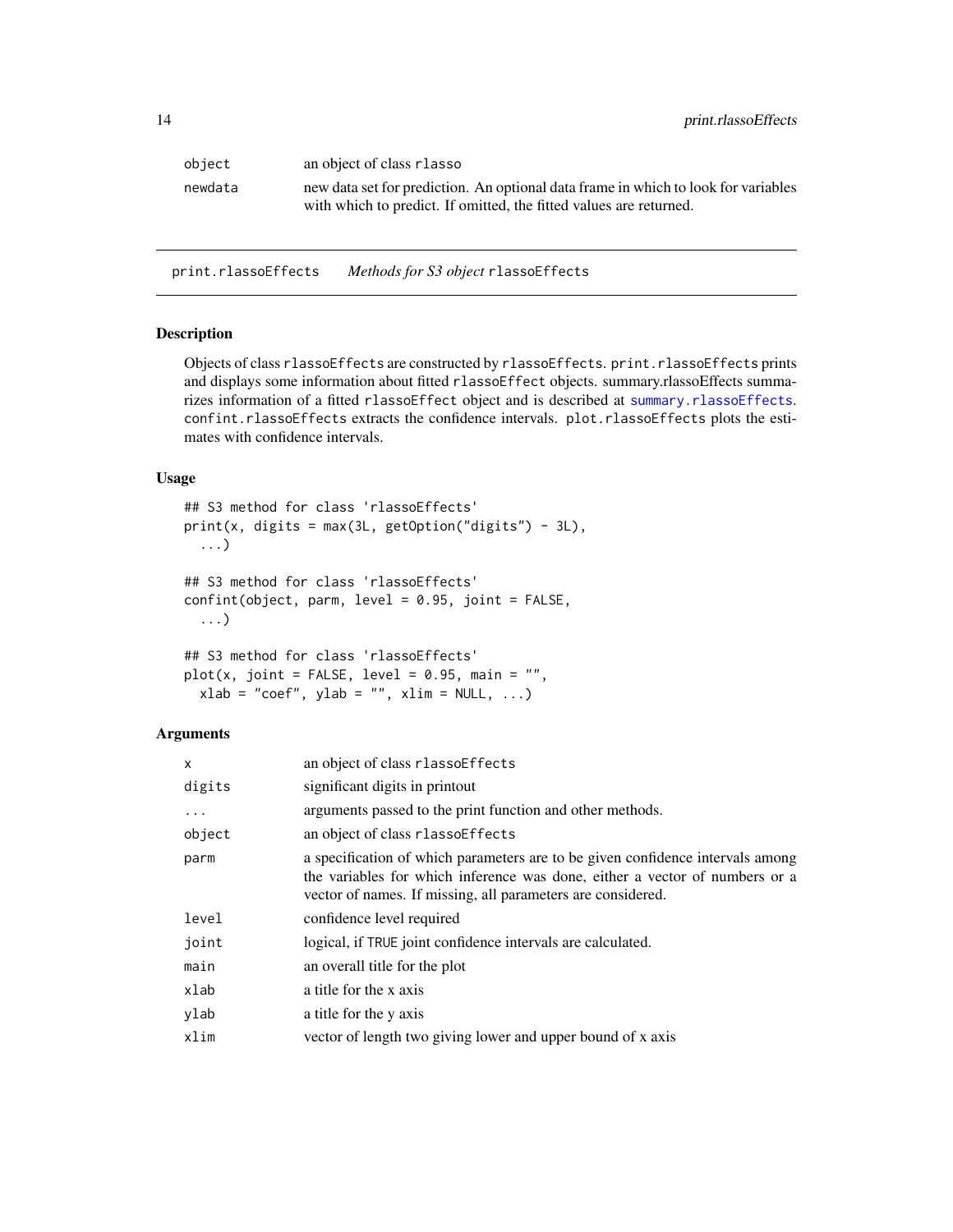<span id="page-14-0"></span>

#### Description

Objects of class rlassoIV are constructed by rlassoIV. print.rlassoIV prints and displays some information about fitted rlassoIV objects. summary.rlassoIV summarizes information of a fitted rlassoIV object. confint.rlassoIV extracts the confidence intervals.

#### Usage

```
## S3 method for class 'rlassoIV'
print(x, digits = max(3L, getOption("digits") - 3L), \dots)
## S3 method for class 'rlassoIV'
summary(object, digits = max(3L, getOption("digits") - 3L),
  ...)
## S3 method for class 'rlassoIV'
confint(object, parm, level = 0.95, ...)
```
#### Arguments

| x          | an object of class rlassolV                                                                                                                                                   |
|------------|-------------------------------------------------------------------------------------------------------------------------------------------------------------------------------|
| digits     | significant digits in printout                                                                                                                                                |
| $\ddots$ . | arguments passed to the print function and other methods                                                                                                                      |
| object     | An object of class rlassolV                                                                                                                                                   |
| parm       | a specification of which parameters are to be given confidence intervals, either<br>a vector of numbers or a vector of names. If missing, all parameters are consid-<br>ered. |
| level      | confidence level required.                                                                                                                                                    |

print.rlassoIVselectX *Methods for S3 object* rlassoIVselectX

# Description

Objects of class rlassoIVselectX are constructed by rlassoIVselectX. print.rlassoIVselectX prints and displays some information about fitted rlassoIVselectX objects. summary.rlassoIVselectX summarizes information of a fitted rlassoIVselectX object. confint.rlassoIVselectX extracts the confidence intervals.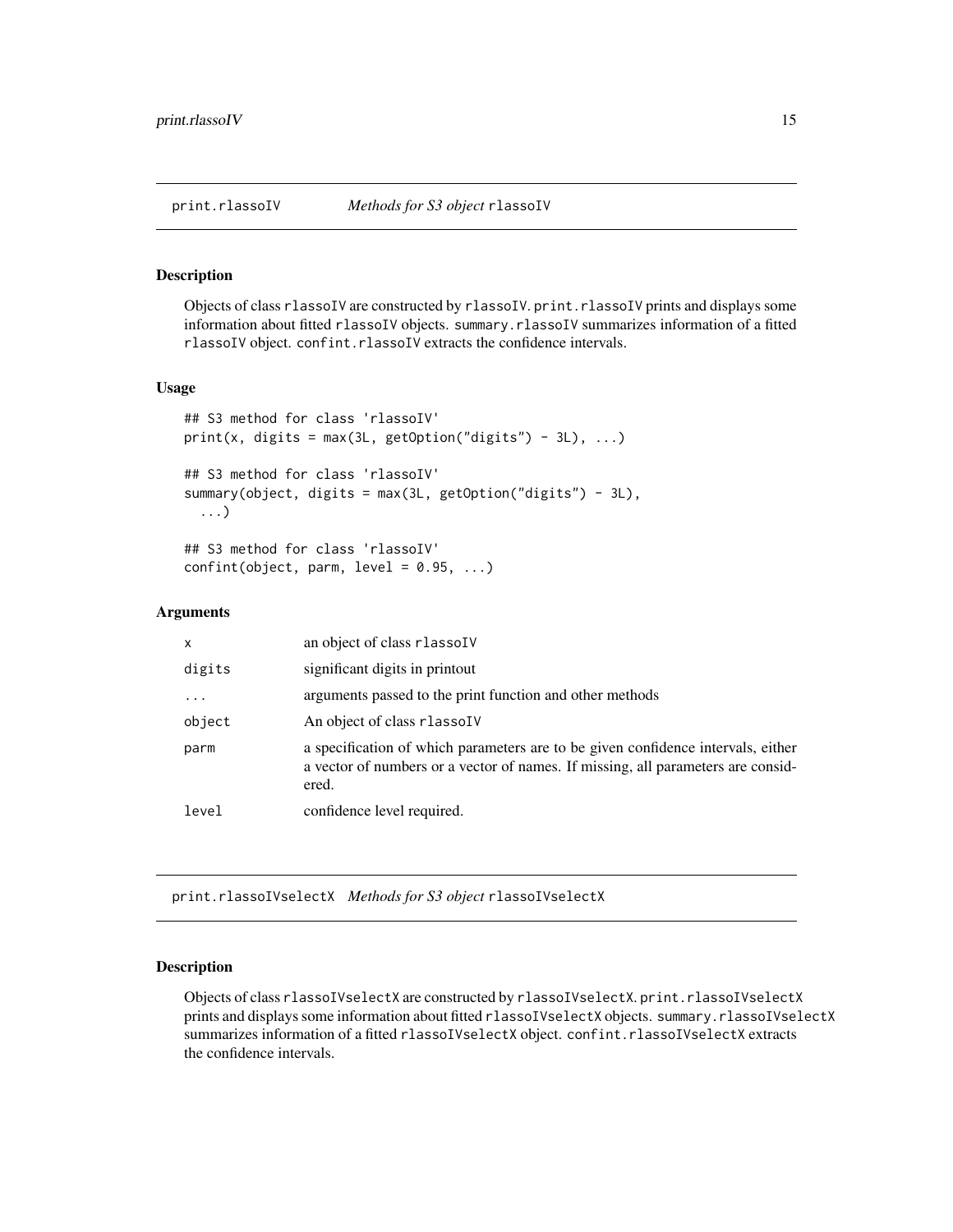# Usage

```
## S3 method for class 'rlassoIVselectX'
print(x, digits = max(3L, getOption("digits") - 3L),...)
## S3 method for class 'rlassoIVselectX'
summary(object, digits = max(3L, getOption("digits")
  - 3L), ...)
## S3 method for class 'rlassoIVselectX'
confint(object, parm, level = 0.95, ...)
```
# Arguments

| $\mathsf{x}$ | an object of class rlassoIVselectX                                                                                                                                            |
|--------------|-------------------------------------------------------------------------------------------------------------------------------------------------------------------------------|
| digits       | significant digits in printout                                                                                                                                                |
| $\cdots$     | arguments passed to the print function and other methods                                                                                                                      |
| object       | an object of class rlassol VselectX                                                                                                                                           |
| parm         | a specification of which parameters are to be given confidence intervals, either<br>a vector of numbers or a vector of names. If missing, all parameters are consid-<br>ered. |
| level        | the confidence level required.                                                                                                                                                |

print.rlassoIVselectZ *Methods for S3 object* rlassoIVselectZ

# Description

Objects of class rlassoIVselectZ are constructed by rlassoIVselectZ. print.rlassoIVselectZ prints and displays some information about fitted rlassoIVselectZ objects. summary.rlassoIVselectZ summarizes information of a fitted rlassoIVselectZ object. confint.rlassoIVselectZ extracts the confidence intervals.

# Usage

```
## S3 method for class 'rlassoIVselectZ'
print(x, digits = max(3L, getOption("digits") - 3L),...)
## S3 method for class 'rlassoIVselectZ'
summary(object, digits = max(3L, getOption("digits")
  -3L), \ldots## S3 method for class 'rlassoIVselectZ'
confint(object, parm, level = 0.95, ...)
```
<span id="page-15-0"></span>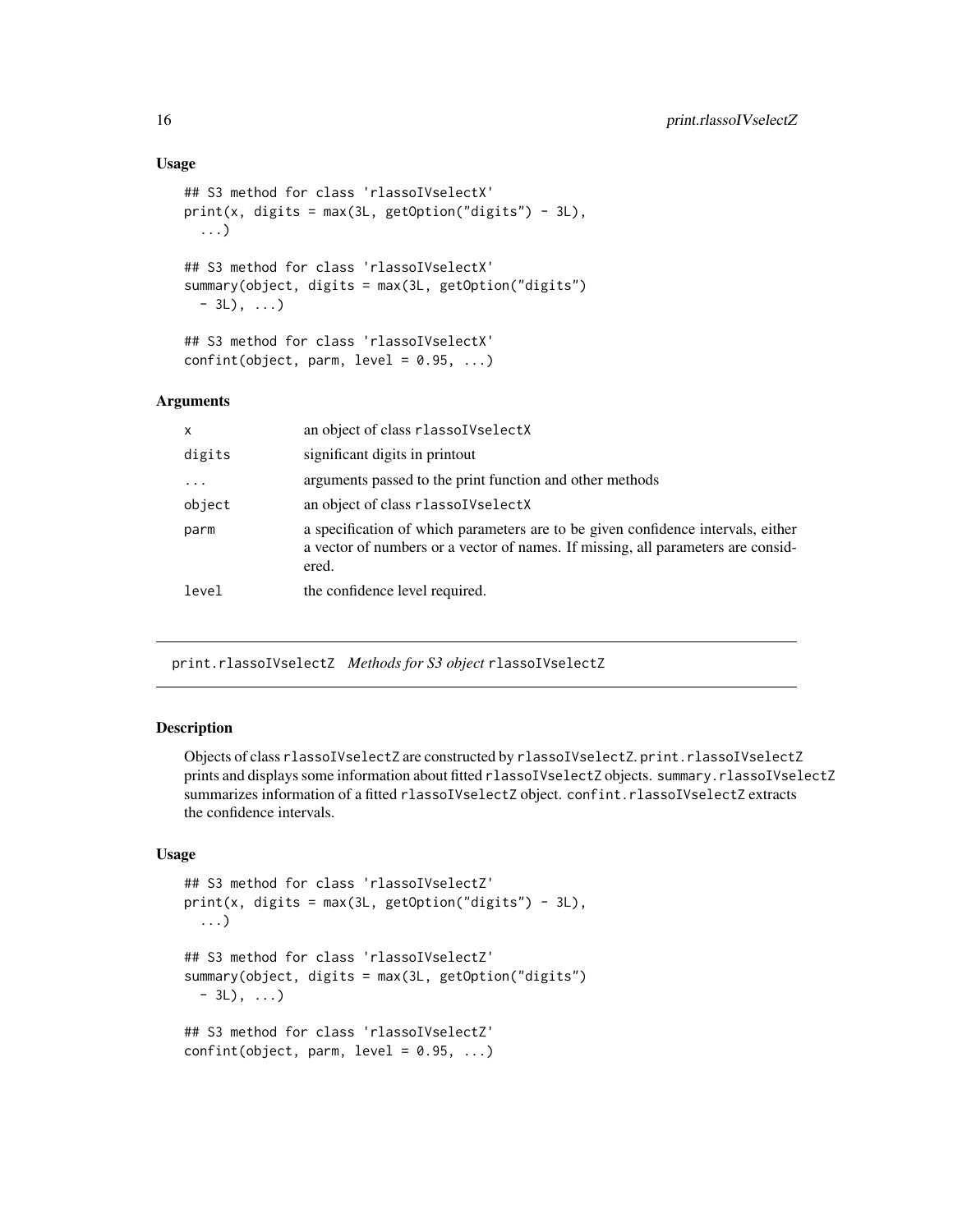# <span id="page-16-0"></span>Arguments

| X        | an object of class rlassoIVselectZ                                                                                                                                            |
|----------|-------------------------------------------------------------------------------------------------------------------------------------------------------------------------------|
| digits   | significant digits in printout                                                                                                                                                |
| $\cdots$ | arguments passed to the print function and other methods                                                                                                                      |
| object   | an object of class rlassol VselectZ                                                                                                                                           |
| parm     | a specification of which parameters are to be given confidence intervals, either<br>a vector of numbers or a vector of names. If missing, all parameters are consid-<br>ered. |
| level    | confidence level required.                                                                                                                                                    |

```
print.rlassologitEffects
```
*Methods for S3 object* rlassologitEffects

# Description

Objects of class rlassologitEffects are construced by rlassologitEffects or rlassologitEffect. print.rlassologitEffects prints and displays some information about fitted rlassologitEffect objects. summary.rlassologitEffects summarizes information of a fitted rlassologitEffects object. confint.rlassologitEffects extracts the confidence intervals.

# Usage

```
## S3 method for class 'rlassologitEffects'
print(x, \text{ digits} = max(3L, getOption("digits") -3L), ...)
## S3 method for class 'rlassologitEffects'
summary(object, digits = max(3L,
 getOption("digits") - 3L), ...## S3 method for class 'rlassologitEffects'
confint(object, parm, level = 0.95,
  joint = FALSE, ...)
```
# Arguments

| x        | an object of class rlassologitEffects                                                                                                                                         |
|----------|-------------------------------------------------------------------------------------------------------------------------------------------------------------------------------|
| digits   | number of significant digits in printout                                                                                                                                      |
| $\cdots$ | arguments passed to the print function and other methods                                                                                                                      |
| object   | an object of class rlassologit Effects                                                                                                                                        |
| parm     | a specification of which parameters are to be given confidence intervals, either<br>a vector of numbers or a vector of names. If missing, all parameters are consid-<br>ered. |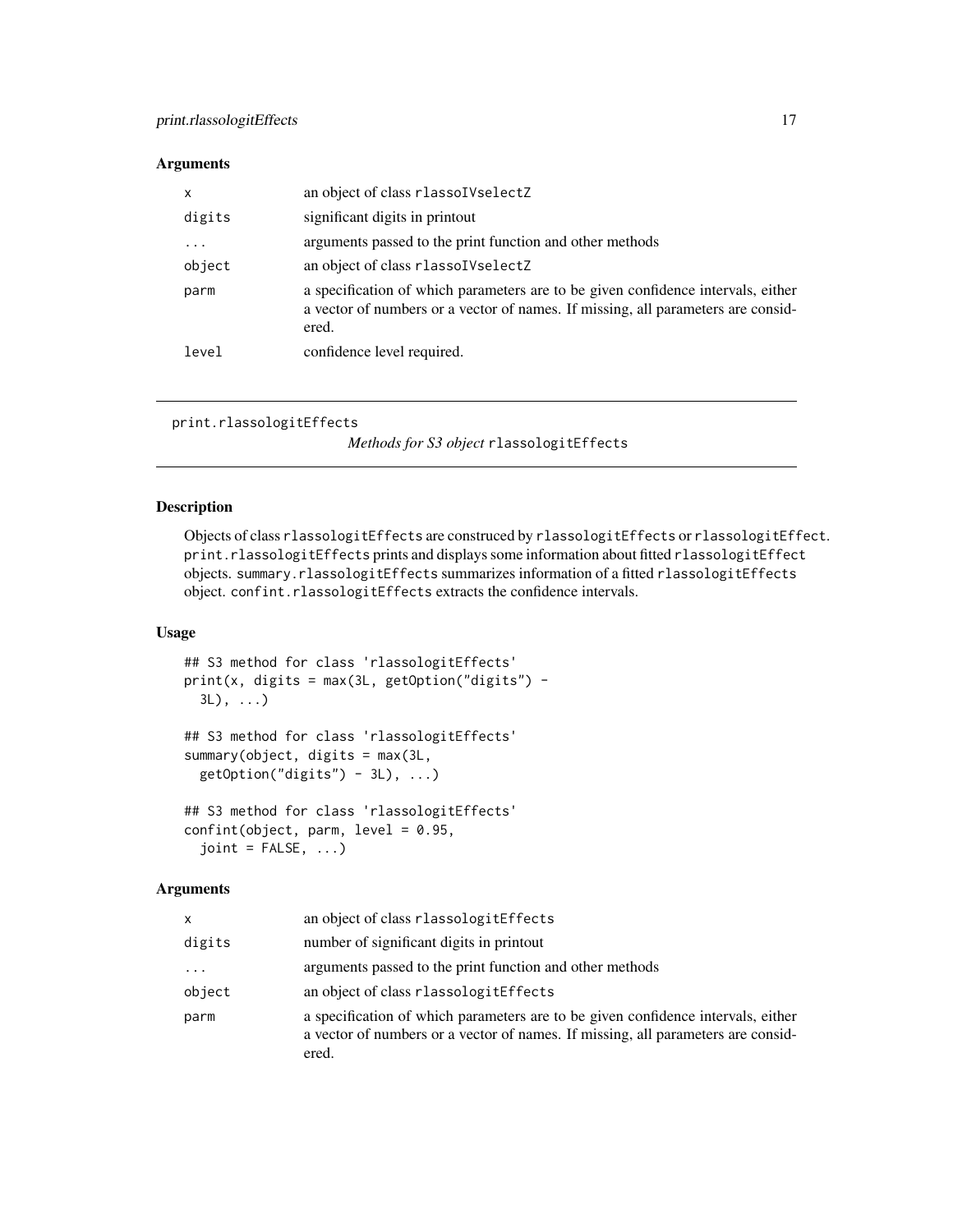<span id="page-17-0"></span>

| level | confidence level required.                                   |
|-------|--------------------------------------------------------------|
| joint | logical, if joint confidence intervals should be clalculated |

print.rlassoTE *Methods for S3 object* rlassoTE

# Description

Objects of class rlassoTE are constructed by rlassoATE, rlassoATET, rlassoLATE, rlassoLATET. print.rlassoTE prints and displays some information about fitted rlassoTE objects. summary.rlassoTE summarizes information of a fitted rlassoTE object. confint.rlassoTE extracts the confidence intervals.

# Usage

```
## S3 method for class 'rlassoTE'
print(x, digits = max(3L, getOption("digits") - 3L), ...)## S3 method for class 'rlassoTE'
summary(object, digits = max(3L, getOption("digits") - 3L),
  ...)
## S3 method for class 'rlassoTE'
```
 $confint(object, parm, level = 0.95, ...)$ 

# Arguments

| $\mathsf{x}$ | an object of class rlassoTE                                                                                                                                                   |
|--------------|-------------------------------------------------------------------------------------------------------------------------------------------------------------------------------|
| digits       | number of significant digits in printout                                                                                                                                      |
| $\cdots$     | arguments passed to the print function and other methods                                                                                                                      |
| object       | an object of class rlassoTE                                                                                                                                                   |
| parm         | a specification of which parameters are to be given confidence intervals, either<br>a vector of numbers or a vector of names. If missing, all parameters are consid-<br>ered. |
| level        | confidence level required.                                                                                                                                                    |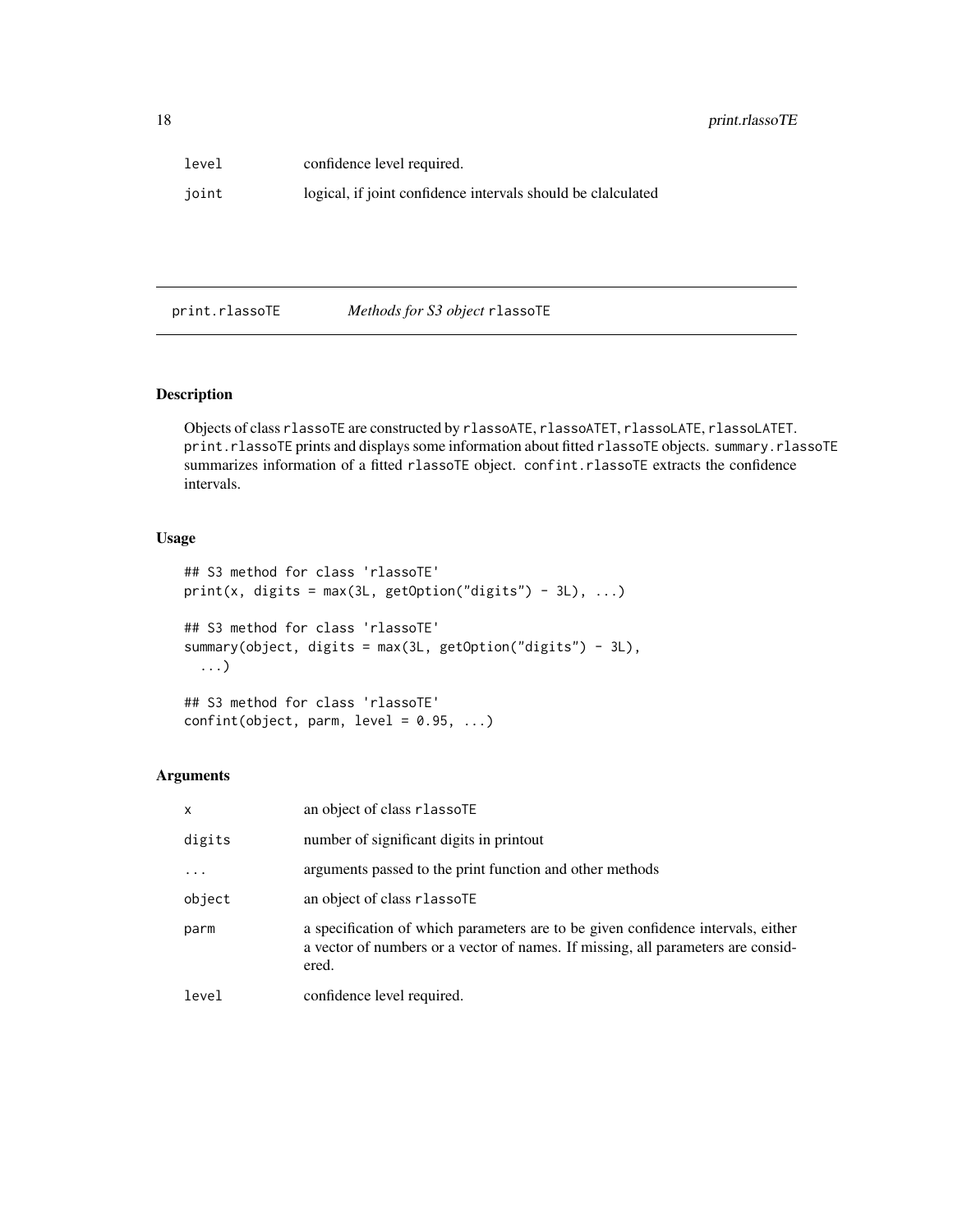<span id="page-18-0"></span>

# Description

Objects of class tsls are constructed by tsls. print.tsls prints and displays some information about fitted tsls objects. summary.tsls summarizes information of a fitted tsls object.

# Usage

```
## S3 method for class 'tsls'
print(x, digits = max(3L, getOption("digits") - 3L), ...)## S3 method for class 'tsls'
summary(object, digits = max(3L, getOption("digits") - 3L),
  ...)
```
# Arguments

| $\times$ | an object of class tsls                                  |
|----------|----------------------------------------------------------|
| digits   | significant digits in printout                           |
|          | arguments passed to the print function and other methods |
| object   | an object of class tsls                                  |

print\_coef *Printing coefficients from S3 objects* rlassoEffects

# Description

Printing coefficients for class rlassoEffects

#### Usage

```
print\_coeff(x, \ldots)## S3 method for class 'rlassoEffects'
print_coef(x, complete = TRUE,
  selection.matrix = FALSE, include.targets = TRUE, ...)
```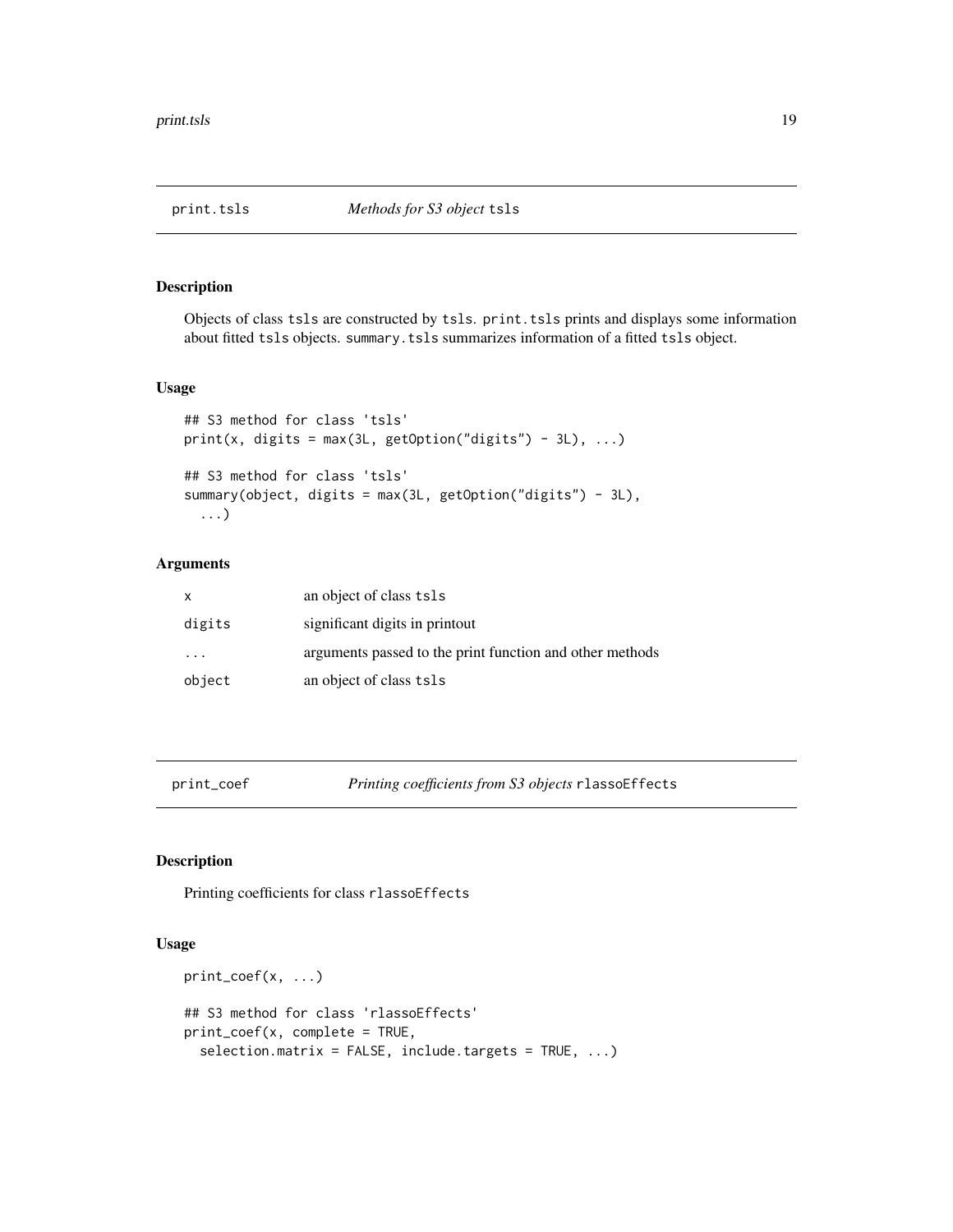# <span id="page-19-0"></span>Arguments

| $\mathsf{x}$     | an object of class rlassoeffects, usually a result of a call rlassoeffect or<br>rlassoEffects.                                                                                                                                                      |
|------------------|-----------------------------------------------------------------------------------------------------------------------------------------------------------------------------------------------------------------------------------------------------|
| $\ddots$         | further arguments passed to functions coef or print.                                                                                                                                                                                                |
| complete         | general option of the function coef.                                                                                                                                                                                                                |
| selection.matrix |                                                                                                                                                                                                                                                     |
|                  | if TRUE, a selection matrix is returned that indicates the selected variables from<br>each auxiliary regression. Default is set to FALSE.                                                                                                           |
| include.targets  |                                                                                                                                                                                                                                                     |
|                  | if FALSE (by default) only the selected control variables are listed in the selection. matrix.<br>If set to TRUE, the selection matrix will also indicate the selection of the target<br>coefficients that are specified in the rlassoEffects call. |
|                  |                                                                                                                                                                                                                                                     |

# Details

Printing coefficients and selection matrix for S3 object rlassoEffects

| p_adjust |                                          | Multiple Testing Adjustment of p-values for S3 objects |  |  |  |
|----------|------------------------------------------|--------------------------------------------------------|--|--|--|
|          | rlassoEffects <i>and</i> <code>lm</code> |                                                        |  |  |  |

# Description

Multiple hypotheses testing adjustment of p-values from a high-dimensional linear model.

# Usage

```
p_adjust(x, ...)
## S3 method for class 'rlassoEffects'
p\_adjust(x, method = "RW", B = 1000, ...)
```
## S3 method for class 'lm'  $p\_adjust(x, method = "RW", B = 1000, test.index = NULL, ...)$ 

# Arguments

| x          | an object of S3 class rlassoEffects or lm.                                                                                                                                                                                                                                                                               |
|------------|--------------------------------------------------------------------------------------------------------------------------------------------------------------------------------------------------------------------------------------------------------------------------------------------------------------------------|
| $\ddots$ . | further arguments passed on to methods.                                                                                                                                                                                                                                                                                  |
| method     | the method of p-value adjustment for multiple testing. Romano-Wolf stepdown<br>('RW') is chosen by default.                                                                                                                                                                                                              |
| B          | number of bootstrap repetitions (default 1000).                                                                                                                                                                                                                                                                          |
| test.index | vector of integers, logicals or variables names indicating the position of coef-<br>ficients (integer case), logical vector of length of the coefficients (TRUE or<br>FALSE) or the coefficient names of x which should be tested simultaneously<br>(only for S3 class 1m). If missing, all coefficients are considered. |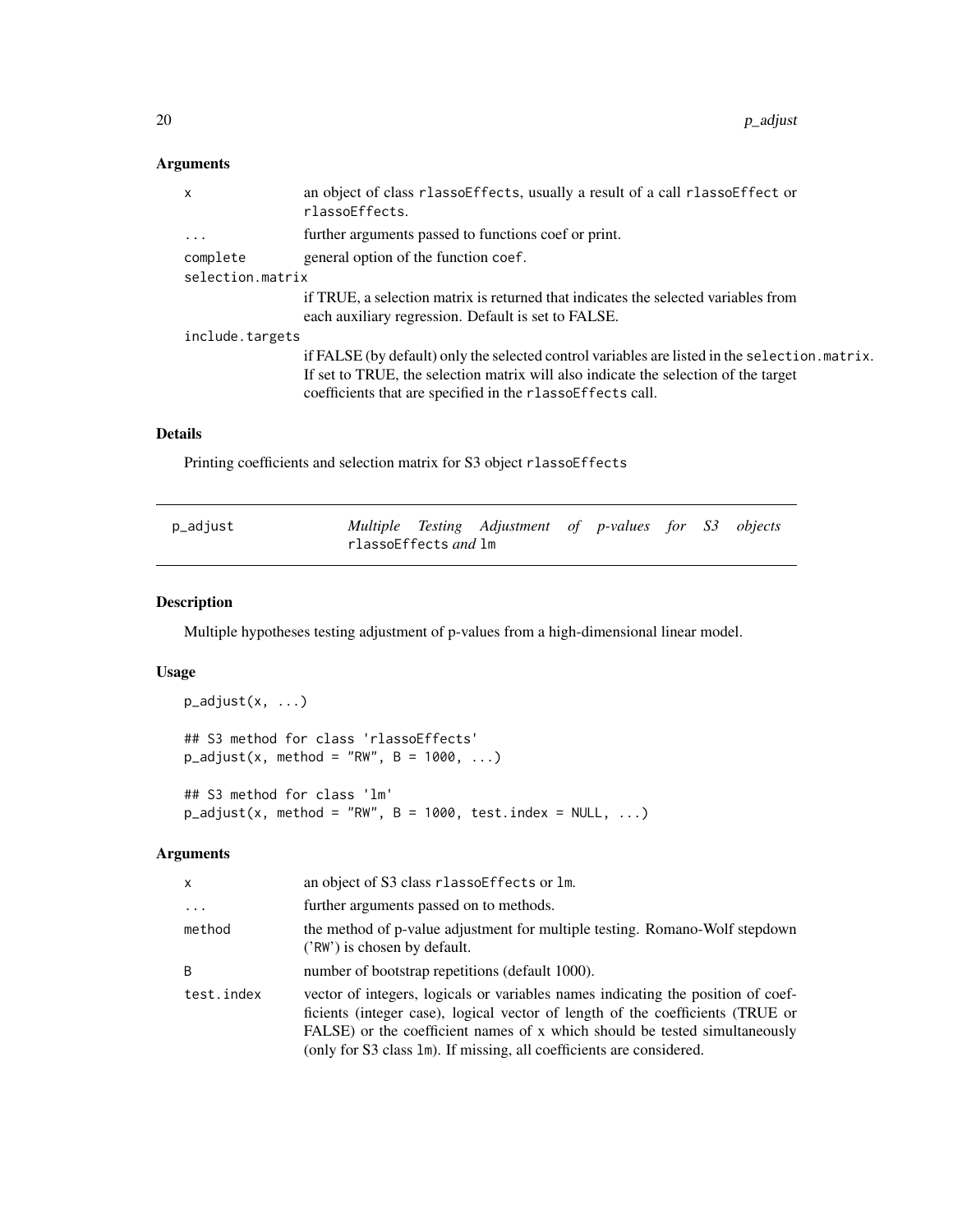#### <span id="page-20-0"></span> $p\_adjust$  21

### Details

Multiple testing adjustment is performed for S3 objects of class rlassoEffects and lm. Implemented methods for multiple testing adjustment are Romano-Wolf stepdown 'RW' (default) and the adjustment methods available in the p.adjust function of the stats package, including the Bonferroni, Bonferroni-Holm, and Benjamini-Hochberg corrections, see [p.adjust.methods](#page-0-0).

Objects of class rlassoEffects are constructed by [rlassoEffects](#page-25-1).

#### Value

A matrix with the estimated coefficients and the p-values that are adjusted according to the specified method.

# Methods (by class)

- rlassoEffects: [rlassoEffects](#page-25-1).
- lm: [lm](#page-0-0).

## References

J.P. Romano, M. Wolf (2005). Exact and approximate stepdown methods for multiple hypothesis testing. Journal of the American Statistical Association, 100(469), 94-108.

J.P. Romano, M. Wolf (2016). Efficient computation of adjusted p-values for resampling-based stepdown multiple testing. Statistics and Probability Letters, (113), 38-40.

A. Belloni, V. Chernozhukov, K. Kato (2015). Uniform post-selection inference for least absolute deviation regression and other Z-estimation problems. Biometrika, 102(1), 77-94.

# Examples

```
library(hdm);
set.seed(1)
n = 100 #sample size
p = 25 # number of variables
s = 3 # nubmer of non-zero variables
X = matrix(rnorm(n*p), ncol=p)colnames(X) <- paste("X", 1:p, sep="")
beta = c(rep(3,s), rep(0,p-s))y = 1 + X% * %beta + rnorm(n)data = data-frame(cbind(y, X))colnames(data)[1] <- "y"
lasso.effect = rlassoEffects(X, y, index=c(1:20))
pvals.lasso.effect = p_adjust(lasso.effect, method = "RW", B = 1000)
ols = lm(y \sim -1 + X, data)pvals.ols = p\_adjust(ols, method = "RW", B = 1000)pvals.ols = p\_adjust(ols, method = "RW", B = 1000, test.index = c(1, 2, 5))pvals.ols = p_adjust(ols, method = "RW", B = 1000, test.index = c(rep(TRUE, 5), rep(FALSE, p-5)))
```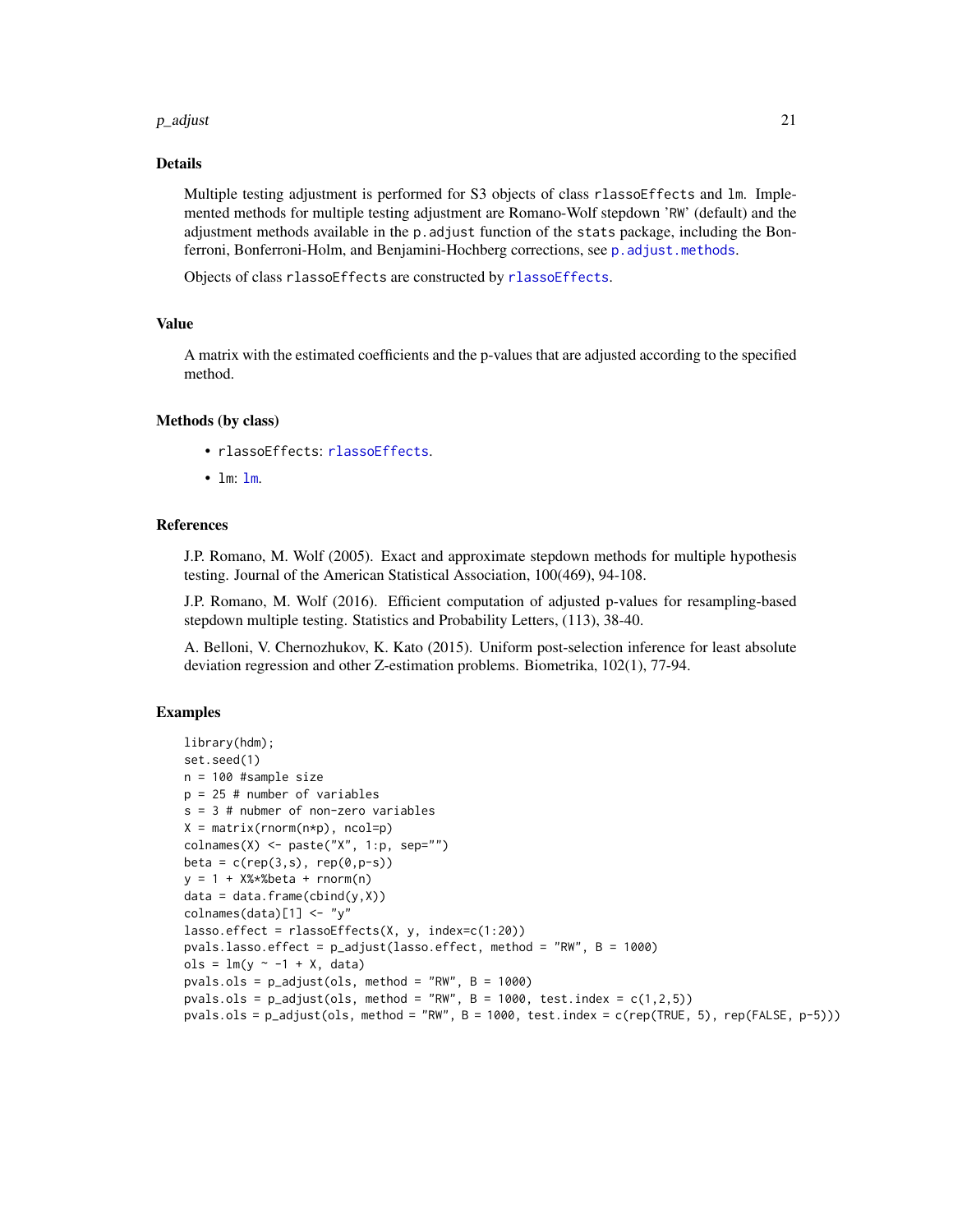<span id="page-21-1"></span><span id="page-21-0"></span>rlasso *rlasso: Function for Lasso estimation under homoscedastic and heteroscedastic non-Gaussian disturbances*

# Description

The function estimates the coefficients of a Lasso regression with data-driven penalty under homoscedasticity and heteroscedasticity with non-Gaussian noise and X-dependent or X-independent design. The method of the data-driven penalty can be chosen. The object which is returned is of the S3 class rlasso.

#### Usage

```
rlasso(x, ...)
## S3 method for class 'formula'
rlasso(formula, data = NULL, post = TRUE,
  intercept = TRUE, model = TRUE, penalty = list(homoscedastic = FALSE,
 X.dependent.lambda = FALSE, lambda.start = NULL, c = 1.1, gamma = 0.1/log(n)),
  control = list(numIter = 15, tol = 10^{\circ}-5, threshold = NULL), ...## S3 method for class 'character'
rlasso(x, data = NULL, post = TRUE, intercept = TRUE,model = TRUE, penalty = list(homoscedastic = FALSE, X.dependent.lambda =
  FALSE, lambda.start = NULL, c = 1.1, gamma = 0.1/log(n)),
  control = list(numIter = 15, tol = 10^{\circ}-5, threshold = NULL), ...)
## Default S3 method:
rlasso(x, y, post = TRUE, intercept = TRUE,
```

```
model = TRUE, penalty = list(homoscedastic = FALSE, X.dependent.lambda =
FALSE, lambda.start = NULL, c = 1.1, gamma = 0.1/log(n)),
control = list(numIter = 15, tol = 10^{\circ}-5, threshold = NULL), ...
```
# Arguments

| $\mathsf{x}$            | regressors (vector, matrix or object can be coerced to matrix)                                                                                                                                                                                                                     |
|-------------------------|------------------------------------------------------------------------------------------------------------------------------------------------------------------------------------------------------------------------------------------------------------------------------------|
| $\cdot$ $\cdot$ $\cdot$ | further arguments (only for consistent defintion of methods)                                                                                                                                                                                                                       |
| formula                 | an object of class "formula" (or one that can be coerced to that class): a symbolic<br>description of the model to be fitted in the form $y \sim x$                                                                                                                                |
| data                    | an optional data frame, list or environment (or object coercible by as data frame<br>to a data frame) containing the variables in the model. If not found in data, the<br>variables are taken from environment(formula), typically the environment from<br>which rlasso is called. |
| post                    | logical. If TRUE, post-Lasso estimation is conducted.                                                                                                                                                                                                                              |
| intercept               | logical. If TRUE, intercept is included which is not penalized.                                                                                                                                                                                                                    |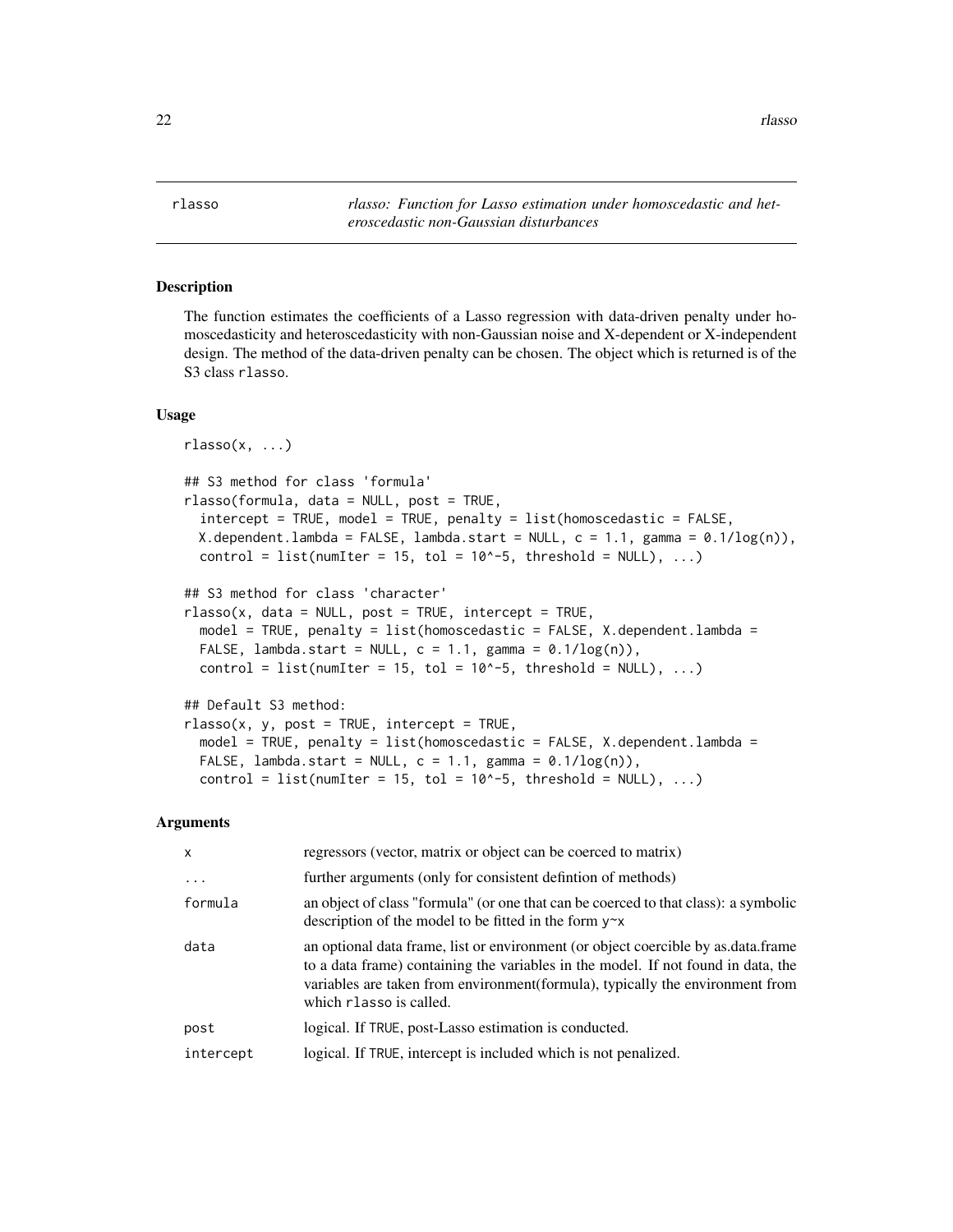#### rlasso 23

| model   | logical. If TRUE (default), model matrix is returned.                                                                                                                                                                                                                                                                                         |
|---------|-----------------------------------------------------------------------------------------------------------------------------------------------------------------------------------------------------------------------------------------------------------------------------------------------------------------------------------------------|
| penalty | list with options for the calculation of the penalty.                                                                                                                                                                                                                                                                                         |
|         | • c and gamma constants for the penalty with default $c=1$ . 1 and gamma=0.1<br>• homoscedastic logical, if homoscedastic errors are considered (default<br>FALSE). Option none is described below.                                                                                                                                           |
|         | • X. dependent. lambda logical, TRUE, if the penalization parameter depends<br>on the the design of the matrix x. FALSE, if independent of the design matrix<br>(default).                                                                                                                                                                    |
|         | • num Sim number of simulations for the dependent methods, default=5000                                                                                                                                                                                                                                                                       |
|         | • lambda.start initial penalization value, compulsory for method "none"                                                                                                                                                                                                                                                                       |
| control | list with control values. num I term number of iterations for the algorithm for the<br>estimation of the variance and data-driven penalty, ie. loadings, tol tolerance<br>for improvement of the estimated variances. threshold is applied to the final<br>estimated lasso coefficients. Absolute values below the threshold are set to zero. |
| у       | dependent variable (vector, matrix or object can be coerced to matrix)                                                                                                                                                                                                                                                                        |

# Details

The function estimates the coefficients of a Lasso regression with data-driven penalty under homoscedasticity / heteroscedasticity and non-Gaussian noise. The options homoscedastic is a logical with FALSE by default. Moreover, for the calculation of the penalty parameter it can be chosen, if the penalization parameter depends on the design matrix (X.dependent.lambda=TRUE) or independent (default, X.dependent.lambda=FALSE). The default value of the constant c is 1.1 in the post-Lasso case and 0.5 in the Lasso case. A *special* option is to set homoscedastic to none and to supply a values lambda.start. Then this value is used as penalty parameter with independent design and heteroscedastic errors to weight the regressors. For details of the implementation of the Algorithm for estimation of the data-driven penalty, in particular the regressorindependent loadings, we refer to Appendix A in Belloni et al. (2012). When the option "none" is chosen for homoscedastic (together with lambda.start), lambda is set to lambda.start and the regressor-independent loadings und heteroscedasticity are used. The options "X-dependent" and "X-independent" under homoscedasticity are described in Belloni et al. (2013).

The option post=TRUE conducts post-lasso estimation, i.e. a refit of the model with the selected variables.

# Value

rlasso returns an object of class rlasso. An object of class "rlasso" is a list containing at least the following components:

| coefficients | parameter estimates                                                                                             |
|--------------|-----------------------------------------------------------------------------------------------------------------|
| beta         | parameter estimates (named vector of coefficients without intercept)                                            |
| intercept    | value of the intercept                                                                                          |
| index        | index of selected variables (logical vector)                                                                    |
| lambda       | data-driven penalty term for each variable, product of lambda0 (the penalization<br>parameter) and the loadings |
| lambda0      | penalty term                                                                                                    |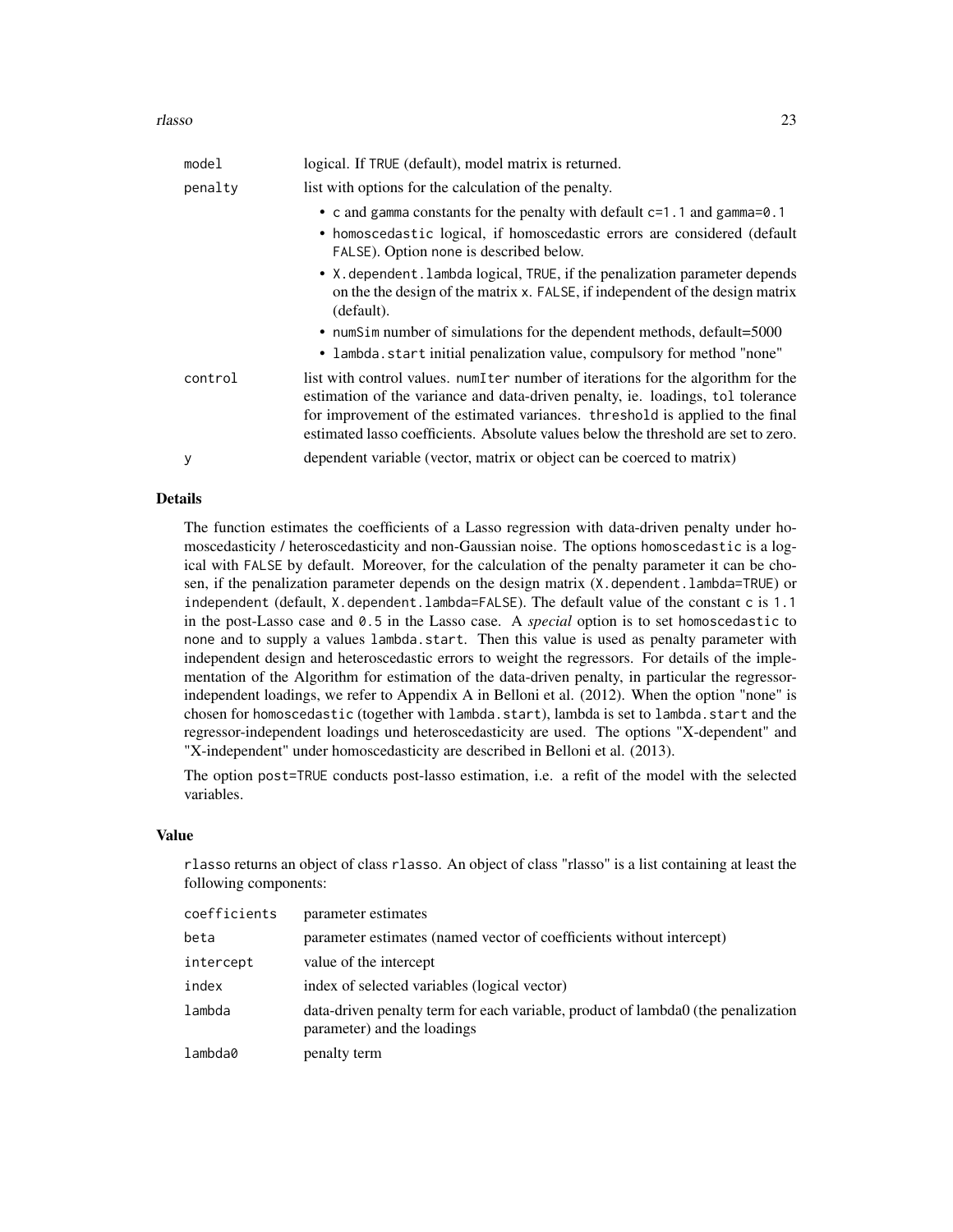<span id="page-23-0"></span>

| loadings  | loading for each regressor                        |  |  |
|-----------|---------------------------------------------------|--|--|
| residuals | residuals, response minus fitted values           |  |  |
| sigma     | root of the variance of the residuals             |  |  |
| iter      | number of iterations                              |  |  |
| call      | function call                                     |  |  |
| options   | options                                           |  |  |
| model     | model matrix (if model $=$ TRUE in function call) |  |  |

#### References

A. Belloni, D. Chen, V. Chernozhukov and C. Hansen (2012). Sparse models and methods for optimal instruments with an application to eminent domain. *Econometrica* 80 (6), 2369-2429.

A. Belloni, V. Chernozhukov and C. Hansen (2013). Inference for high-dimensional sparse econometric models. In Advances in Economics and Econometrics: 10th World Congress, Vol. 3: Econometrics, Cambirdge University Press: Cambridge, 245-295.

# Examples

```
set.seed(1)
n = 100 #sample size
p = 100 # number of variables
s = 3 # nubmer of variables with non-zero coefficients
X = Xnames = matrix(rnorm(n*p), ncol=p)
colnames(Xnames) <- paste("V", 1:p, sep="")
beta = c(rep(5,s), rep(0,p-s))Y = X%*%beta + rnorm(n)
reg.lasso <- rlasso(Y~Xnames)
Xnew = matrix(rnorm(n*p), ncol=p) # new X
colnames(Xnew) <- paste("V", 1:p, sep="")
Ynew = Xnew%*%beta + rnorm(n) #new Y
yhat = predict(reg.lasso, newdata = Xnew)
```
rlassoATE *Functions for estimation of treatment effects*

# Description

This class of functions estimates the average treatment effect (ATE), the ATE of the tretated (ATET), the local average treatment effects (LATE) and the LATE of the tretated (LATET). The estimation methods rely on immunized / orthogonal moment conditions which guarantee valid post-selection inference in a high-dimensional setting. Further details can be found in Belloni et al. (2014).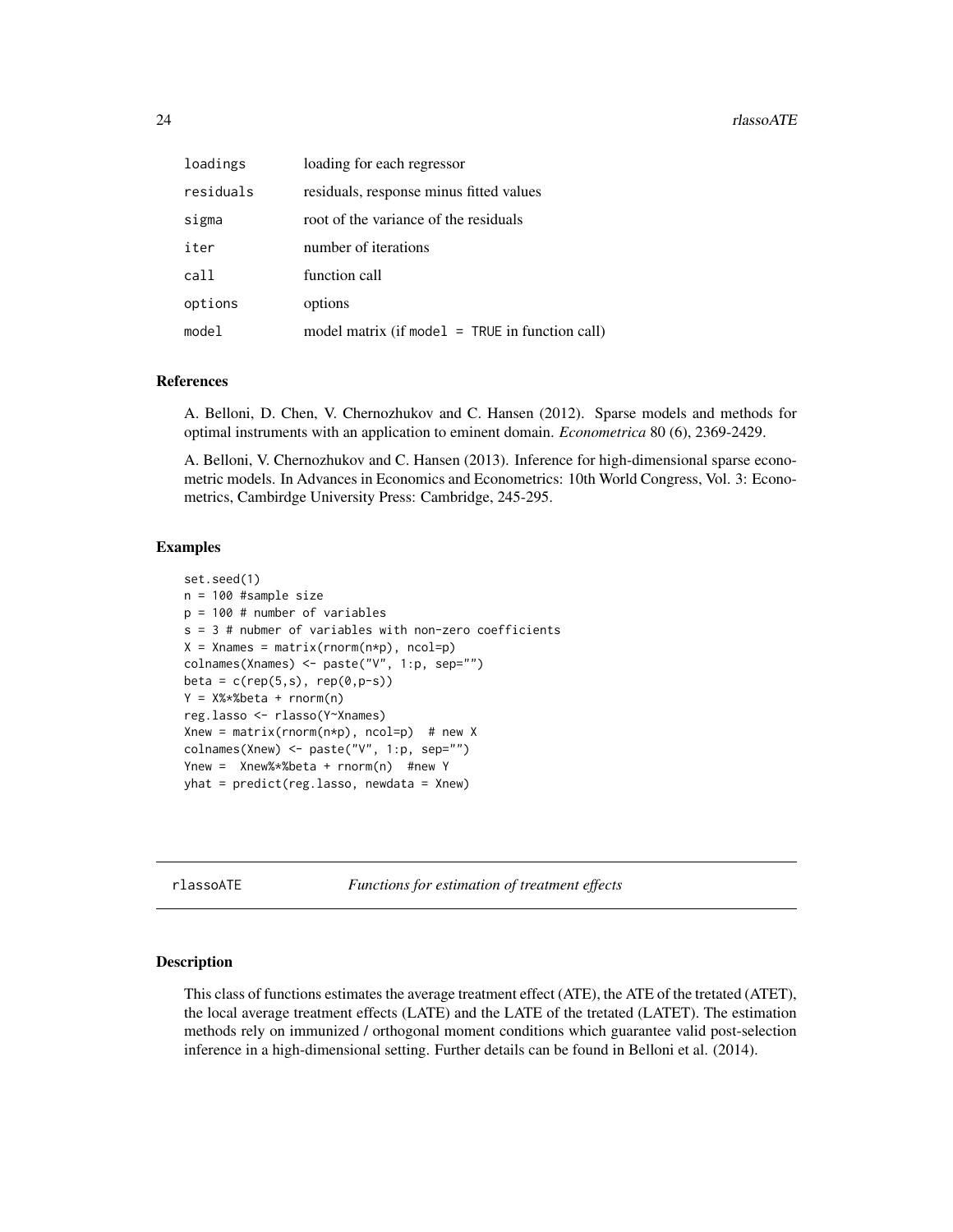#### rlassoATE 25

### Usage

```
rlassoATE(x, ...)
## Default S3 method:
rlassoATE(x, d, y, bootstrap = "none", nRep = 500, ...)
## S3 method for class 'formula'
rlassoATE(formula, data, bootstrap = "none", nRep = 500,
  ...)
rlassoATET(x, ...)
## Default S3 method:
rlassoATET(x, d, y, bootstrap = "none", nRep = 500, ...)
## S3 method for class 'formula'
rlassoATET(formula, data, bootstrap = "none", nRep = 500,
  ...)
rlassoLATE(x, ...)
## Default S3 method:
rlassoLATE(x, d, y, z, bootstrap = "none", nRep = 500,
 post = TRUE, intercept = TRUE, always_takers = TRUE,
 never_takers = TRUE, ...)
## S3 method for class 'formula'
rlassoLATE(formula, data, bootstrap = "none", nRep = 500,
 post = TRUE, intercept = TRUE, always_takers = TRUE,
 never_takers = TRUE, ...)
rlassoLATET(x, ...)
## Default S3 method:
rlassoLATET(x, d, y, z, bootstrap = "none", nRep = 500,
 post = TRUE, intercept = TRUE, always\_takes = TRUE, ...)
## S3 method for class 'formula'
rlassoLATET(formula, data, bootstrap = "none", nRep = 500,
 post = TRUE, intercept = TRUE, always_takers = TRUE, ...)
```
#### Arguments

| x  | exogenous variables                       |
|----|-------------------------------------------|
|    | arguments passed, e.g. intercept and post |
| d. | treatment variable (binary)               |
| v  | outcome variable / dependent variable     |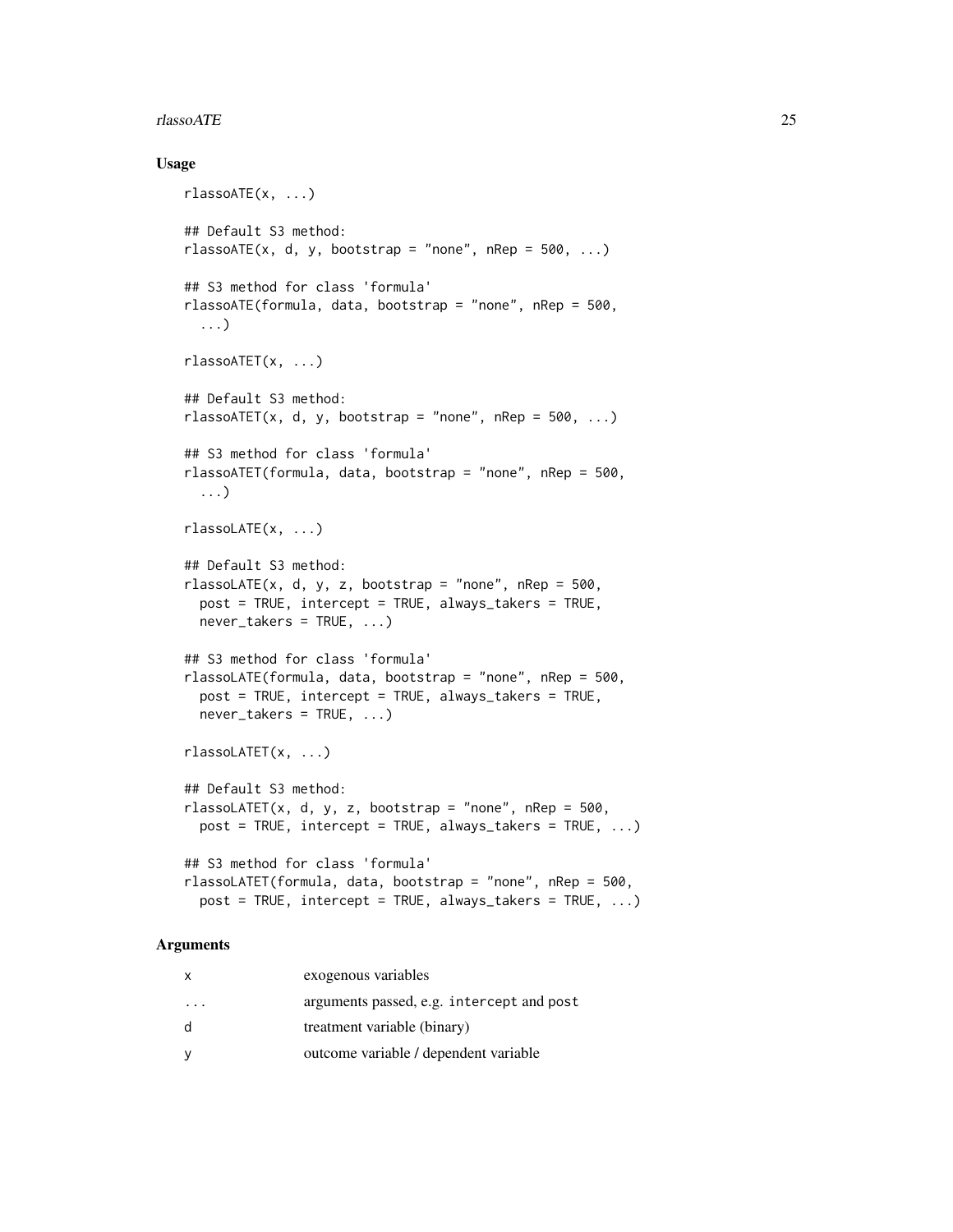<span id="page-25-0"></span>

| bootstrap     | boostrap method which should be employed: 'none', 'Bayes', 'normal', 'wild'                                                                                                                                                                                                           |  |
|---------------|---------------------------------------------------------------------------------------------------------------------------------------------------------------------------------------------------------------------------------------------------------------------------------------|--|
| nRep          | number of replications for the bootstrap                                                                                                                                                                                                                                              |  |
| formula       | An object of class Formula of the form " $y \sim x + d \mid x$ " with y the outcome<br>variable, d treatment variable, and x exogenous variables.                                                                                                                                     |  |
| data          | An optional data frame, list or environment (or object coercible by as data frame<br>to a data frame) containing the variables in the model. If not found in data, the<br>variables are taken from environment(formula), typically the environment from<br>which rlassoaTE is called. |  |
| z             | instrumental variables (binary)                                                                                                                                                                                                                                                       |  |
| post          | logical. If TRUE, post-lasso estimation is conducted.                                                                                                                                                                                                                                 |  |
| intercept     | logical. If TRUE, intercept is included which is not                                                                                                                                                                                                                                  |  |
| always_takers | option to adapt to cases with (default) and without always-takers. If FALSE, the<br>estimator is adapted to a setting without always-takers.                                                                                                                                          |  |
| never_takers  | option to adapt to cases with (default) and without never-takers. If FALSE, the<br>estimator is adapted to a setting without never-takers.                                                                                                                                            |  |

# Details

Details can be found in Belloni et al. (2014).

#### Value

Functions return an object of class rlassoTE with estimated effects, standard errors and individual effects in the form of a list.

#### References

A. Belloni, V. Chernozhukov, I. Fernandez-Val, and C. Hansen (2014). Program evaluation with high-dimensional data. Working Paper.

<span id="page-25-1"></span>rlassoEffects *rigorous Lasso for Linear Models: Inference*

# Description

Estimation and inference of (low-dimensional) target coefficients in a high-dimensional linear model.

# Usage

```
rlassoEffects(x, ...)
## Default S3 method:
rlassoEffects(x, y, index = c(1:ncol(x)),method = "partialling out", I3 = NULL, post = TRUE, ...)
```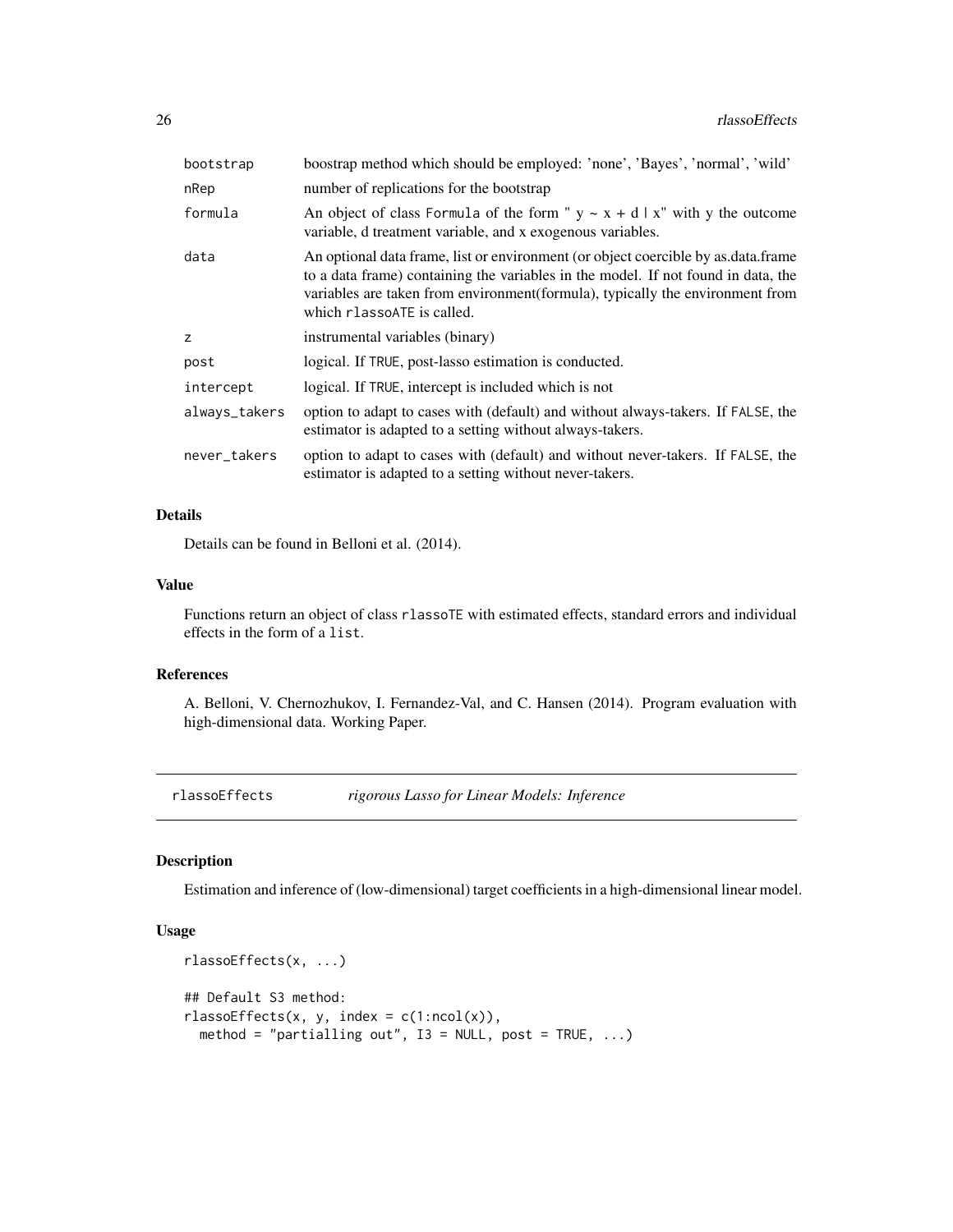```
## S3 method for class 'formula'
rlassoEffects(formula, data, I, method = "partialling out",
  include = NULL, post = TRUE, ...rlassoEffect(x, y, d, method = "double selection", I3 = NULL, post = TRUE,
  ...)
```
# Arguments

| $\mathsf{x}$ | matrix of regressor variables serving as controls and potential treatments. For<br>rlassoEffect it contains only controls, for rlassoEffects both controls and<br>potential treatments. For rlassoEffects it must have at least two columns.                                                                                                                                                   |
|--------------|------------------------------------------------------------------------------------------------------------------------------------------------------------------------------------------------------------------------------------------------------------------------------------------------------------------------------------------------------------------------------------------------|
|              | parameters passed to the rlasso function.                                                                                                                                                                                                                                                                                                                                                      |
| y            | outcome variable (vector or matrix)                                                                                                                                                                                                                                                                                                                                                            |
| index        | vector of integers, logicals or variables names indicating the position (column)<br>of variables (integer case), logical vector of length of the variables (TRUE or<br>FALSE) or the variable names of x which should be used for inference / as<br>treatment variables.                                                                                                                       |
| method       | method for inference, either 'partialling out' (default) or 'double selection'.                                                                                                                                                                                                                                                                                                                |
| I3           | For the 'double selection'-method the logical vector I3 has same length as the<br>number of variables in x; indicates if variables (TRUE) should be included in<br>any case to the model and they are exempt from selection. These variables<br>should not be included in the index; hence the intersection with index must be<br>the empty set. In the case of partialling out it is ignored. |
| post         | logical, if post Lasso is conducted with default TRUE.                                                                                                                                                                                                                                                                                                                                         |
| formula      | An element of class formula specifying the linear model.                                                                                                                                                                                                                                                                                                                                       |
| data         | an optional data frame, list or environment (or object coercible by as data frame<br>to a data frame) containing the variables in the model. If not found in data, the<br>variables are taken from environment(formula), typically the environment from<br>which the function is called.                                                                                                       |
| I            | An one-sided formula specifying the variables for which inference is conducted.                                                                                                                                                                                                                                                                                                                |
| included     | One-sided formula of variables which should be included in any case (only for<br>method="double selection").                                                                                                                                                                                                                                                                                   |
| d            | variable for which inference is conducted (treatment variable)                                                                                                                                                                                                                                                                                                                                 |

#### Details

The functions estimates (low-dimensional) target coefficients in a high-dimensional linear model. An application is e.g. estimation of a treatment effect  $\alpha_0$  in a setting of high-dimensional controls. The user can choose between the so-called post-double-selection method and partialling-out. The idea of the double selection method is to select variables by Lasso regression of the outcome variable on the control variables and the treatment variable on the control variables. The final estimation is done by a regression of the outcome on the treatment effect and the union of the selected variables in the first two steps. In partialling-out first the effect of the regressors on the outcome and the treatment variable is taken out by Lasso and then a regression of the residuals is conducted. The resulting estimator for  $\alpha_0$  is normal distributed which allows inference on the treatment effect. It presents a wrap function for rlassoEffect which does inference for a single variable.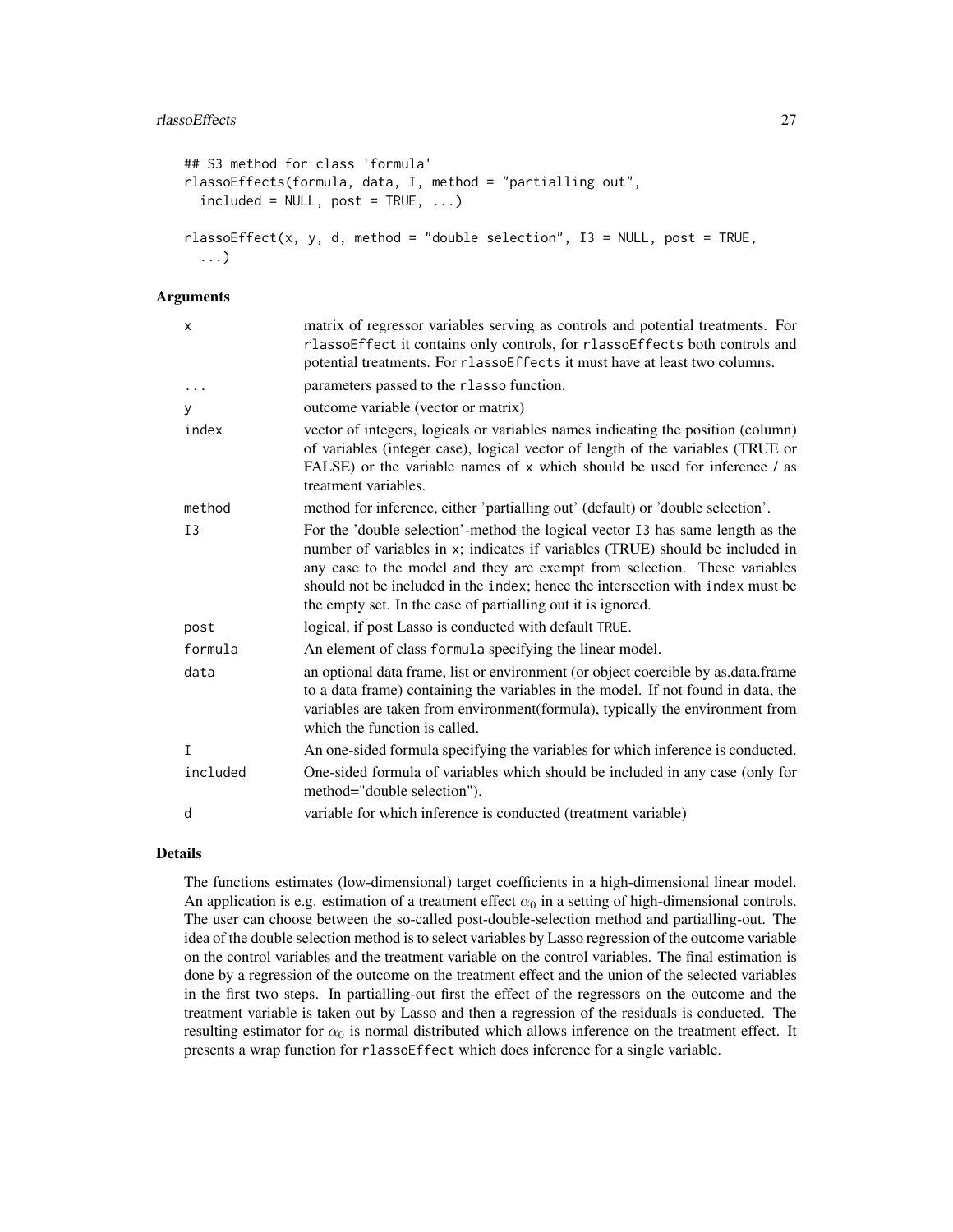# <span id="page-27-0"></span>Value

The function returns an object of class rlassoEffects with the following entries:

| coefficients | vector with estimated values of the coefficients for each selected variable |
|--------------|-----------------------------------------------------------------------------|
| se           | standard error (vector)                                                     |
| t            | t-statistic                                                                 |
| pval         | p-value                                                                     |
| samplesize   | sample size of the data set                                                 |
| index        | index of the variables for which inference is performed                     |

# References

A. Belloni, V. Chernozhukov, C. Hansen (2014). Inference on treatment effects after selection among high-dimensional controls. The Review of Economic Studies 81(2), 608-650.

#### Examples

```
library(hdm); library(ggplot2)
set.seed(1)
n = 100 #sample size
p = 100 # number of variables
s = 3 # nubmer of non-zero variables
X = matrix(rnorm(n*p), ncol=p)colnames(X) <- paste("X", 1:p, sep="")
beta = c(rep(3,s), rep(0,p-s))y = 1 + X% * %beta + rnorm(n)data = data-frame<mark>rame(cbind(y,X))</mark>colnames(data)[1] <- "y"
fm = paste("y ~", paste(colnames(X), collapse="+"))
fm = as.format(a(fm))lasso.effect = classoEffects(X, y, index=c(1, 2, 3, 50))lasso.effect = rlassoEffects(fm, I = -X1 + X2 + X3 + X50, data=data)
print(lasso.effect)
summary(lasso.effect)
confint(lasso.effect)
plot(lasso.effect)
```
rlassoIV *Post-Selection and Post-Regularization Inference in Linear Models with Many Controls and Instruments*

#### Description

The function estimates a treatment effect in a setting with very many controls and very many instruments (even larger than the sample size).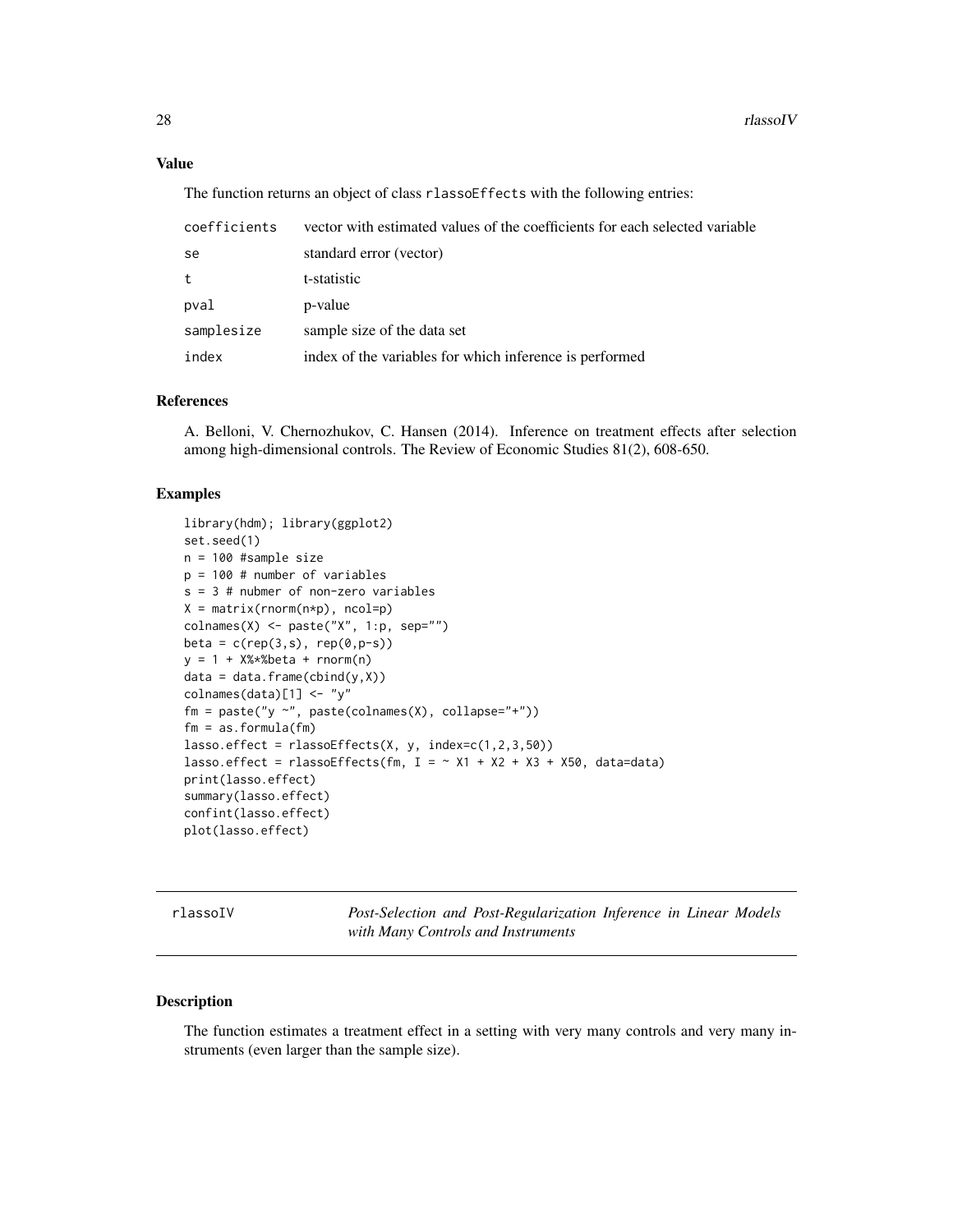# rlassoIV 29

# Usage

```
rlassoIV(x, ...)
## Default S3 method:
rlassoIV(x, d, y, z, select.Z = TRUE, select.X = TRUE,post = TRUE, ...## S3 method for class 'formula'
rlassoIV(formula, data, select.Z = TRUE, select.X = TRUE,
 post = TRUE, ...rlassoIVmult(x, d, y, z, select.Z = TRUE, select.X = TRUE, ...)
```
# Arguments

| $\mathsf{x}$ | matrix of exogenous variables                                                                                                                                                                                                                                                          |
|--------------|----------------------------------------------------------------------------------------------------------------------------------------------------------------------------------------------------------------------------------------------------------------------------------------|
|              | arguments passed to the function rlasso                                                                                                                                                                                                                                                |
| d            | endogenous variable                                                                                                                                                                                                                                                                    |
| y            | outcome / dependent variable (vector or matrix)                                                                                                                                                                                                                                        |
| z            | matrix of instrumental variables                                                                                                                                                                                                                                                       |
| select.Z     | logical, indicating selection on the instruments.                                                                                                                                                                                                                                      |
| select.X     | logical, indicating selection on the exogenous variables.                                                                                                                                                                                                                              |
| post         | logical, wheter post-Lasso should be conducted (default=TRUE)                                                                                                                                                                                                                          |
| formula      | An object of class Formula of the form " $y \sim x + d   x + z$ " with y the outcome<br>variable, d endogenous variable, z instrumental variables, and x exogenous vari-<br>ables.                                                                                                     |
| data         | an optional data frame, list or environment (or object coercible by as data frame<br>to a data frame) containing the variables in the model. If not found in data, the<br>variables are taken from environment (formula), typically the environment from<br>which rlassol V is called. |

# Details

The implementation for selection on x and z follows the procedure described in Chernozhukov et al. (2015) and is built on 'triple selection' to achieve an orthogonal moment function. The function returns an object of S3 class rlassoIV. Moreover, it is wrap function for the case that selection should be done only with the instruments Z (rlassoIVselectZ) or with the control variables X (rlassoIVselectX) or without selection (tsls). Exogenous variables x are automatically used as instruments and added to the instrument set z.

# Value

an object of class rlassoIV containing at least the following components:

| coefficients | estimated parameter value  |
|--------------|----------------------------|
| se.          | variance-covariance matrix |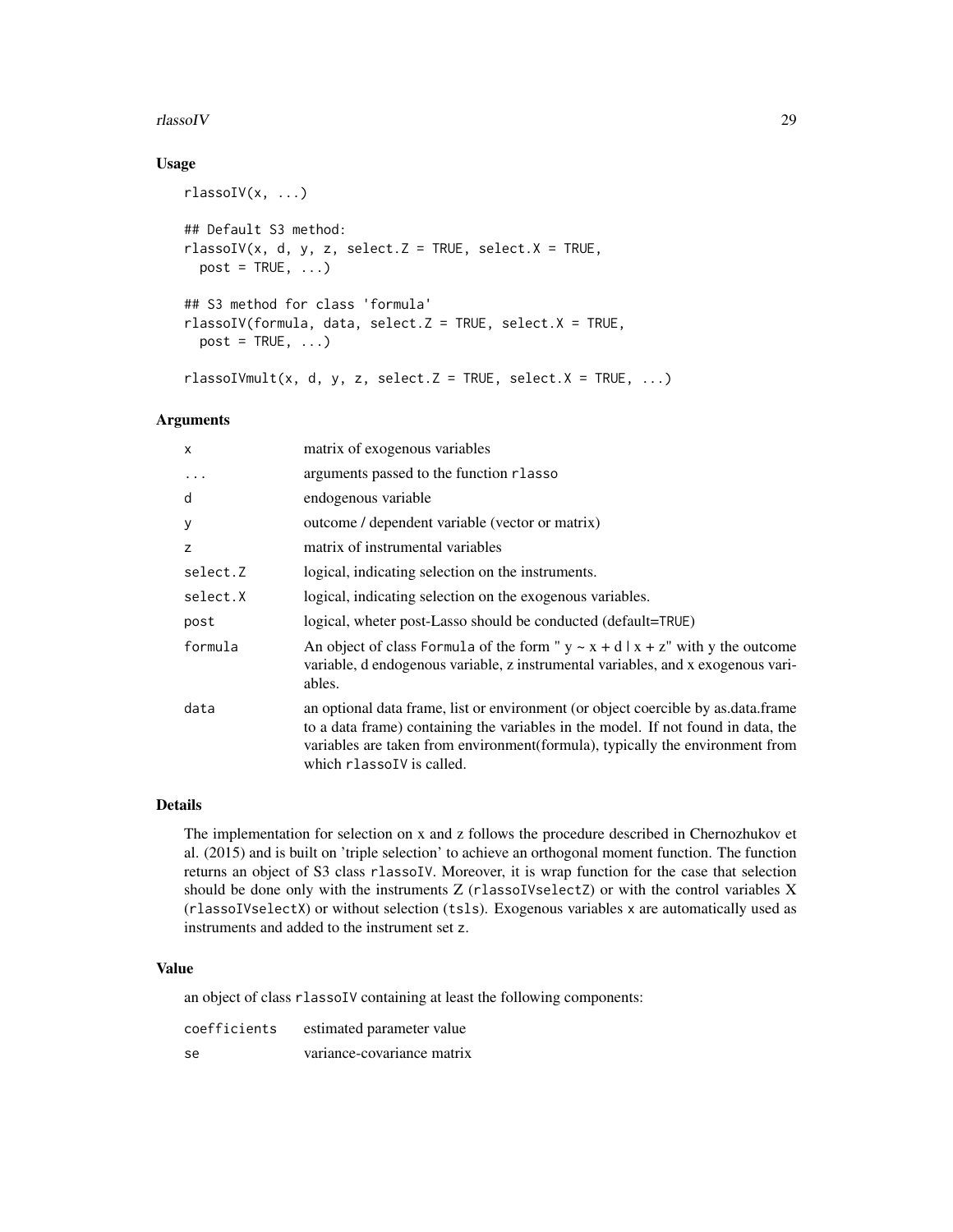### References

V. Chernozhukov, C. Hansen, M. Spindler (2015). Post-selection and post-regularization inference in linear models with many controls and instruments. American Economic Review: Paper & Proceedings 105(5), 486–490.

# Examples

```
## Not run:
data(EminentDomain)
z <- EminentDomain$logGDP$z # instruments
x <- EminentDomain$logGDP$x # exogenous variables
y <- EminentDomain$logGDP$y # outcome varialbe
d <- EminentDomain$logGDP$d # treatment / endogenous variable
lasso.IV.Z = rlassoIV(x=x, d=d, y=y, z=z, select.X=FALSE, select.Z=TRUE)
summary(lasso.IV.Z)
confint(lasso.IV.Z)
## End(Not run)
```

| rlassoIVselectX | Instrumental Variable Estimation with Selection on the exogenous |  |  |  |  |
|-----------------|------------------------------------------------------------------|--|--|--|--|
|                 | Variables by Lasso                                               |  |  |  |  |

# Description

This function estimates the coefficient of an endogenous variable by employing Instrument Variables in a setting where the exogenous variables are high-dimensional and hence selection on the exogenous variables is required. The function returns an element of class rlassoIVselectX

# Usage

```
rlassoIVselectX(x, ...)
## Default S3 method:
rlassoIVselectX(x, d, y, z, post = TRUE, ...)## S3 method for class 'formula'
rlassoIVselectX(formula, data, post = TRUE, ...)
```
#### Arguments

| x        | exogenous variables in the structural equation (matrix)                     |
|----------|-----------------------------------------------------------------------------|
| $\cdots$ | arguments passed to the function r lasso                                    |
| d.       | endogenous variables in the structural equation (vector or matrix)          |
| ٧        | outcome or dependent variable in the structural equation (vector or matrix) |
| z        | set of potential instruments for the endogenous variables.                  |
|          |                                                                             |

<span id="page-29-0"></span>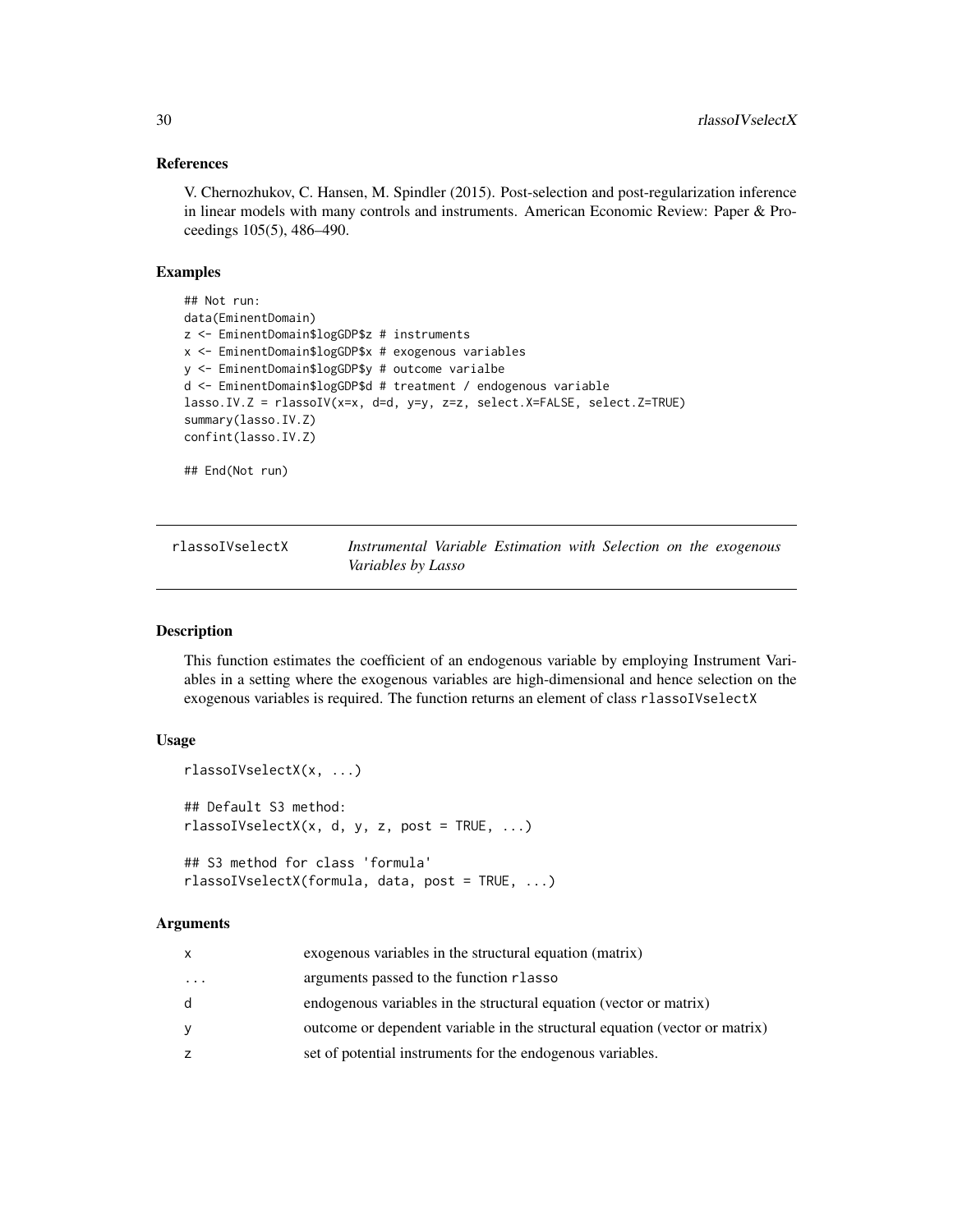| post    | logical. If TRUE, post-lasso estimation is conducted.                                                                                                                                                                                                                                        |
|---------|----------------------------------------------------------------------------------------------------------------------------------------------------------------------------------------------------------------------------------------------------------------------------------------------|
| formula | An object of class Formula of the form " $y \sim x + d   x + z$ " with y the outcome<br>variable, d endogenous variable, z instrumental variables, and x exogenous vari-<br>ables.                                                                                                           |
| data    | An optional data frame, list or environment (or object coercible by as data frame<br>to a data frame) containing the variables in the model. If not found in data, the<br>variables are taken from environment (formula), typically the environment from<br>which rlassoIVselectX is called. |

# Details

The implementation is a special case of of Chernozhukov et al. (2015). The option post=TRUE conducts post-lasso estimation for the Lasso estimations, i.e. a refit of the model with the selected variables. Exogenous variables x are automatically used as instruments and added to the instrument set z.

# Value

An object of class rlassoIVselectX containing at least the following components:

| coefficients | estimated parameter vector |
|--------------|----------------------------|
| <b>VCOV</b>  | variance-covariance matrix |
| residuals    | residuals                  |
| samplesize   | sample size                |

#### References

Chernozhukov, V., Hansen, C. and M. Spindler (2015). Post-Selection and Post-Regularization Inference in Linear Models with Many Controls and Instruments *American Economic Review, Papers and Proceedings* 105(5), 486–490.

#### Examples

```
library(hdm)
data(AJR); y = AJK$GDP; d = AJR$Exprop; z = AJR$logMortx = model_matrix \sim -1 + (Latitude + Latitude2 + Africa +
                           Asia + Namer + Samer)^2, data=AJR)
dim(x)
 #AJR.Xselect = rlassoIV(x=x, d=d, y=y, z=z, select.X=TRUE, select.Z=FALSE)
 AJR.Xselect = rlassoIV(GDP ~ Exprop + (Latitude + Latitude2 + Africa + Asia + Namer + Samer)^2 |
             logMort + (Latitude + Latitude2 + Africa + Asia + Namer + Samer)^2,
             data=AJR, select.X=TRUE, select.Z=FALSE)
summary(AJR.Xselect)
confint(AJR.Xselect)
```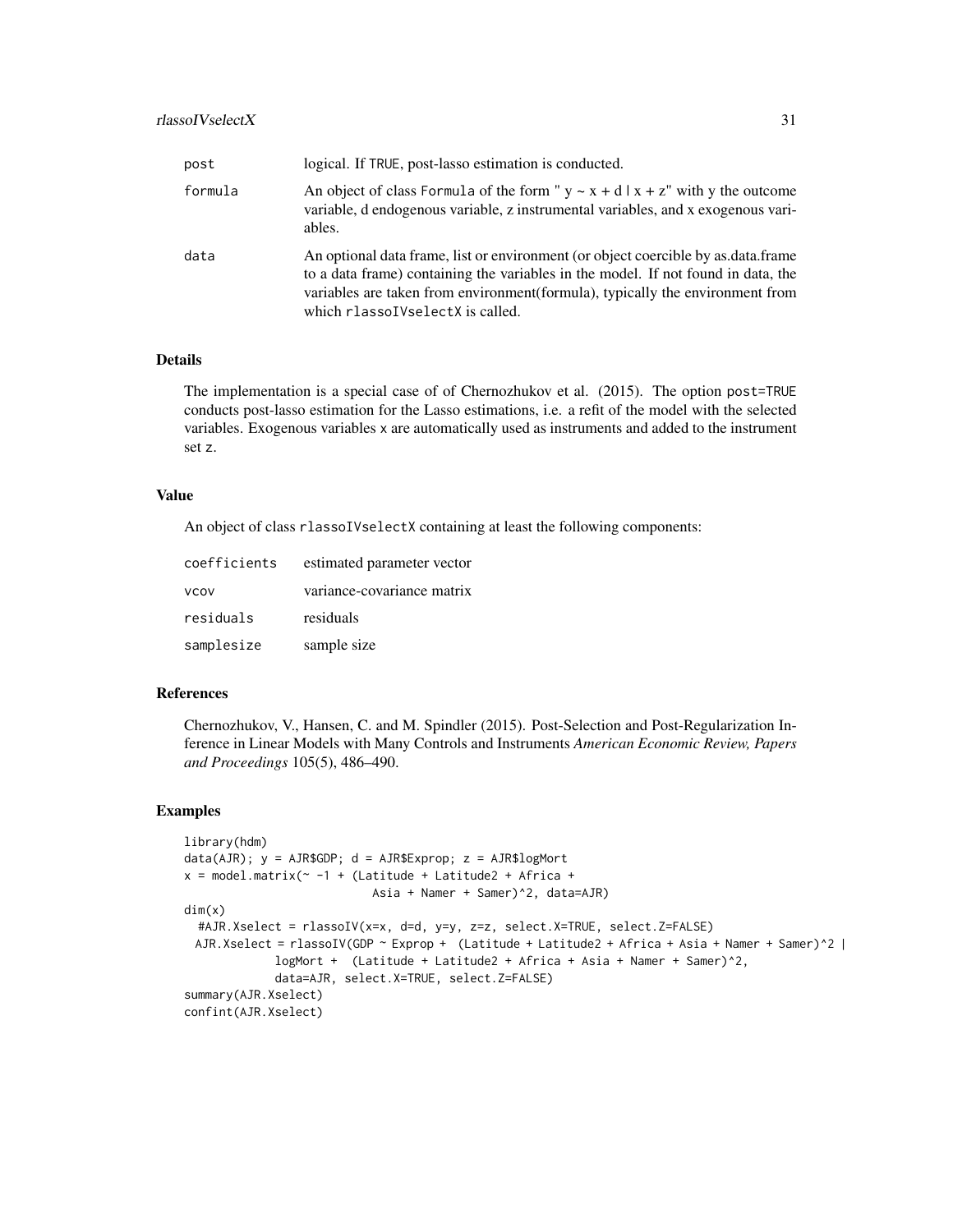#### Description

This function selects the instrumental variables in the first stage by Lasso. First stage predictions are then used in the second stage as optimal instruments to estimate the parameter vector. The function returns an element of class rlassoIVselectZ

#### Usage

```
rlassoIVselectZ(x, ...)
## Default S3 method:
rlassoIVselectZ(x, d, y, z, post = TRUE, intercept = TRUE,
  ...)
## S3 method for class 'formula'
rlassoIVselectZ(formula, data, post = TRUE,
  intercept = TRUE, ...
```
# Arguments

| $\boldsymbol{\mathsf{x}}$ | exogenous variables in the structural equation (matrix)                                                                                                                                                                                                                                        |
|---------------------------|------------------------------------------------------------------------------------------------------------------------------------------------------------------------------------------------------------------------------------------------------------------------------------------------|
|                           | arguments passed to the function rlasso.                                                                                                                                                                                                                                                       |
| d                         | endogenous variables in the structural equation (vector or matrix)                                                                                                                                                                                                                             |
| У                         | outcome or dependent variable in the structural equation (vector or matrix)                                                                                                                                                                                                                    |
| z                         | set of potential instruments for the endogenous variables. Exogenous variables<br>serve as their own instruments.                                                                                                                                                                              |
| post                      | logical. If TRUE, post-lasso estimation is conducted.                                                                                                                                                                                                                                          |
| intercept                 | logical. If TRUE, intercept is included in the second stage equation.                                                                                                                                                                                                                          |
| formula                   | An object of class Formula of the form " $y \sim x + d   x + z$ " with y the outcome<br>variable, d endogenous variable, z instrumental variables, and x exogenous vari-<br>ables.                                                                                                             |
| data                      | An optional data frame, list or environment (or object coercible by as data frame<br>to a data frame) containing the variables in the model. If not found in data, the<br>variables are taken from environment (formula), typically the environment from<br>which rlassol Vselect Z is called. |

#### Details

The implementation follows the procedure described in Belloni et al. (2012). Option post=TRUE conducts post-lasso estimation, i.e. a refit of the model with the selected variables, to estimate the optimal instruments. The parameter vector of the structural equation is then fitted by two-stage least square (tsls) estimation.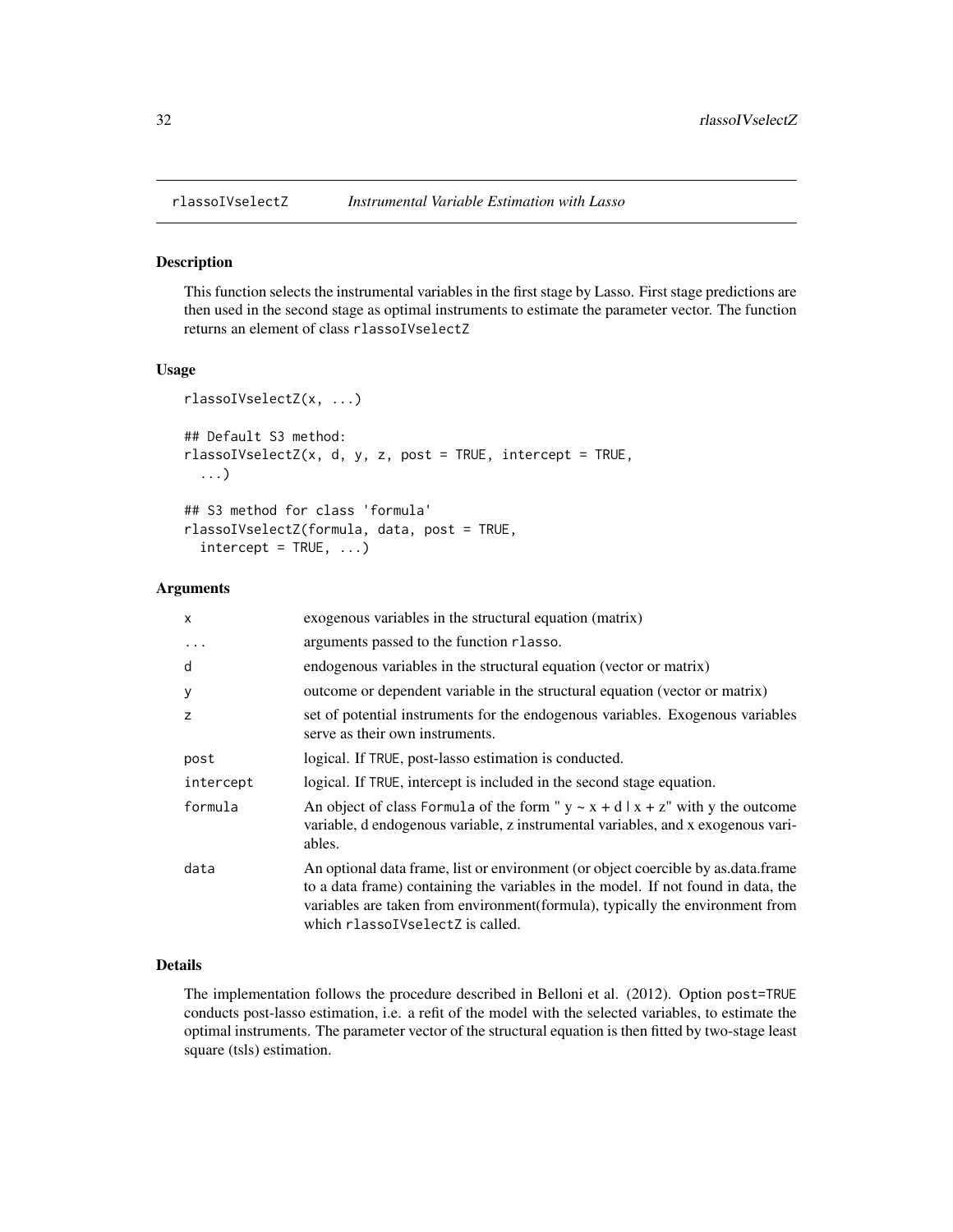# <span id="page-32-0"></span>rlassologit 33

# Value

An object of class rlassoIVselectZ containing at least the following components:

| coefficients | estimated parameter vector                                                   |
|--------------|------------------------------------------------------------------------------|
| <b>VCOV</b>  | variance-covariance matrix                                                   |
| residuals    | residuals                                                                    |
| samplesize   | sample size                                                                  |
| selected     | matrix of selected variables in the first stage for each endogenous variable |

#### References

D. Belloni, D. Chen, V. Chernozhukov and C. Hansen (2012). Sparse models and methods for optimal instruments with an application to eminent domain. *Econometrica* 80 (6), 2369–2429.

rlassologit *rlassologit: Function for logistic Lasso estimation*

### Description

The function estimates the coefficients of a logistic Lasso regression with data-driven penalty. The method of the data-driven penalty can be chosen. The object which is returned is of the S3 class rlassologit

#### Usage

```
rlassologit(x, ...)
## S3 method for class 'formula'
rlassologit(formula, data = NULL, post = TRUE,
  intercept = TRUE, model = TRUE, penalty = list(lambda = NULL, c = 1.1,gamma = 0.1/\log(n), control = list(threshold = NULL), ...)
## S3 method for class 'character'
rlassologit(x, data = NULL, post = TRUE,
  intercept = TRUE, model = TRUE, penalty = list(lambda = NULL, c = 1.1,gamma = 0.1/\log(n), control = list(threshold = NULL), ...)
## Default S3 method:
rlassologit(x, y, post = TRUE, intercept = TRUE,
 model = TRUE, penalty = list(lambda = NULL, c = 1.1, gamma = 0.1/log(n)),
 control = list(threshold = NULL), ...
```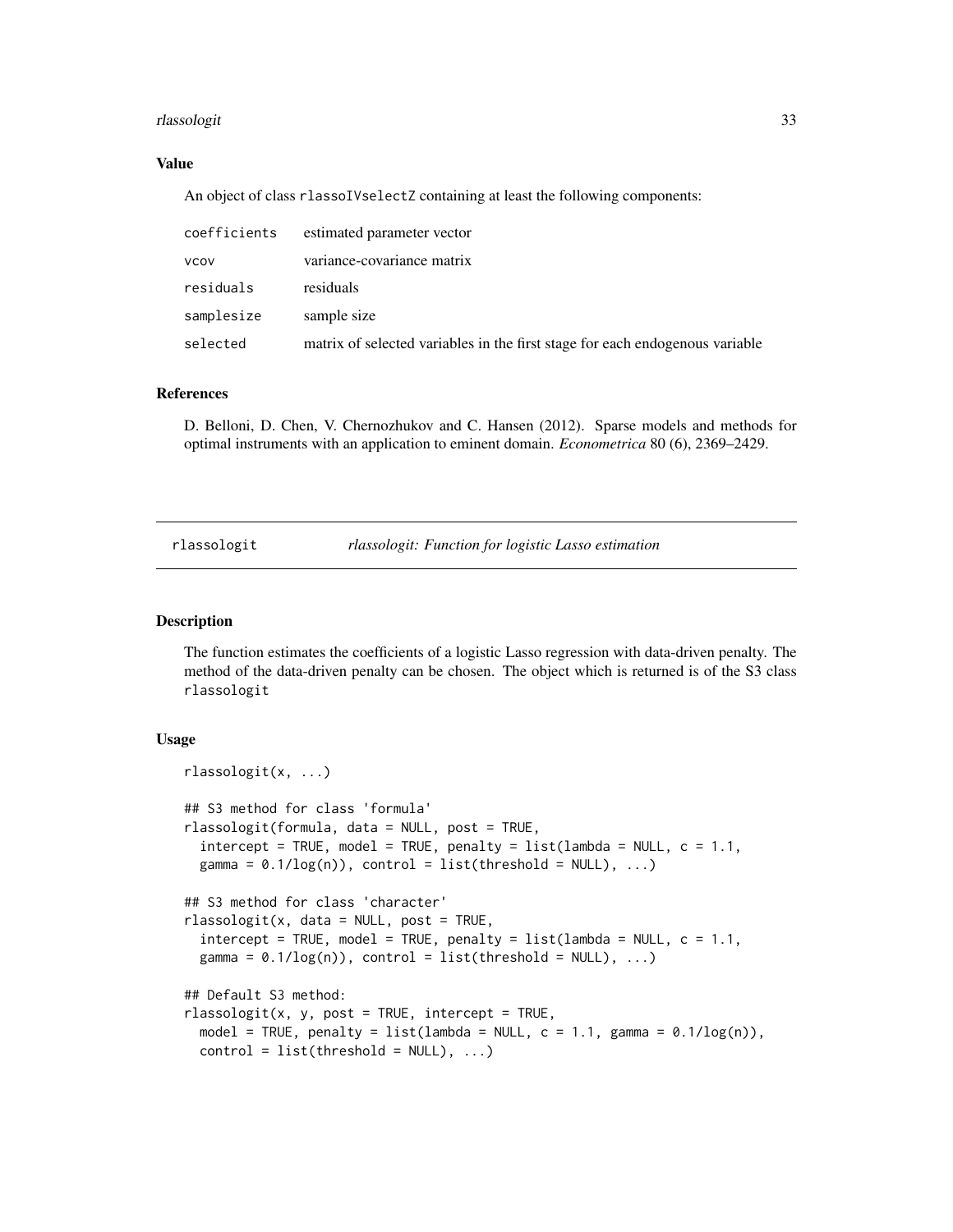# Arguments

| $\times$  | regressors (matrix)                                                                                                                                   |
|-----------|-------------------------------------------------------------------------------------------------------------------------------------------------------|
| $\ddots$  | further parameters passed to glmnet                                                                                                                   |
| formula   | an object of class 'formula' (or one that can be coerced to that class): a symbolic<br>description of the model to be fitted in the form $y \sim x$ . |
| data      | an optional data frame, list or environment.                                                                                                          |
| post      | logical. If TRUE, post-lasso estimation is conducted.                                                                                                 |
| intercept | logical. If TRUE, intercept is included which is not penalized.                                                                                       |
| model     | logical. If TRUE (default), model matrix is returned.                                                                                                 |
| penalty   | list with options for the calculation of the penalty. c and gamma constants for the<br>penalty.                                                       |
| control   | list with control values. threshold is applied to the final estimated lasso coef-<br>ficients. Absolute values below the threshold are set to zero.   |
| У         | dependent variable (vector or matrix)                                                                                                                 |

# Details

The function estimates the coefficients of a Logistic Lasso regression with data-driven penalty. The option post=TRUE conducts post-lasso estimation, i.e. a refit of the model with the selected variables.

# Value

rlassologit returns an object of class rlassologit. An object of class rlassologit is a list containing at least the following components:

| coefficients | parameter estimates                     |
|--------------|-----------------------------------------|
| beta         | parameter estimates (without intercept) |
| intercept    | value of intercept                      |
| index        | index of selected variables (logicals)  |
| lambda       | penalty term                            |
| residuals    | residuals                               |
| sigma        | root of the variance of the residuals   |
| call         | function call                           |
| options      | options                                 |

# References

Belloni, A., Chernozhukov and Y. Wei (2013). Honest confidence regions for logistic regression with a large number of controls. arXiv preprint arXiv:1304.3969.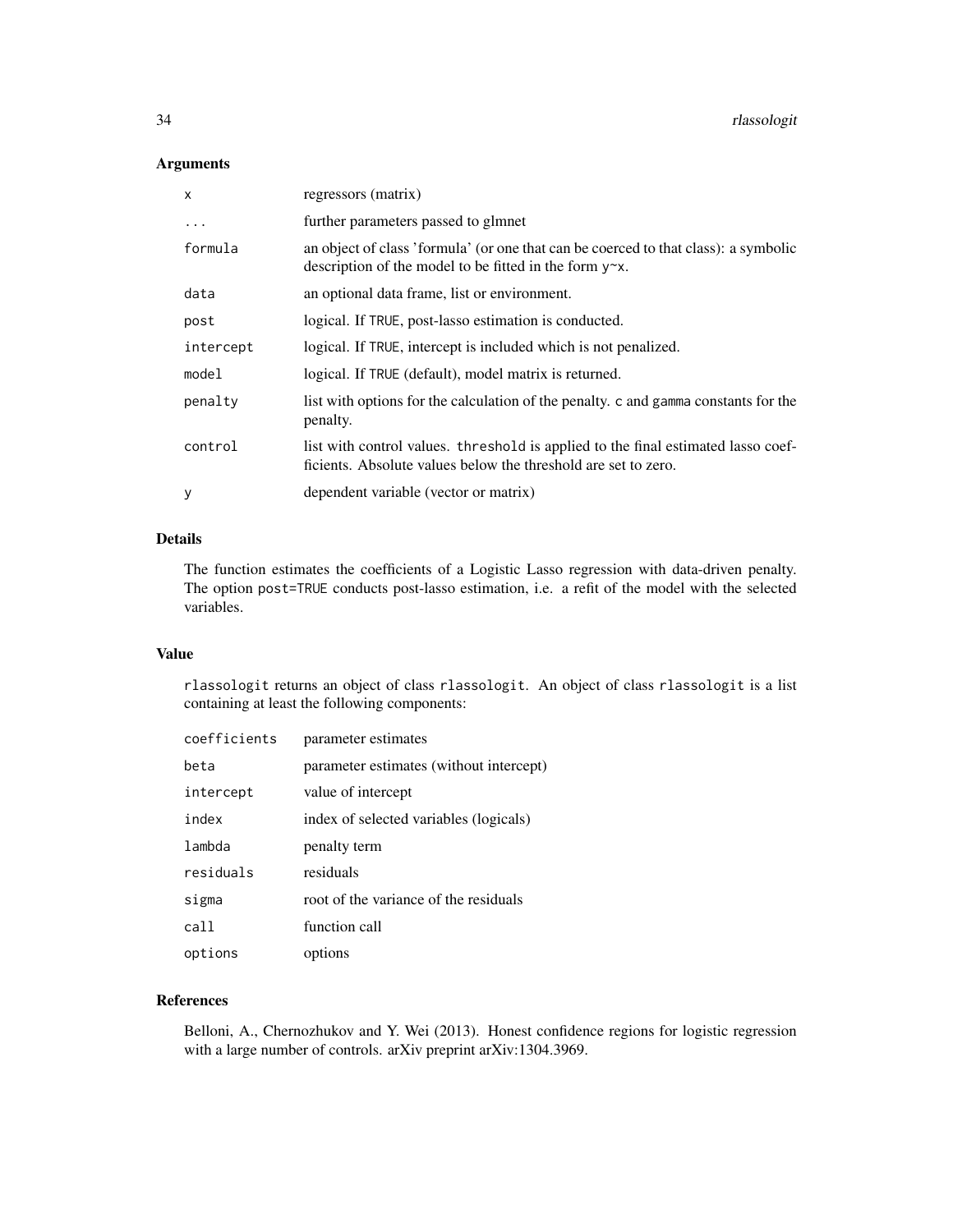# <span id="page-34-0"></span>rlassologitEffects 35

#### Examples

```
## Not run:
library(hdm)
## DGP
set.seed(2)
n < -250p <- 100
px <- 10
X <- matrix(rnorm(n*p), ncol=p)
beta <- c(rep(2,px), rep(0,p-px))
intercept <- 1
P <- exp(intercept + X %*% beta)/(1+exp(intercept + X %*% beta))
y <- rbinom(length(y), size=1, prob=P)
## fit rlassologit object
rlassologit.reg <- rlassologit(y~X)
## methods
summary(rlassologit.reg, all=F)
print(rlassologit.reg)
predict(rlassologit.reg, type='response')
X3 <- matrix(rnorm(n*p), ncol=p)
predict(rlassologit.reg, newdata=X3)
```
## End(Not run)

rlassologitEffects *rigorous Lasso for Logistic Models: Inference*

# Description

The function estimates (low-dimensional) target coefficients in a high-dimensional logistic model.

# Usage

```
rlassologitEffects(x, ...)
## Default S3 method:
rlassologitEffects(x, y, index = c(1:ncol(x)), I3 = NULL,
 post = TRUE, ...## S3 method for class 'formula'
rlassologitEffects(formula, data, I, included = NULL,
 post = TRUE, ...rlassologitEffect(x, y, d, I3 = NULL, post = TRUE)
```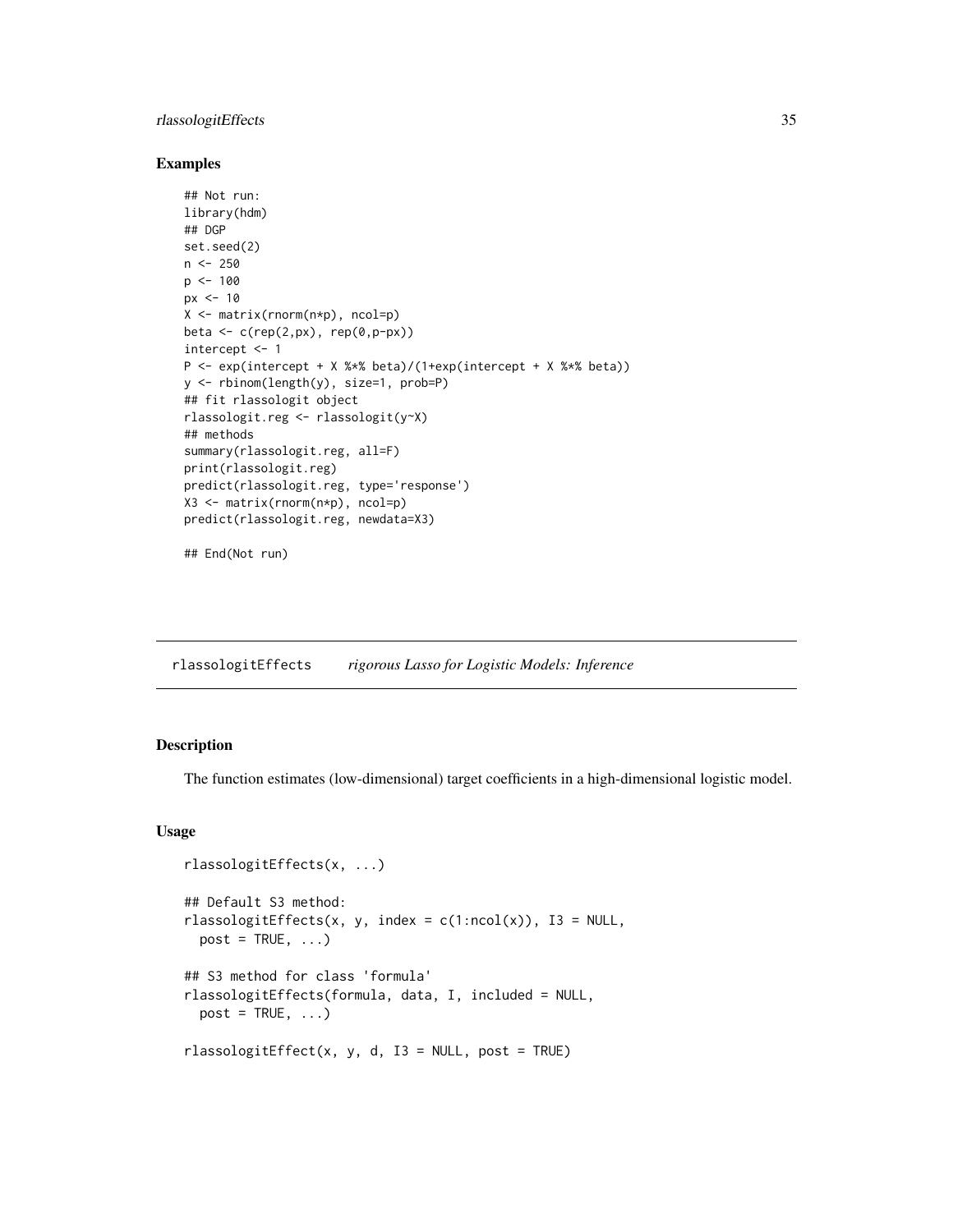# Arguments

| X        | matrix of regressor variables serving as controls and potential treatments. For<br>rlassologitEffect it contains only controls, for rlassologitEffects both<br>controls and potential treatments. For rlassologitEffects it must have at<br>least two columns.                            |
|----------|-------------------------------------------------------------------------------------------------------------------------------------------------------------------------------------------------------------------------------------------------------------------------------------------|
| .        | additional parameters                                                                                                                                                                                                                                                                     |
| y        | outcome variable                                                                                                                                                                                                                                                                          |
| index    | vector of integers, logical or names indicating the position (column) or name of<br>variables of x which should be used as treatment variables.                                                                                                                                           |
| I3       | logical vector with same length as the number of controls; indicates if variables<br>(TRUE) should be included in any case.                                                                                                                                                               |
| post     | logical. If TRUE, post-Lasso estimation is conducted.                                                                                                                                                                                                                                     |
| formula  | An element of class formula specifying the linear model.                                                                                                                                                                                                                                  |
| data     | an optional data frame, list or environment (or object coercible by as data frame<br>to a data frame) containing the variables in the model. If not found in data, the<br>variables are taken from environment (formula), typically the environment from<br>which the function is called. |
| I        | An one-sided formula specifying the variables for which inference is conducted.                                                                                                                                                                                                           |
| included | One-sided formula of variables which should be included in any case.                                                                                                                                                                                                                      |
| d        | variable for which inference is conducted (treatment variable)                                                                                                                                                                                                                            |
|          |                                                                                                                                                                                                                                                                                           |

# Details

The functions estimates (low-dimensional) target coefficients in a high-dimensional logistic model. An application is e.g. estimation of a treatment effect  $\alpha_0$  in a setting of high-dimensional controls. The function is a wrap function for rlassologitEffect which does inference for only one variable (d).

# Value

The function returns an object of class rlassologitEffects with the following entries:

| coefficients | estimated value of the coefficients                      |
|--------------|----------------------------------------------------------|
| se           | standard errors                                          |
| t            | t-statistics                                             |
| pval         | p-values                                                 |
| samplesize   | sample size of the data set                              |
|              | index of variables of the union of the lasso regressions |

# References

A. Belloni, V. Chernozhukov, Y. Wei (2013). Honest confidence regions for a regression parameter in logistic regression with a loarge number of controls. cemmap working paper CWP67/13.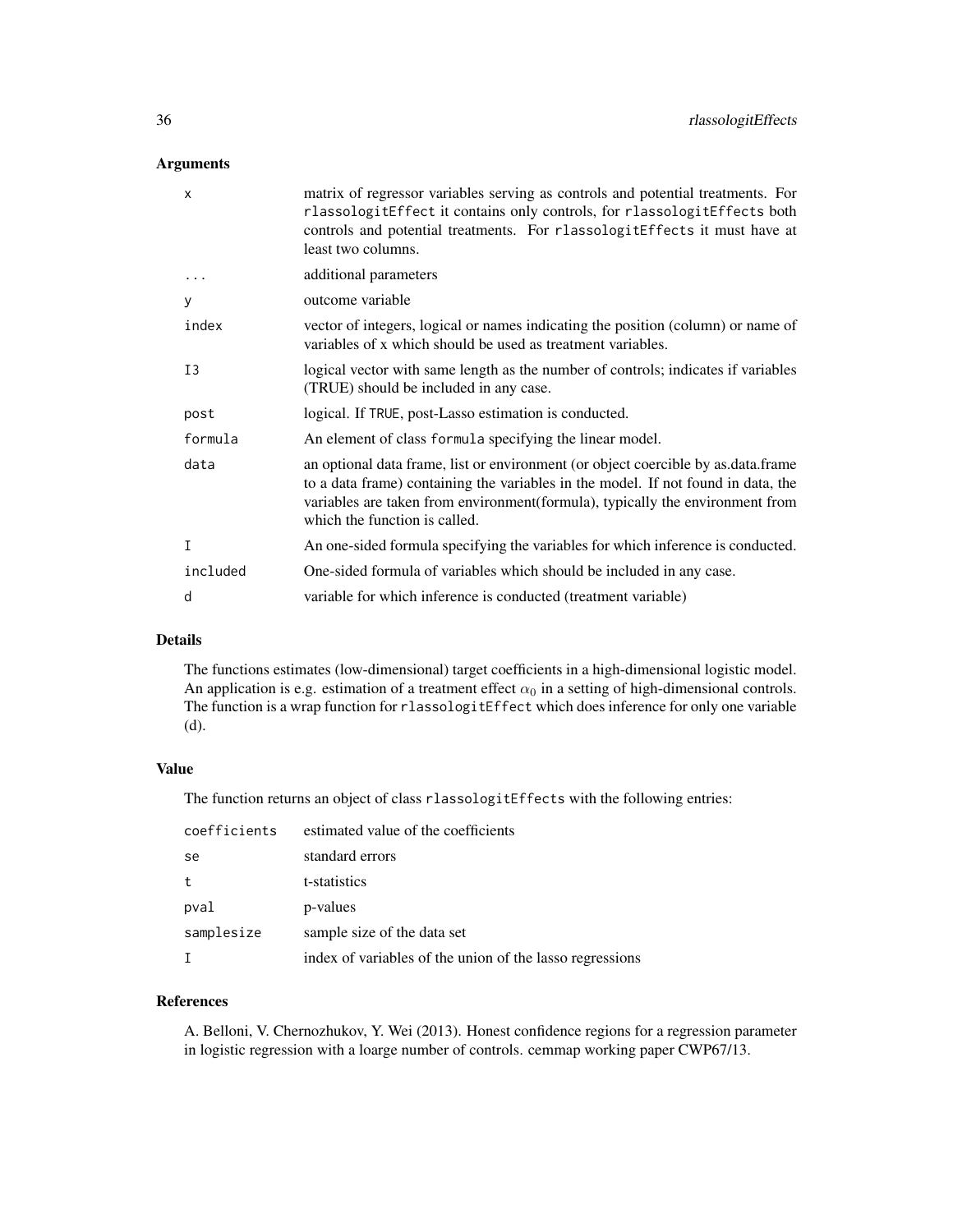# <span id="page-36-0"></span>summary.rlassoEffects 37

#### Examples

```
## Not run:
library(hdm)
## DGP
set.seed(2)
n < -250p \le -100px <- 10
X <- matrix(rnorm(n*p), ncol=p)
colnames(X) = paste("V", 1:p, sep="")
beta <- c(rep(2,px), rep(0,p-px))
intercept <- 1
P <- exp(intercept + X %*% beta)/(1+exp(intercept + X %*% beta))
y <- rbinom(n, size=1, prob=P)
xd <- X[,2:50]
d \leq X[, 1]
logit.effect <- rlassologitEffect(x=xd, d=d, y=y)
logit.effects <- rlassologitEffects(X,y, index=c(1,2,40))
logit.effects.f <- rlassologitEffects(y \sim X, I = \sim V1 + V2)
```
## End(Not run)

<span id="page-36-1"></span>summary.rlassoEffects *Summarizing rlassoEffects fits*

# Description

Summary method for class rlassoEffects

#### Usage

```
## S3 method for class 'rlassoEffects'
summary(object, ...)
```

```
## S3 method for class 'summary.rlassoEffects'
print(x, digits = max(3L, getOption("digits")
  - 3L), ...)
```
# Arguments

| object                  | an object of class rlasso Effects, usually a result of a call to rlasso Effects                 |
|-------------------------|-------------------------------------------------------------------------------------------------|
| $\cdot$ $\cdot$ $\cdot$ | further arguments passed to or from other methods.                                              |
|                         | an object of class summary. rlassofffects, usually a result of a call or summary. rlassofffects |
| digits                  | the number of significant digits to use when printing.                                          |

# Details

Summary of objects of class rlassoEffects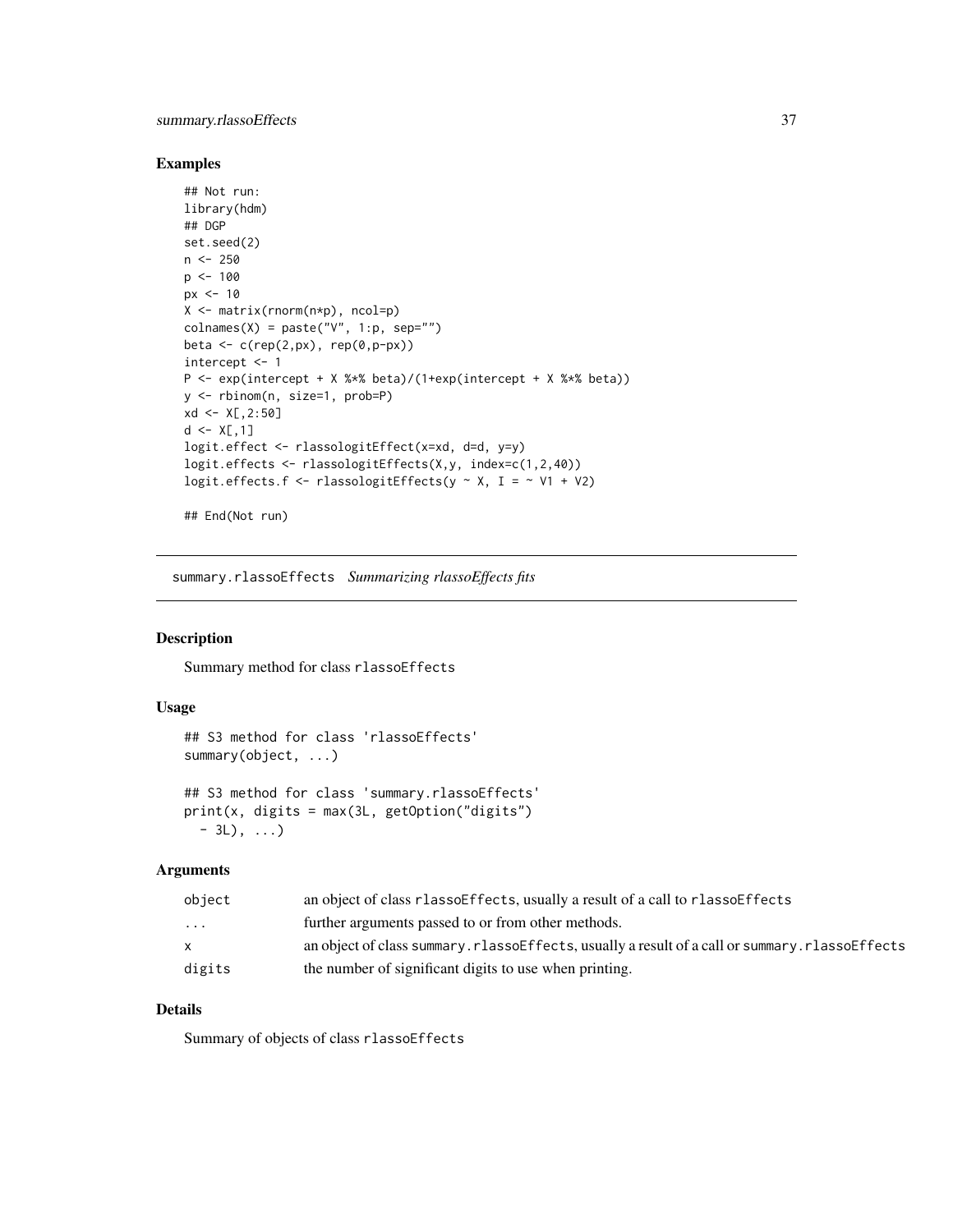# Description

The function does Two-Stage Least Squares Estimation (TSLS).

#### Usage

```
tsls(x, \ldots)## Default S3 method:
tsls(x, d, y, z, intercept = TRUE, homoscedastic = TRUE,
  ...)
## S3 method for class 'formula'
tsls(formula, data, intercept = TRUE,
  homoscedastic = TRUE, ...)
```
# Arguments

| X             | exogenous variables                                                                                                                                                                                                                                                              |
|---------------|----------------------------------------------------------------------------------------------------------------------------------------------------------------------------------------------------------------------------------------------------------------------------------|
|               | further arguments (only for consistent defintion of methods)                                                                                                                                                                                                                     |
| d             | endogenous variables                                                                                                                                                                                                                                                             |
| У             | outcome variable                                                                                                                                                                                                                                                                 |
| z             | instruments                                                                                                                                                                                                                                                                      |
| intercept     | logical, if intercept should be included                                                                                                                                                                                                                                         |
| homoscedastic | logical, if homoscedastic (TRUE, default) or heteroscedastic erros (FALSE) should<br>be calculated.                                                                                                                                                                              |
| formula       | An object of class Formula of the form " $y \sim x + d   x + z$ " with y the outcome<br>variable, d endogenous variable, z instrumental variables, and x exogenous vari-<br>ables.                                                                                               |
| data          | An optional data frame, list or environment (or object coercible by as data frame<br>to a data frame) containing the variables in the model. If not found in data, the<br>variables are taken from environment(formula), typically the environment from<br>which tsls is called. |

#### Details

The function computes tsls estimate (coefficients) and variance-covariance-matrix assuming homoskedasticity for outcome variable y where d are endogenous variables in structural equation, x are exogensous variables in structural equation and z are instruments. It returns an object of class tsls for which the methods print and summary are provided.

<span id="page-37-0"></span>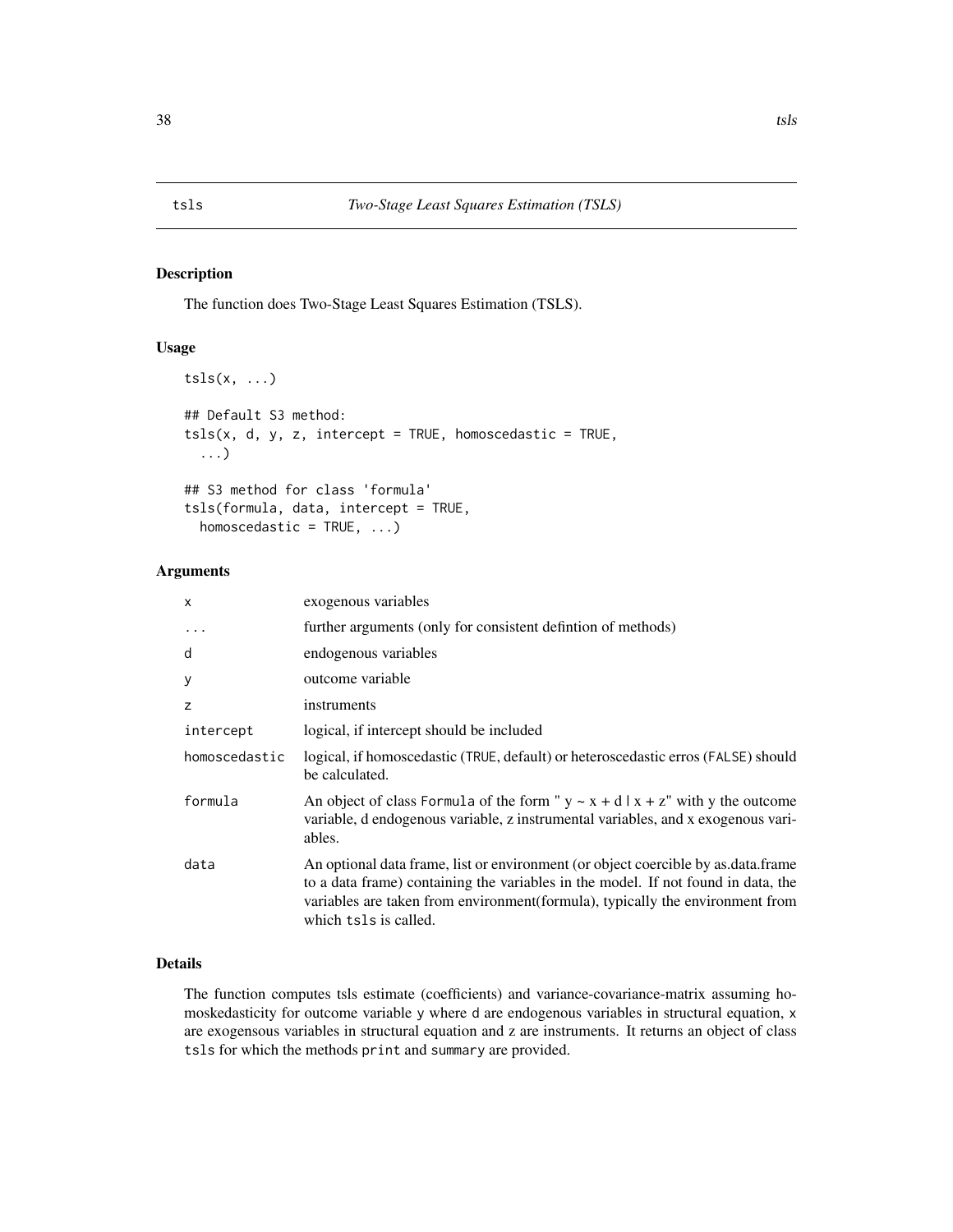tsls 39

# Value

The function returns a list with the following elements

| coefficients | coefficients                   |
|--------------|--------------------------------|
| vcov         | variance-covariance matrix     |
| residuals    | outcome minus predicted values |
| call         | function call                  |
| samplesize   | sample size                    |
| se           | standard error                 |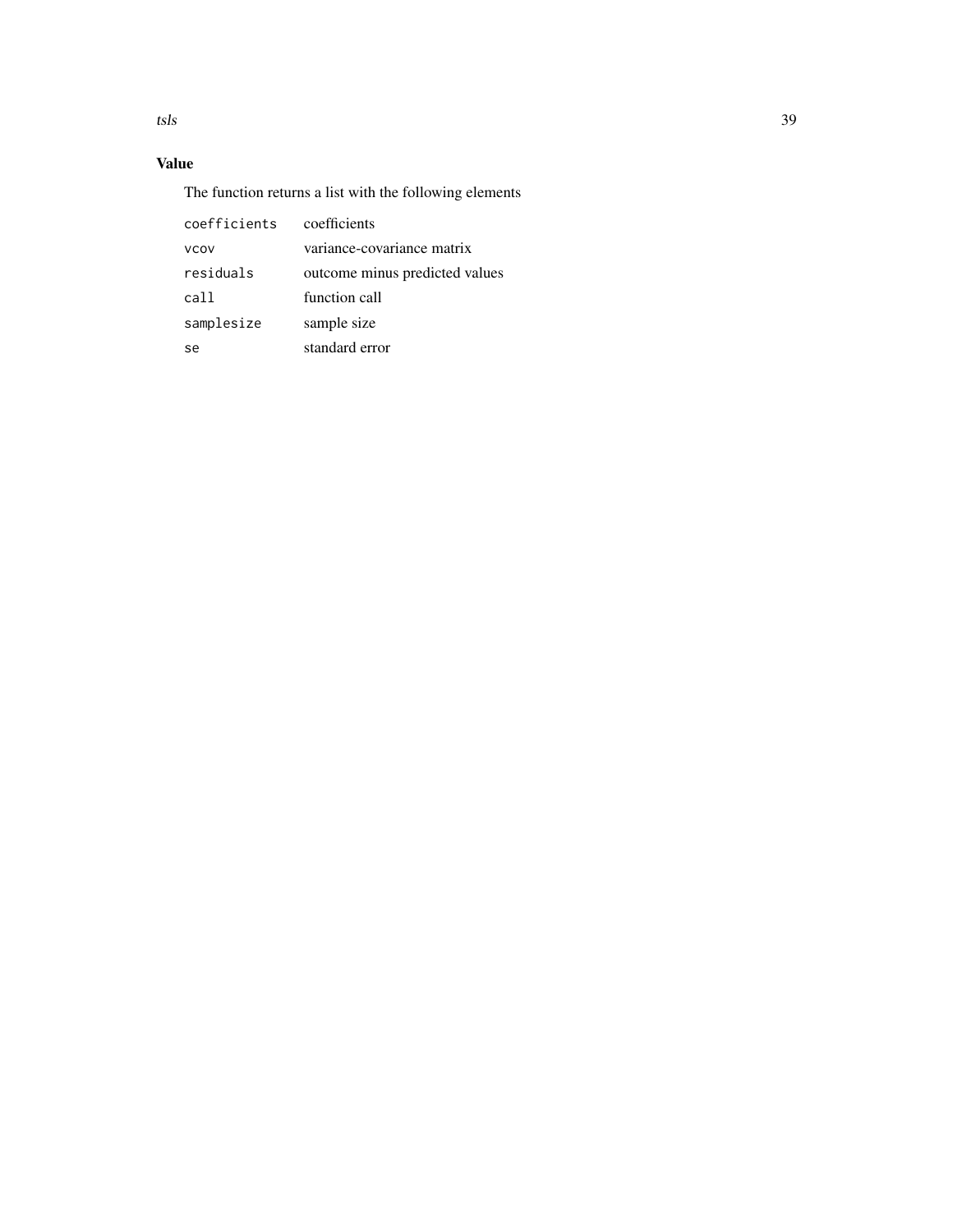# <span id="page-39-0"></span>**Index**

 $*$ Topic 401( $k$ ) pension, [11](#page-10-0) ∗Topic GDP Growth Data, [8](#page-7-0) ∗Topic Grwoth Growth Data, [8](#page-7-0) ∗Topic datasets AJR, [3](#page-2-0) BLP, [4](#page-3-0) cps2012, [6](#page-5-0) EminentDomain, [7](#page-6-0) Growth Data, [8](#page-7-0) pension, [11](#page-10-0) ∗Topic lasso rlassologit, [33](#page-32-0) ∗Topic logistic rlassologit, [33](#page-32-0) ∗Topic pension pension, [11](#page-10-0) ∗Topic regression rlassologit, [33](#page-32-0)

# AJR, [3](#page-2-0)

ATE *(*rlassoATE*)*, [24](#page-23-0) ate *(*rlassoATE*)*, [24](#page-23-0) ATET *(*rlassoATE*)*, [24](#page-23-0) atet *(*rlassoATE*)*, [24](#page-23-0)

#### BLP, [4](#page-3-0)

coef.rlassoEffects, [5](#page-4-0) confint.rlassoEffects *(*print.rlassoEffects*)*, [14](#page-13-0) confint.rlassoIV *(*print.rlassoIV*)*, [15](#page-14-0) confint.rlassoIVselectX *(*print.rlassoIVselectX*)*, [15](#page-14-0) confint.rlassoIVselectZ *(*print.rlassoIVselectZ*)*, [16](#page-15-0) confint.rlassologitEffects *(*print.rlassologitEffects*)*, [17](#page-16-0) confint.rlassoTE *(*print.rlassoTE*)*, [18](#page-17-0) cps2012, [6](#page-5-0) data *(*pension*)*, [11](#page-10-0) EminentDomain, [7](#page-6-0) Example *(*Growth Data*)*, [8](#page-7-0) GDP *(*Growth Data*)*, [8](#page-7-0) Growth *(*Growth Data*)*, [8](#page-7-0) Growth Data, [8](#page-7-0) GrowthData *(*Growth Data*)*, [8](#page-7-0) hdm *(*hdm-package*)*, [2](#page-1-0) hdm-package, [2](#page-1-0) lambdaCalculation, [9](#page-8-0) LassoShooting.fit, [10](#page-9-0) LATE *(*rlassoATE*)*, [24](#page-23-0) late *(*rlassoATE*)*, [24](#page-23-0) LATET *(*rlassoATE*)*, [24](#page-23-0) latet *(*rlassoATE*)*, [24](#page-23-0) lm, *[21](#page-20-0)* methods.rlasso *(*print.rlasso*)*, [13](#page-12-0) methods.rlassoEffects *(*print.rlassoEffects*)*, [14](#page-13-0) methods.rlassoIV *(*print.rlassoIV*)*, [15](#page-14-0) methods.rlassoIVselectX *(*print.rlassoIVselectX*)*, [15](#page-14-0) methods.rlassoIVselectZ *(*print.rlassoIVselectZ*)*, [16](#page-15-0) methods.rlassologit *(*predict.rlassologit*)*, [12](#page-11-0) methods.rlassologitEffects *(*print.rlassologitEffects*)*, [17](#page-16-0) methods.rlassoTE *(*print.rlassoTE*)*, [18](#page-17-0) methods.tsls *(*print.tsls*)*, [19](#page-18-0) model.matrix.rlasso *(*print.rlasso*)*, [13](#page-12-0) model.matrix.rlassologit

*(*predict.rlassologit*)*, [12](#page-11-0)